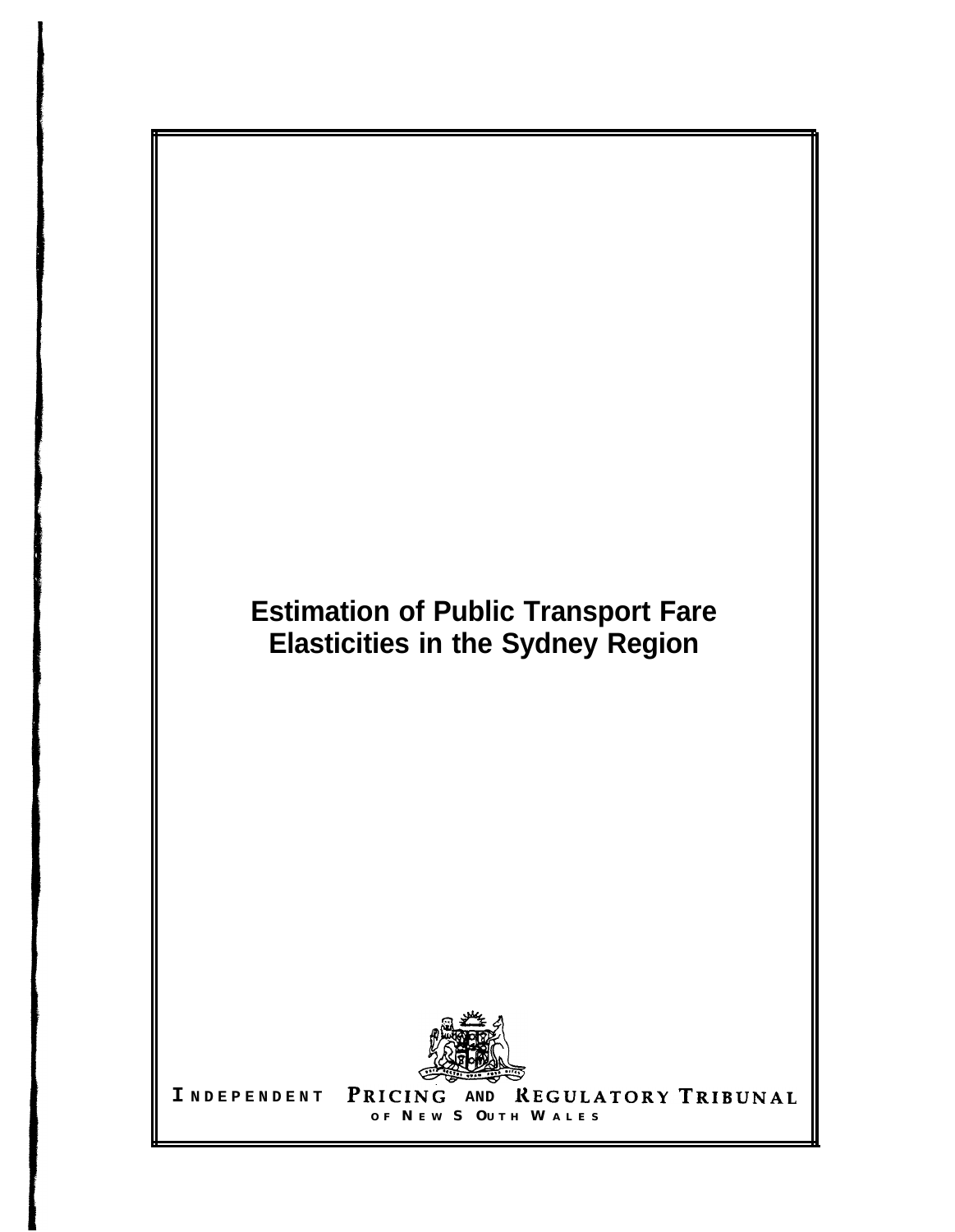**ENDEPENDENT PRICING AND REGULATORYTRIBUNAL OF NEW SO UTH WALES**

# **Estimation of Public Transport Fare Elasticities in the Sydney Region**

**.**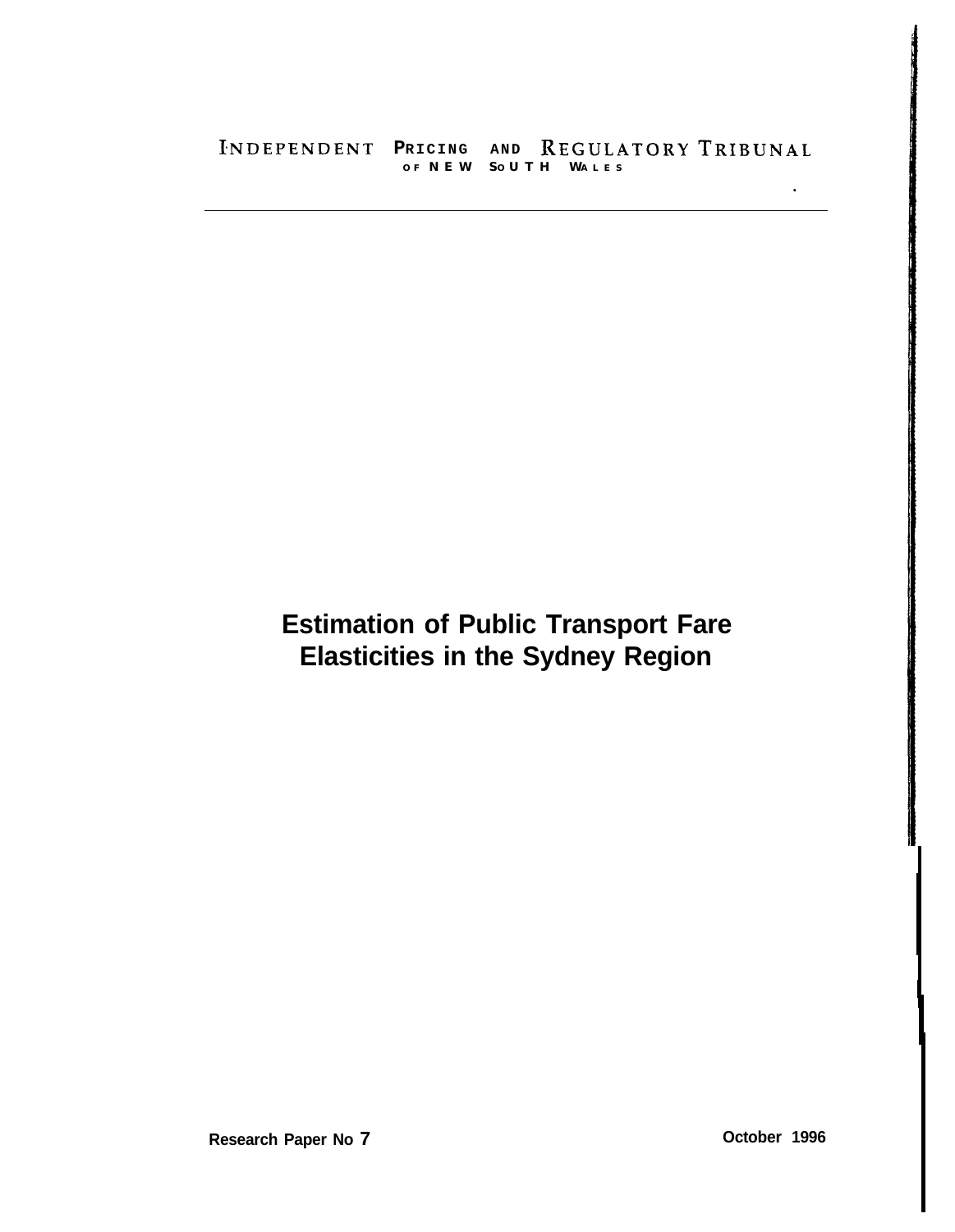This is a non-technical version of a consultancy report prepared by Professor David Hensher and Mr Timothy Raimond of the Institute of Transport Studies. The original report is detailed and statistical in nature. This version has been prepared by the Tribunal's staff to communicate the findings of the work in a way which can be easily understood by the wider community.

.

Copies of the original consultancy report can be purchased from the Tribunal office.

Comments or inquiries relating to this report should be directed to:

Michael Seery (<sup>2</sup>02 9290 8421)

**Independent Pricing and Regulatory Tribunal of New South Wales** Level 2,44 Market Street Sydney NSW 2000 Tel 0292908400 Fax 0292902061 **All correspondence to: PO Box Q290, QVB Post Office NSW 1230**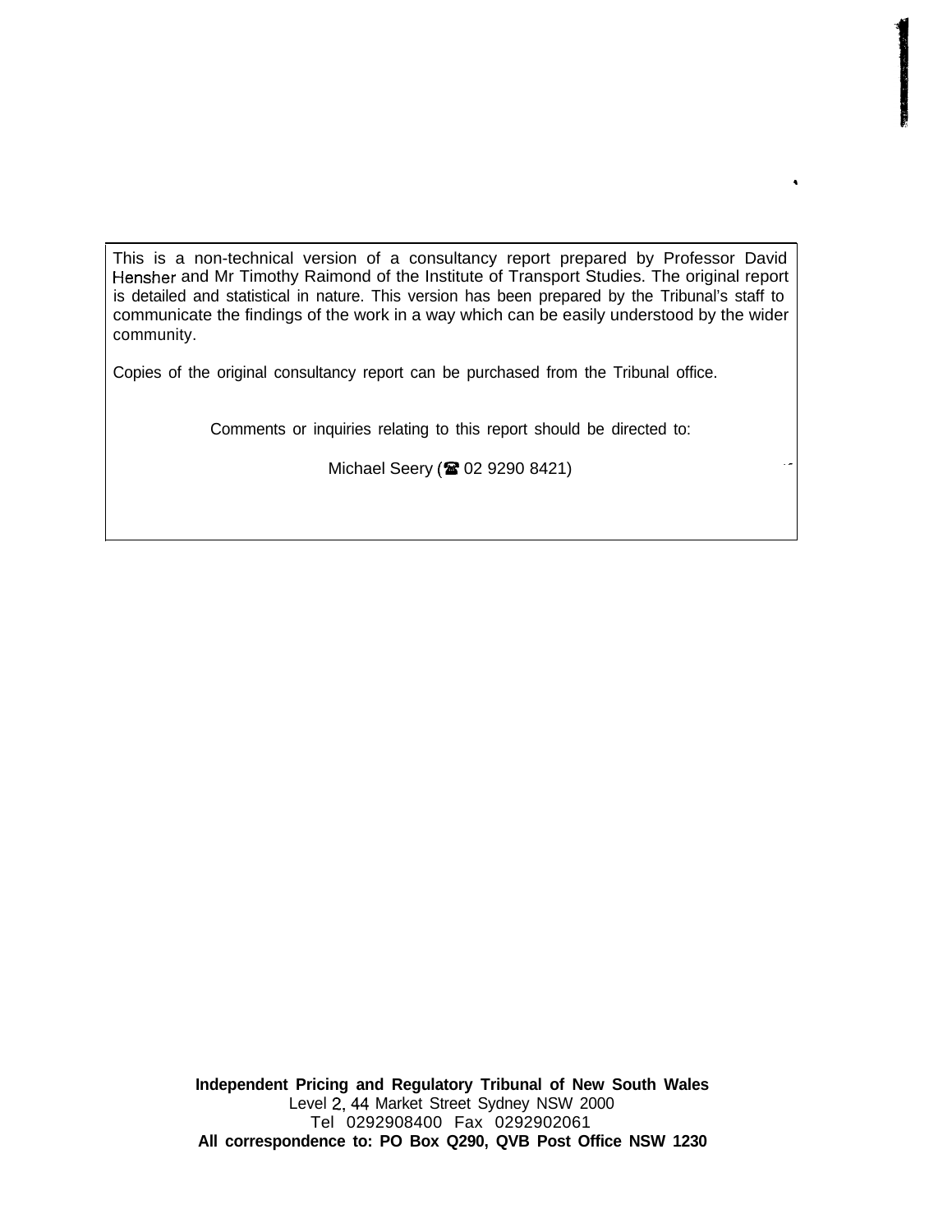## **Foreword**

**Home company** 

The Independent Pricing and Regulatory Tribunal of NSW is undertaking a review'of the pricing policies for urban public passenger transport. A review of pricing principles cannot be considered in isolation of the effect changes in prices would have on patronage of public transport.

The Tribunal commissioned the Institute of Transport Studies (ITS) to conduct a survey within the Sydney region to estimate the sensitivity of travel choice to fare changes. This sensitivity is referred to as fare elasticity. As part of the project, ITS developed a computer model which allows the implications of various fares policies for the social and environmental benefits of public transport to be assessed. Of course, the social and environmental benefits of public transport depend on how much it is used, ie the number of journeys taken.

This non-technical paper has been prepared by the Secretariat of the Tribunal to communicate the findings of the work in a way which can be easily understood- by the wider community.

The results tend to confirm that travel decisions do not vary greatly if fares change. The computer spreadsheet model combines the elasticity information with information about the transport network top examine the consequences of alternative fares policies. The implications of alternative public transport policies for road congestion (which has important environmental aspects) are also derived. The model will help the Tribunal to evaluate various fares policies.

Thomas G Parry Chairman

*October 1996*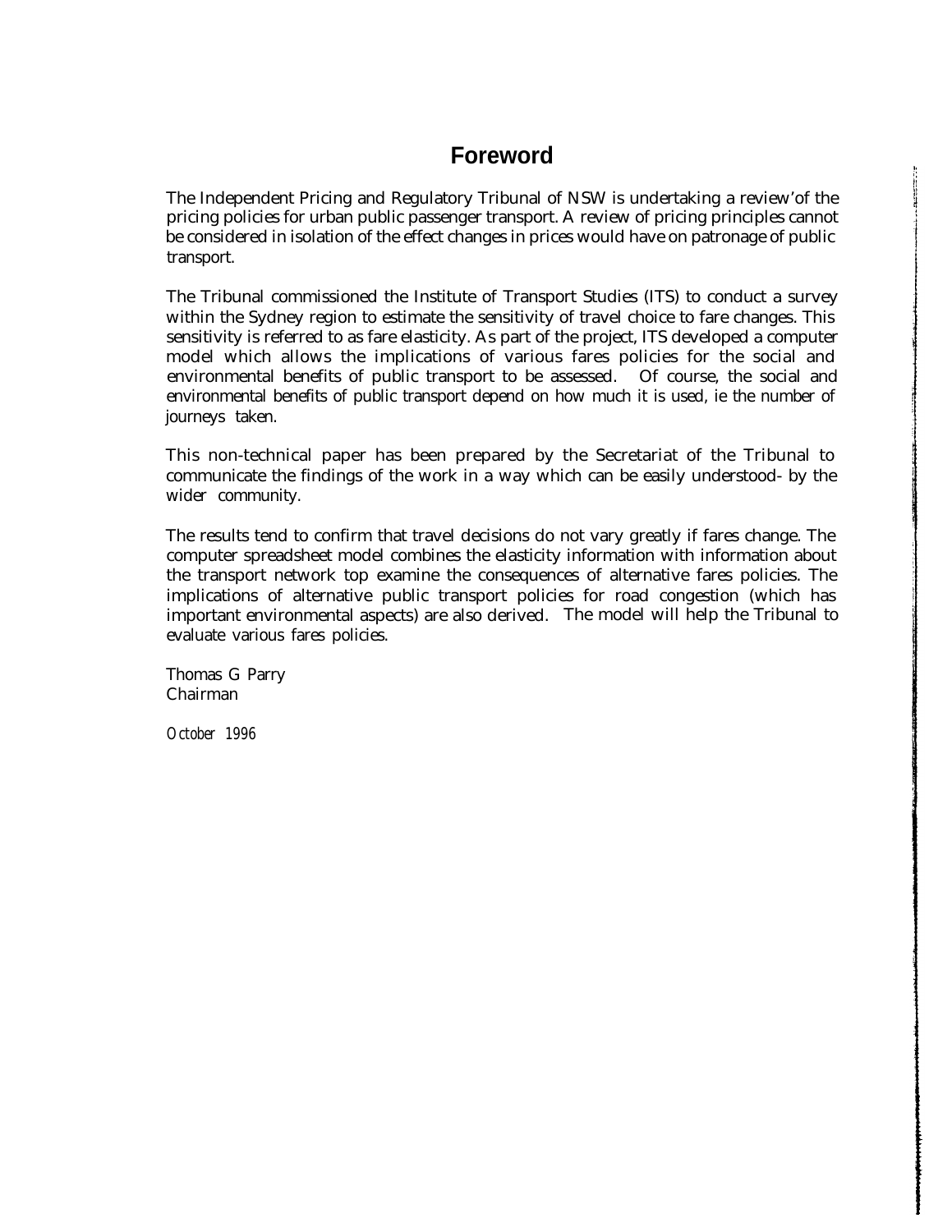## **TABLE OF CONTENTS**

| <b>1 INTRODUCTION</b>                                                                                                                                                                                                |                                            |
|----------------------------------------------------------------------------------------------------------------------------------------------------------------------------------------------------------------------|--------------------------------------------|
| 2 REVEALED PREFERENCE AND STATED PREFERENCE TECHNIQUES<br>2.1 A survey combining revealed and stated preference techniques<br>2.2 Why develop and apply stated preference experiments?                               | 3<br>3<br>3                                |
| <b>3 SURVEY DESIGN AND DATA COLLECTION</b><br>3.1 Sampling strategy<br>3.2 Developing the experimental design<br>3.3 Explanation of the fares in the showcards<br>3.4 Pilot survey<br>3.5 Conduct of the main survey | 7<br>7<br>$\overline{7}$<br>11<br>13<br>13 |
| <b>4 EMPIRICAL RESULTS</b><br>4.1 Response rates<br>4.2 Description of sample<br>4.3 Travel behaviour and choices of sample<br>4.4 Fare and mode elasticities<br>4.5 The decision support system                     | 15<br>15<br>15<br>18<br>21<br>26           |
| <b>REFERENCES</b>                                                                                                                                                                                                    | 29                                         |
| <b>APPENDIX 1</b>                                                                                                                                                                                                    | 33                                         |
| <b>APPENDIX 2</b>                                                                                                                                                                                                    | 35                                         |
| <b>APPENDIX 3</b>                                                                                                                                                                                                    | 37                                         |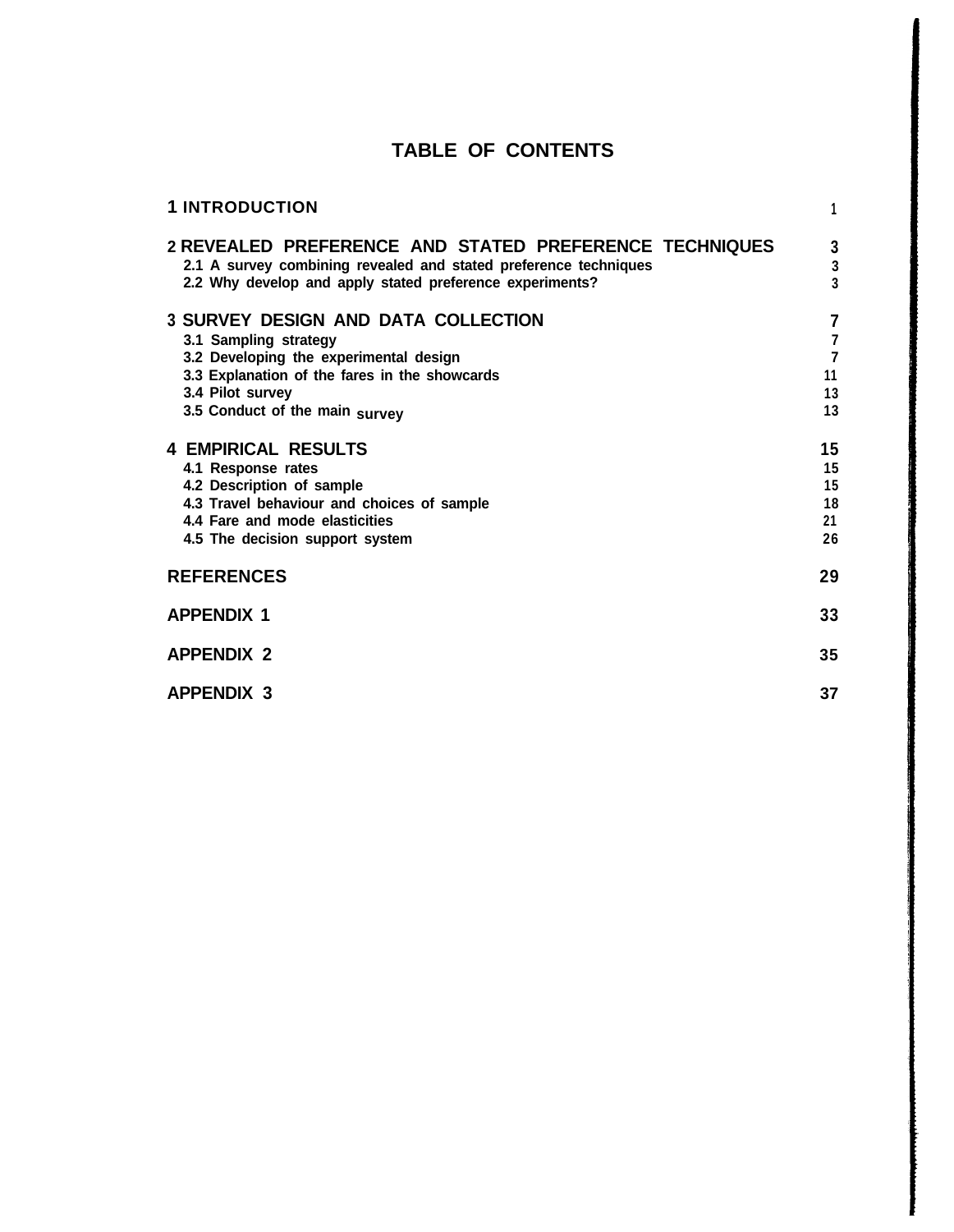## **LIST OF TABLES**

Y

i.

Ŷ 

 $\langle \bullet \rangle$ 

| Table 1         | <b>Starting Suburbs for Home Interviews</b>                                   | 9  |
|-----------------|-------------------------------------------------------------------------------|----|
| Table 2         | Profile of Public Transport Users by Ticket Type                              | 10 |
| Table 3         | Profile of Public Transport Users by Fare Type                                | 11 |
| Table 4         | Base Train Fares by Trip Length                                               | 12 |
| Table 5         | Base Bus Fares by Trip Length                                                 | 12 |
| Table 6         | Base Ferry Fares by Trip Length                                               | 13 |
| Table 7         | <b>Response Rates</b>                                                         | 15 |
| Table 8         | Base Data Inputs for Decision Support System                                  | 18 |
| Table 9         | Modal Pairs Chosen as Current and Alternative Modes                           | 20 |
| Table 10        | Current Mode and Mode Chosen in SP Experiment                                 | 20 |
| Table 11        | Current and Alternative Ticket Type Choices of Sample                         | 21 |
| Table 12        | Fare elasticities for trains                                                  | 22 |
| Table 13        | <b>Elasticity values for CityRail Services</b>                                | 23 |
| Table 14        | Fare elasticities for buses                                                   | 23 |
| Table 15        | Fare elasticities for ferries                                                 | 24 |
| Table 16        | Direct and cross elasticities for commuter market                             | 25 |
| <b>Table AI</b> | A Synthesis of the Empirical Evidence on the Cross-Elasticity of Urban Public |    |
|                 | <b>Transport Fares</b>                                                        | 36 |
| Table A2        | Matrix of direct and cross elasticities                                       | 38 |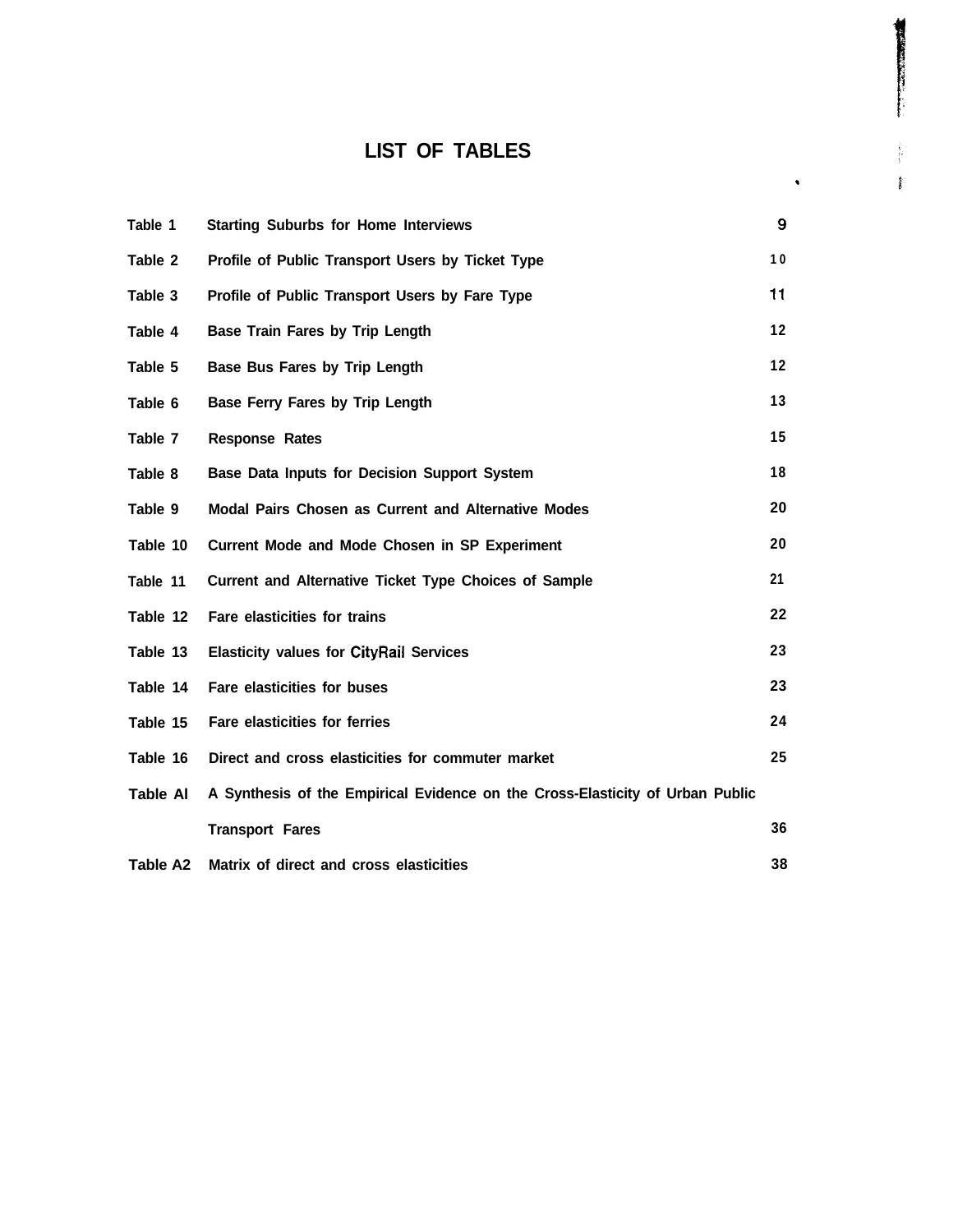## **LIST OF FIGURES**

| Figure 1 | Example of a Bus or Train Showcard for a Short Trip   | 5. |
|----------|-------------------------------------------------------|----|
| Figure 2 | <b>Survey Design and Data Collection Process</b>      | 8  |
|          | Figure 3 Breakdown of Fully Completed Interviews      | 15 |
| Figure 4 | <b>Age Distribution of Sample</b>                     | 16 |
| Figure 5 | <b>Gross Personal Income Distribution of Sample</b>   | 17 |
| Figure 6 | Gross Household Income Distribution of Sample         | 17 |
| Figure 7 | <b>Current and Alternative Modes Chosen by Sample</b> | 19 |
| Figure 8 | Inputs and Outputs of the Decision Support System     | 26 |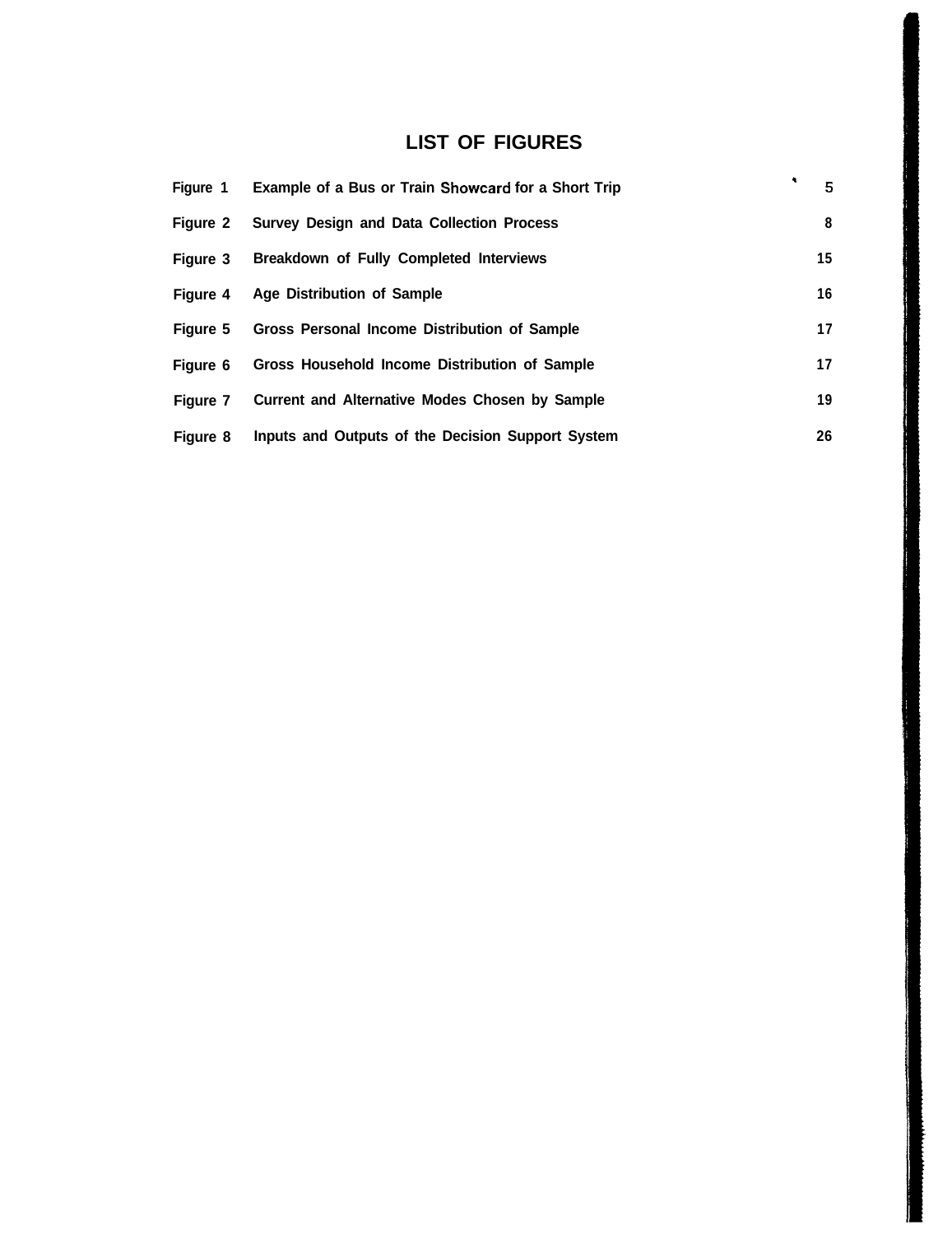### **EXECUTIVE SUMMARY**

Consumers' reaction to fare increases will affect whether revenue will increase or decrease. If a small increase in the fare causes many consumers to no longer use a service, the overall result may be a decline in revenue from that service.

This report discusses a project undertaken by the Institute of Transport Studies (ITS) for the Independent Pricing and Regulatory Tribunal of NSW (IPART). ITS conducted a study to determine how much the travel decisions of Sydney residents change in response to changes in public transport fares.

For Part A of the three part study, ITS collected data which then served as input for Parts B and C. Part B involved doing a survey using a questionnaire designed to collect data on the sensitivities of travel decisions to changes in fares. Part C used the data collected in Part A and the findings of the survey to construct a Decision Support System (DSS) for IPART. The DSS evaluates the impact of fare changes on travel decisions, costs and operators' revenues, as well as the extent to which passengers are made better off or worse off. This report discusses the findings,

The aim of the survey was to obtain information on travellers' sensitivity to fare changes on each of the main modes of passenger transport in urban NSW: train, bus and ferry. The survey collected information and calculated sensitivities for fare changes in the mode normally used, as well as for alternative modes. These fare sensitivities were fed into a DSS to identify the impact of a range of pricing options on congestion, user benefits and operators' revenue streams.

The analysis combines data on revealed preference (demonstrated by behaviour) and stated preference (what respondents state they would do in various situations). This is the first time that data has been combined in this way in an Australian study. It will permit more accurate estimation of sensitivities than has been possible previously.

The results are very informative. They tend to confirm that travel decisions do not vary greatly if fares change. As might be expected, commuters are generally less sensitive to fare changes than are non-commuters for the equivalent ticket type and mode. Sensitivity within a market increases from a single ticket through to multiple-trip tickets. The implication is that an increase in a multiple trip fare purchase is regarded as substantial in absolute dollars, in contrast to an increase in a single fare, despite the convenience of purchasing a multiple trip ticket. This has interestin g implications for a fares policy ie increasing the price of a single ticket offers higher revenue growth prospects with smaller losses of patronage than is the case for weekly tickets, travel passes, travel tens and multimodal tickets.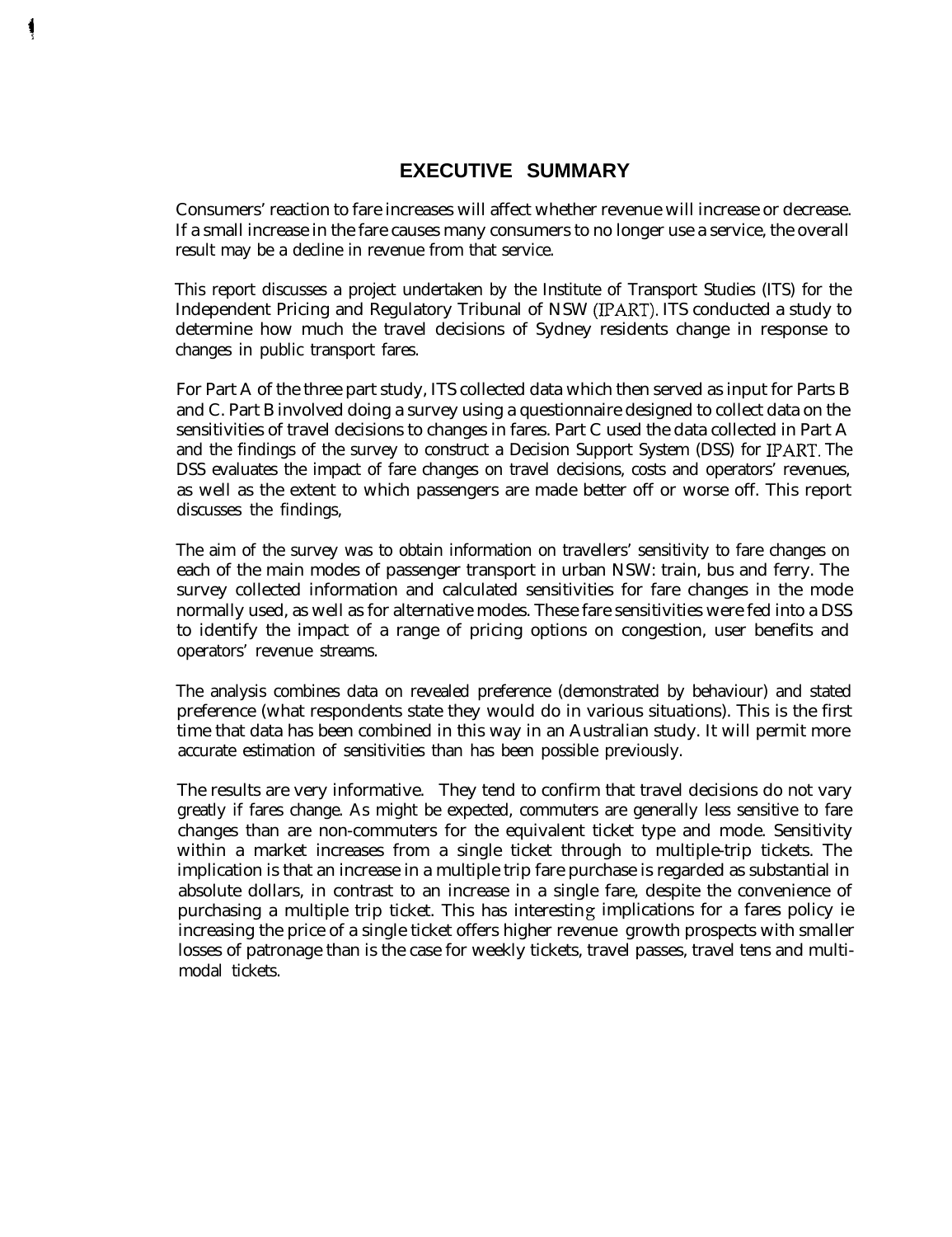## **1 INTRODUCTION**

The Independent Pricing and Regulatory Tribunal of NSW (the Tribunal) is reviewing urban public passenger transport fares. The Tribunal is interested in the extent to which changes in fares would result in a change in travel patterns for each mode, thus affecting the social and environmental benefits associated with travel mode choices. The Tribunal specifically requires information on the way in which changes in fares would affect the use of public transport.

The Tribunal commissioned the Institute of Transport Studies (ITS) to conduct a survey within the Sydney region to estimate the sensitivity of travel choice to fare changes. This sensitivity is referred to as fare elasticity. Strictly speaking, fare elasticity measures the extent to which the number of journeys in a travel mode varies in response to a percentage change in fares. As part of the project, ITS developed a computer model which allows the implications of various fares policies on the net social benefit and externality benefits to be assessed. Of course, the social and environmental benefits of public transport depend on how much it is used, ie the number of journeys taken.

Having completed its survey and estimated the fare elasticities, ITS provided a computer model and a report to the Tribunal'. The report provides much detail about the methodology for calculating elasticities, which is surnmarised here.

The consultancy report provides detailed information on travellers' reactions, or sensitivity, to fare changes for each of the main modes of transport. These fare sensitivities are referred to as fare elasticities and are calculated for each public transport mode (direct elasticities) and between each public transport mode and with other public transport modes as well, eg the automobile (cross elasticities). The fare sensitivities (or elasticities) indicate the extent of switching between selected ticket types and modes of transport for any given combination of changes in fare levels. The results are presented here in a series of tables (Tables 12-16 and Table A2) which show direct and cross elasticities.

A computer spreadsheet model has been developed to evaluate the impact of changes in public transport fares on patronage and operator revenue. This model combines the elasticity information with information about the transport network. The implications of alternative public transport policies for road congestion (which has important environmental aspects) are also derived. The DSS will help the Tribunal to evaluate various fares policies.

In the past, most research used aggregated fare data. Little research has been conducted on elasticities by ticket type in Australia. ITS therefore undertook its own survey. It asked for information on:

- a) the choice of mode for each specific trip
- b) the choice of ticket type within each public mode.

Some trips are optional and non-commuters have different sensitivities to fares. Thus, a distinction is made between commuting and non-commuting travel.

Hensher, D and Raimond, T. *Ezduation of* Fare *Elasticities for the Sydney Region,* March 1996. Institute of Transport Studies.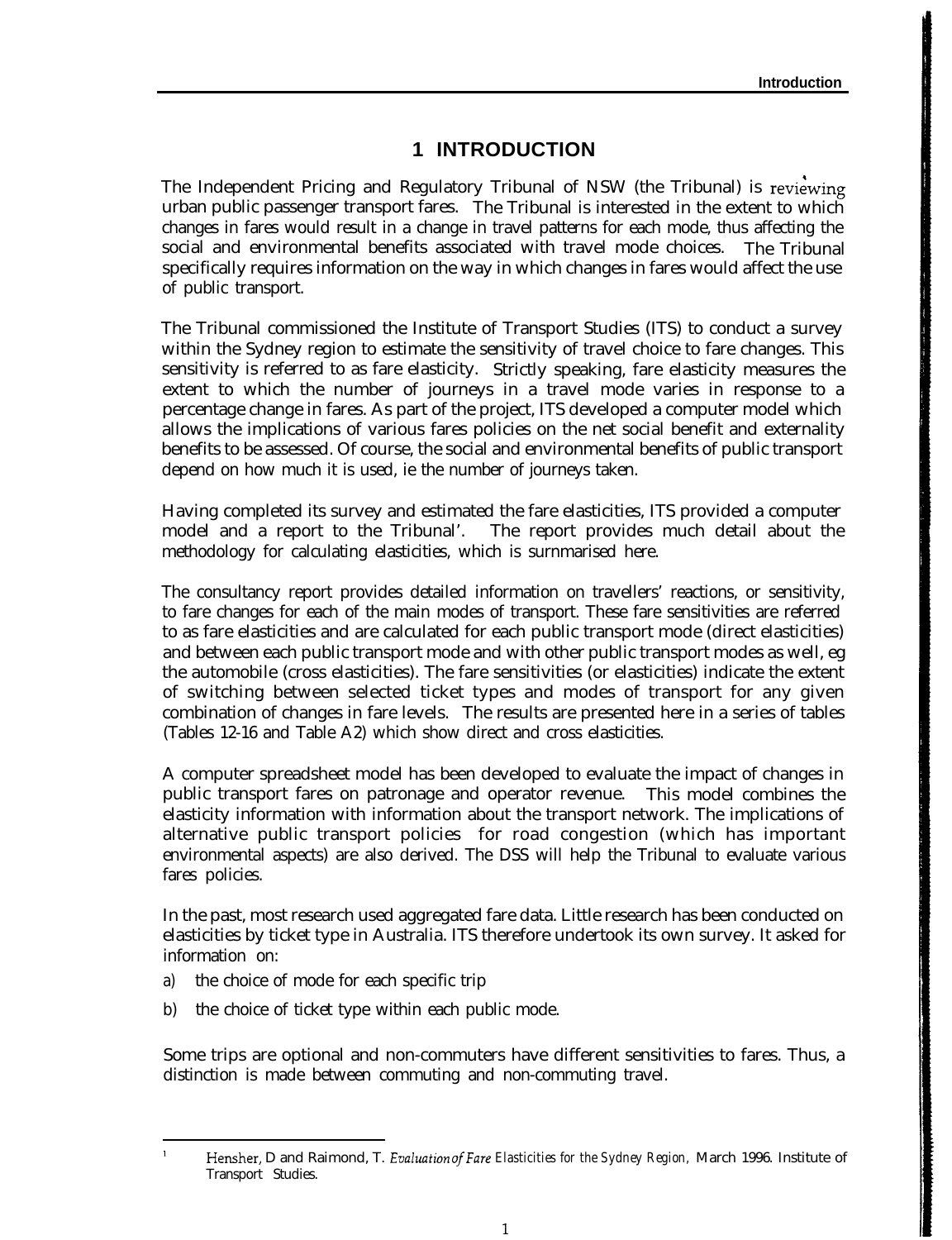The report is organised as follows: Chapter 2 describes the role that a stated choice experiment plays in combination with revealed preference data. Chapter 3 outlines the survey design and data collection. Chapter 4 gives the empirical results of the survey and the various elasticities.

**Electronic views**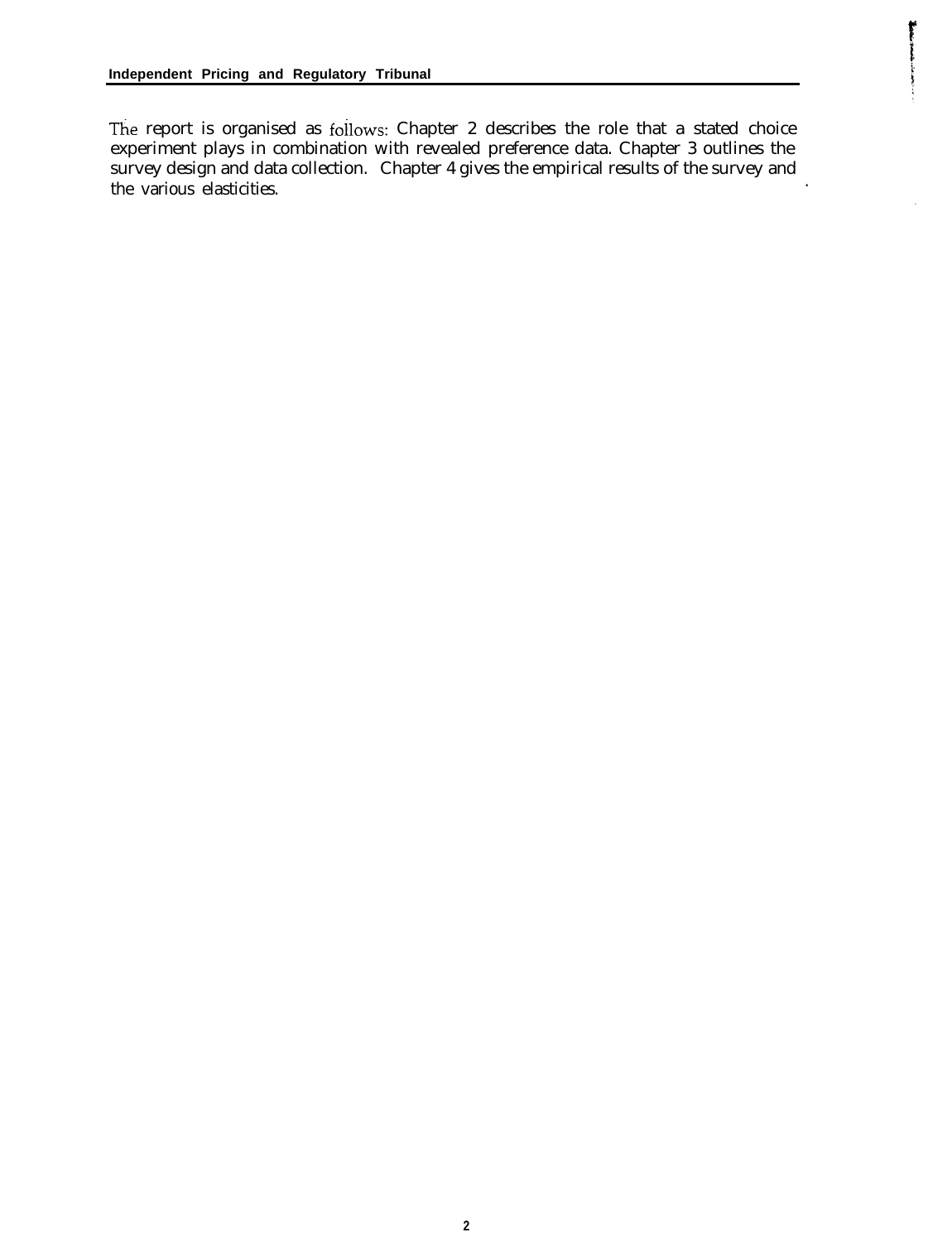## **2 REVEALED PREFERENCE AND STATED PREFERENCE TECHNIQUES .**

## **2.1 A survey combining revealed and stated preference techniques**

When trying to understand people's behaviour, several different types of data can be collected. One method is to watch and record the way people behave in the "real world", and infer reasons for why they did what they did. This type of data is called revealed preference (RR) data. Another method is to present people with a hypothetical situation, and ask them how they would respond in that situation. This is called stated preference  $(SP)$  data. SP techniques are used because they are like a scientific experiment  $-$  the analyst can change the price levels in each scenario and see how this affects responses.

As it is not possible to collect RP data without implementing a policy change, SP results are better suited to evaluating the effect of a planned policy change on people's behaviour before that change is implemented. SP methods ask people how they would respond in various scenarios. SP methods are most valid when the scenarios reflect reality, that is, when the scenarios relate to people's current behaviour in some way. This method combines RP and SP.

In the survey, travellers were asked to think about the last trip they had made. They were asked where they went, how they travelled and how much it cost. Then they were asked to describe another way they could have made that trip if their current mode was not available. Their current behaviour revealed their preference, providing RF' data. The survey also varied public transport fares for travellers' current and alternative methods of travel under a series of different pricing scenarios. Survey respondents were asked to state what they would do in each situation. Responses to these different scenarios were recorded in terms of what mode of transport they would use and which fare they would use, providing SP data.

In the SP section of the survey, ticket prices varied from current levels to 50% above and below current levels. Each respondent was presented with four different scenarios (or showcards — see Figure 1). Different respondents were presented with different combinations of scenarios. Scenarios were developed and presented in such a way that it was possible to determine, under any fare scenario within the 50% above and below range, how many people would travel with each ticket and on each mode, and to thus derive how sensitive people are to fare changes (elasticities).

## **2.2 Why develop and apply stated preference experiments?**

SF' methods have used been most widely in transportation and marketing research. The literature on SP theory and methods is vast. It covers psychology, marketing, management and decision science, geography, sociology, economics, transportation research and planning, as well as other fields.

The main reason for using SP methods, for this study of fare elasticities, is that there are real and serious limitations to much RP data. Managers who want to forecast the likely market potential of a "new" product often find RP data inadequate to this purpose. New products or services, such as transport options like bus priority systems contain at least one new attribute not possessed by present options. The range of attributes of new services may lie far outside current experience (eg fare levels well beyond present experience, or a new fare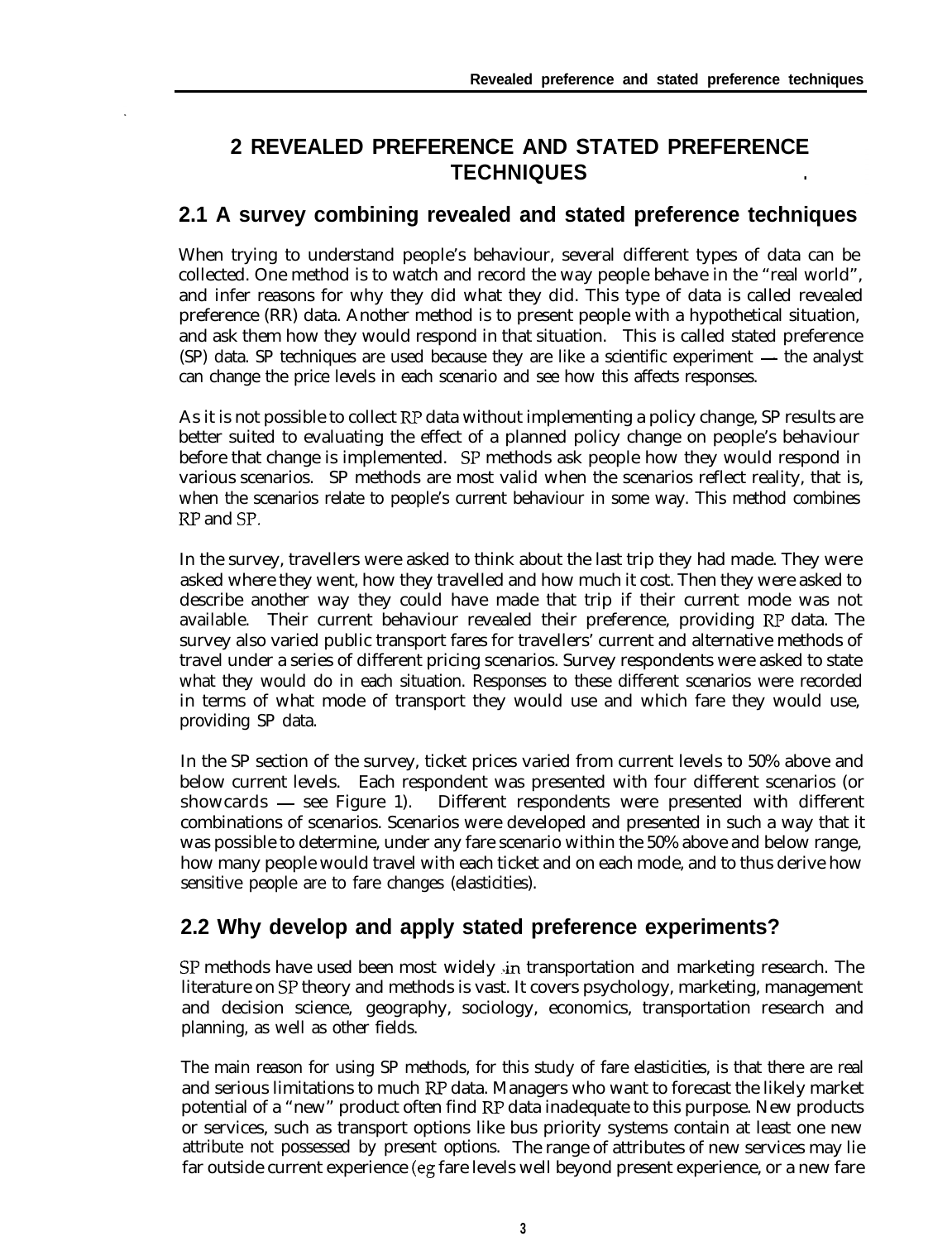payment method not presently available). Finally, many new products and services introduce whole new product categories such as new personal communication devices (eg mobile phones) and are not suited to RP methods.

Each of the previous examples illustrates how RP data can be inadequate for market measurement and forecasting. Additionally, the factors that explain behaviour in real markets often vary over quite limited ranges, hindering attempts to obtain accurate estimates of the effects of those factors on choice. For example, in 1977 the Bureau of Transport Economics wanted to determine the likely passenger demand consequences for Qantas if Australia renegotiated its bilateral landing-rights treaties, lowering fares on some transpacific routes into and out of Australia. At the time, fares had not changed on any routes in many years, and were the same for all competitors on particular routes. Patronage data on these routes was plentiful, but it could not be used to estimate likely consumer reactions to fare changes because:

- a) the proposed changes were well beyond previous experience
- b) previous choices made on particular routes could not be associated with changes in fares.

The above reasons, together with the fact that the collection of accurate and comprehensive RF' data is timely and expensive, have encouraged the development of SP techniques in transportation and related fields. SP development has been further encouraged by ever increasing research focusing on how individuals and groups of individuals make decisions and choices, as opposed to research on how decisions ought to be made. Growth in Behavioural Decision Theory in psychology has inspired many other social sciences to become interested in understanding and modelling decision processes, as well as applying the models and resulting insights derived to solve practical problems in many areas. Thus, SP theory and methods are now widely applied to solve practical policy problems like those addressed in the present study.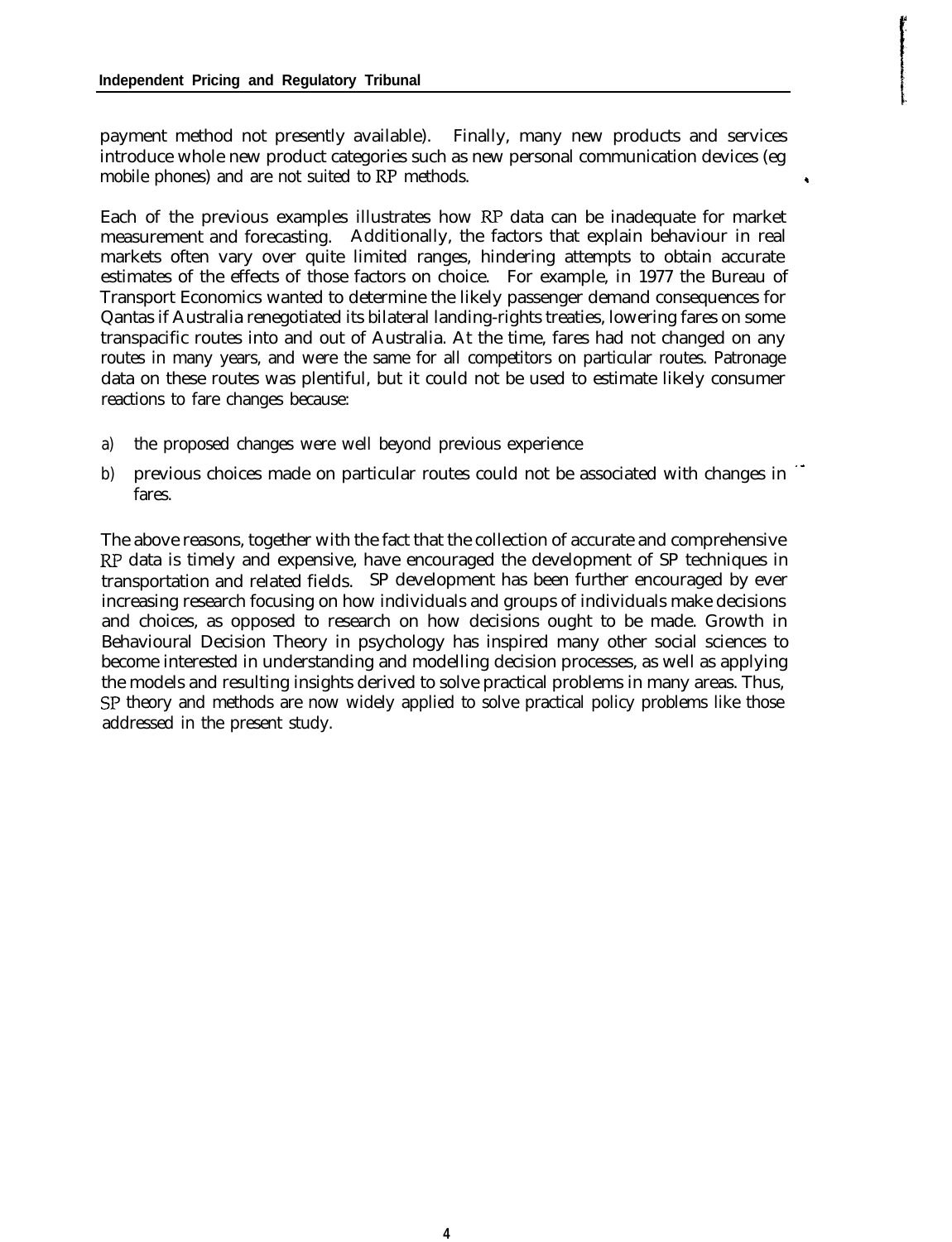$S-BT1$ 

**Figure 1 Example of a bus or train showcard for a short trip**

## BUS OR TRAIN?

You have told us that you could use either a bus or a train as the main form of transport to travel to the destination that we have discussed.

<sup>l</sup>**If public transport fares changed and were priced as below, would you have used Bus or Train as the main form of transport for your trip?**

| <b>BUS FARES</b>                               | TRAIN FARES                                    |  |  |
|------------------------------------------------|------------------------------------------------|--|--|
|                                                | Single\$0.80                                   |  |  |
| TravelTen\$4.00<br>(10 single trips)           | Off Peak Return \$0.90<br>(purchase after 9am) |  |  |
| TravelPass \$8.60<br>(7 days bus/ferry)        | Weekly \$6.80<br>(7 days train only)           |  |  |
| TravelPass \$10.00<br>(7 days bus/ferry/train) | TravelPass \$10.00<br>(7 days bus/ferry/train) |  |  |

### l **Which ticket type would you choose?**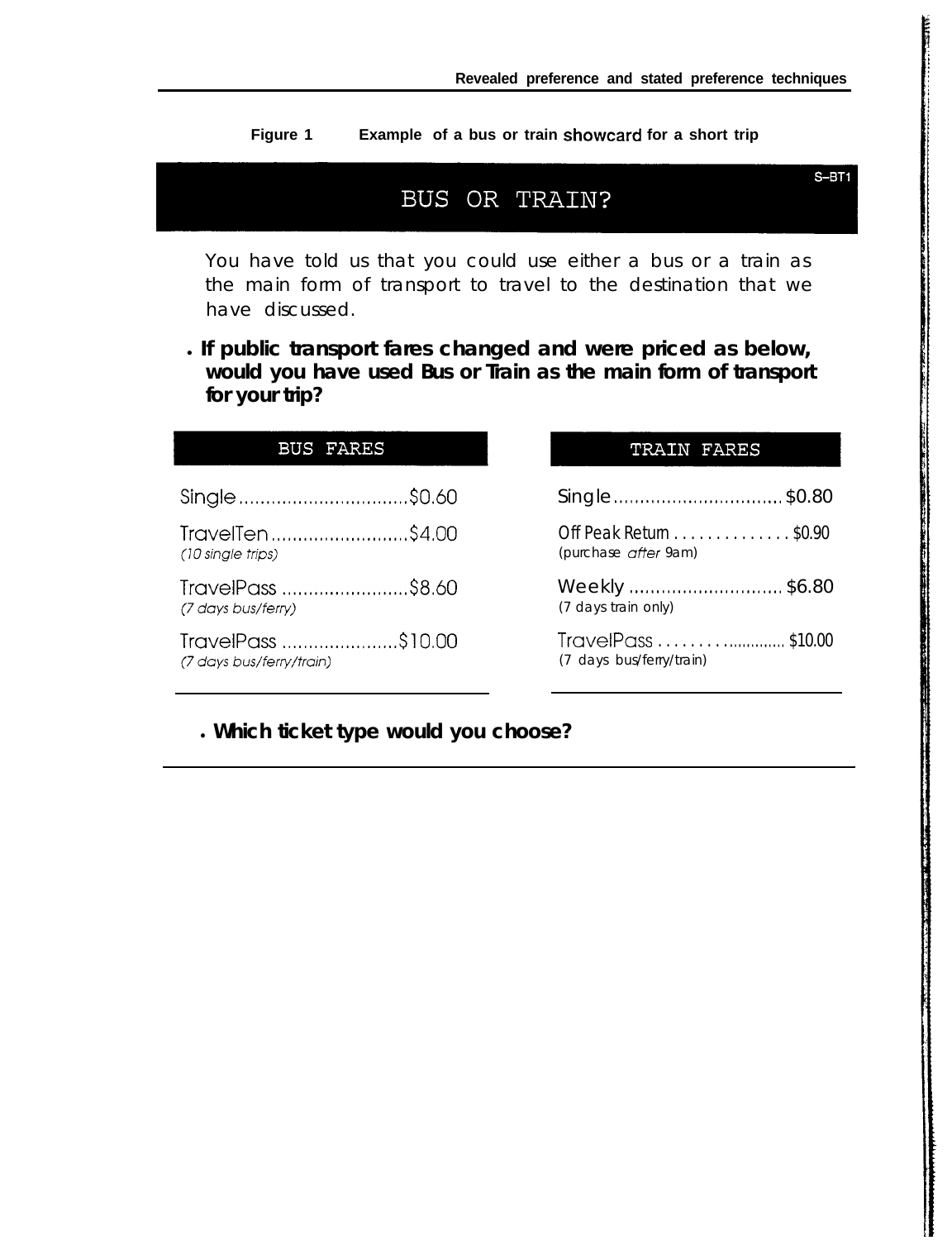**RANGE COMPANY** 

 $\hat{\mathbf{v}}$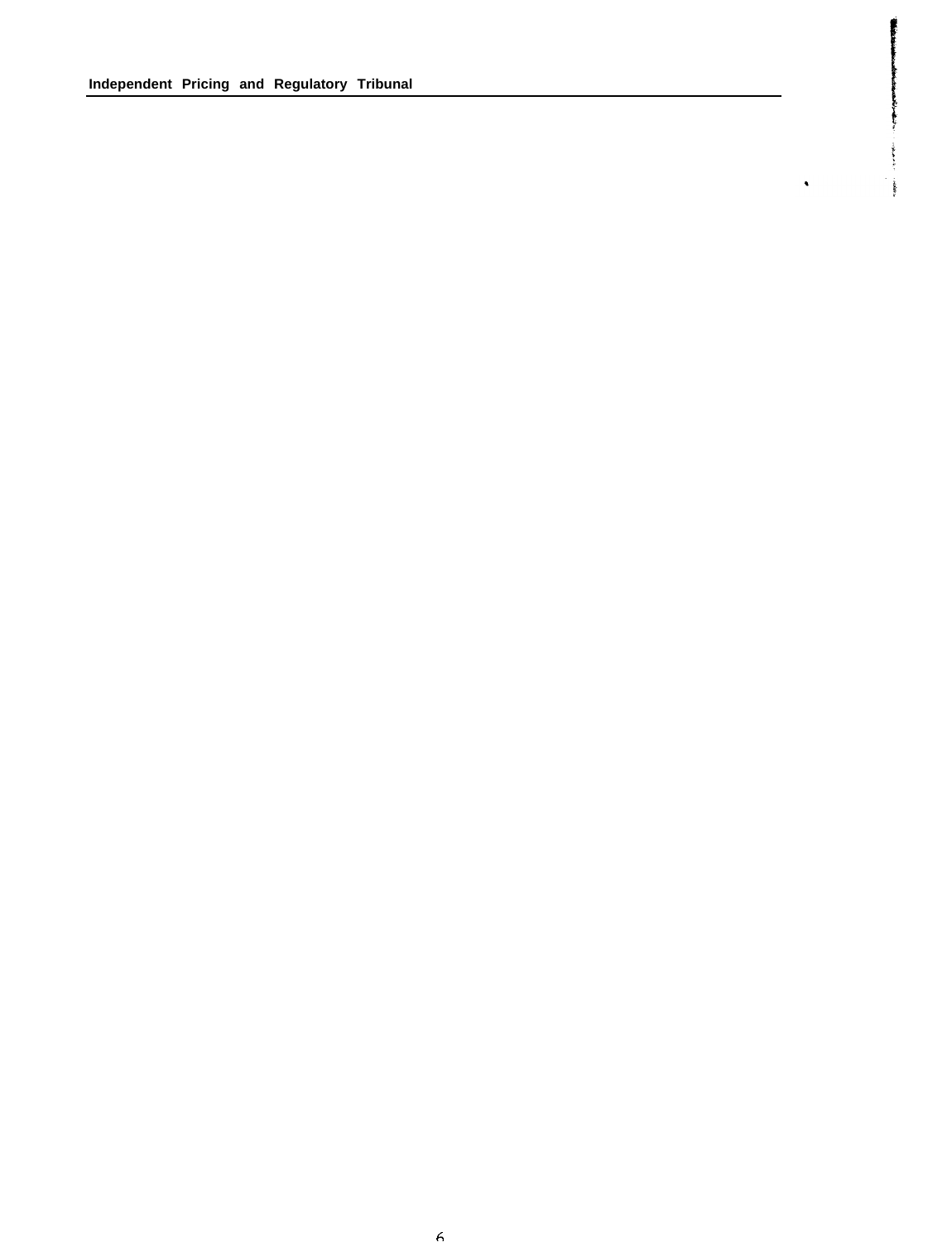## **3 SURVEY DESIGN AND DATA COLLECTION**

The aim of the survey was to obtain a full matrix of direct and cross fare elasticities for each of the main modes of passenger transport in urban NSW.

The survey of a sample of commuters and non-commuters was confined to the Sydney Metropolitan Area. The survey had to identify both current behaviour and the potential to switch to alternative modal and ticket use behaviour under a range of alternative fares policies for the government bus, ferry and train systems. Figure 2 is a flowchart summarising the survey design and data collection process used by ITS.

## **3.1 Sampling strategy**

To survey a sufficient number of travellers currently choosing each of the available modes (including car) and available ticket types in each of the market segments, a sample size of 614 was chosen. Half these were commuter trips and half, non-commuter trips. Inner, middle and outer areas of Sydney were sampled in roughly equal proportions, as was each mode.

The questionnaire required about 20 minutes of interview time. This meant using a face to face home interview approach. Some surveys had to be conducted on ferries in order to obtain a sufficient number of ferry users in the sample. Table 1 lists the survey start points for home interviews. This table does not include those areas which were targetted to obtain a sufficient sample of users of bus and ferry routes. The start points were generated by randomly choosing postcodes within each Statistical Local Area (local council area) in Sydney. Within each postcode, a random street was chosen and a group of dwellings was sampled. As a random sample of the population did not capture enough ferry users, permission was obtained from State Transit to survey passengers on Sydney Ferries.

To ensure that enough people who were currently choosing each of the alternative modes/ticket types was sampled, respondents were selected on the basis of mode used. This is corrected in estimation to reproduce the base market shares.

In addition, all observations are weighted to the distribution of personal income for cornmute and non-commute demand as revealed in the 1991 Sydney Travel Survey (see Table 8 for base market shares).

### **3.2 Developing the experimental design**

One of the difficulties associated with using a combined RP/SP approach is the need to present individuals with a stated preference experiment in which all respondents have a realistic choice of travel options. Given that people use different modes and travel over greatly varying distances, it was necessary to develop a range of showcards with different modal combinations and different travel distances. Answers to the questionnaire told the interviewer which showcards were appropriate for which respondents.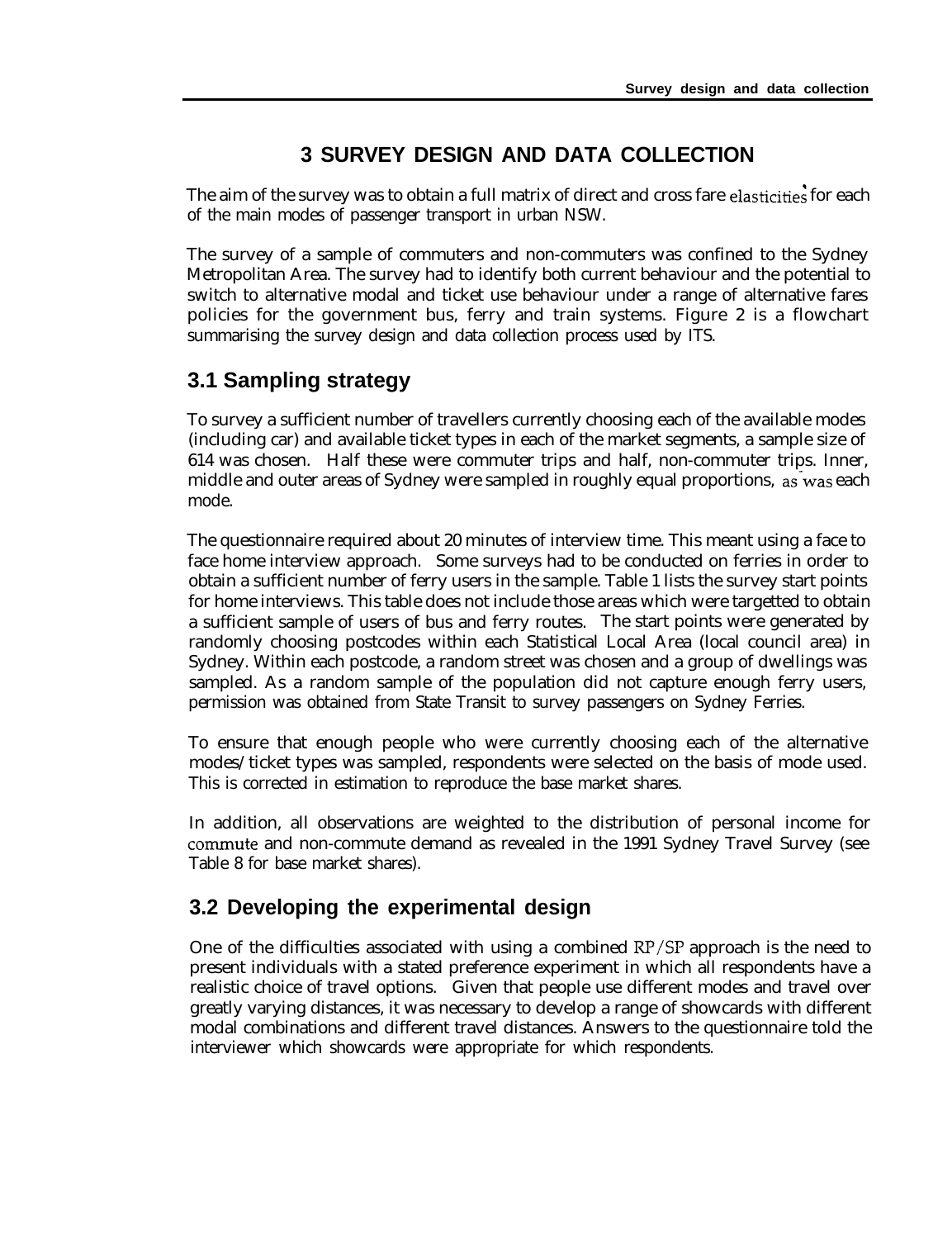g **CONTRACTOR** 

.



### **Figure 2 Survey design and data collection process**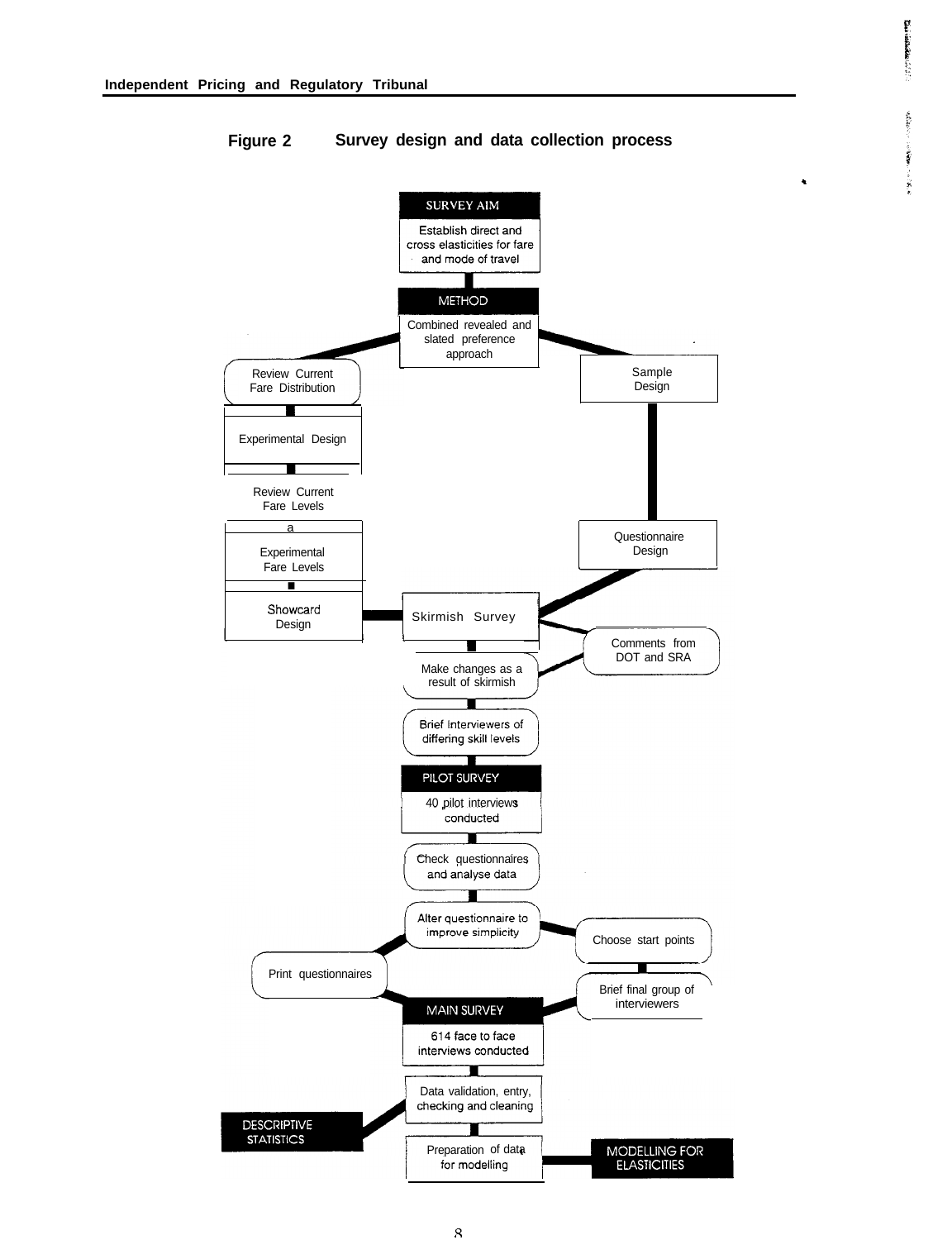| inner Suburbs      | <b>Middle Suburbs</b> | Outer Suburbs.     |
|--------------------|-----------------------|--------------------|
| Manly              | Gladesville           | Mt Pleasant        |
| Bondi (2)          | Manly (north)         | Penrith (2)        |
| Mascot             | Kogarah               | Quaker Hill (2)    |
| Rose Bay           | Caringbah             | Kellyville         |
| Cremorne           | Sylvania              | St Clair           |
| Mosman (2)         | <b>Frenchs Forest</b> | Seven Hills        |
| Randwick           | Lindfield             | Blacktown (2)      |
| Hunter's Hill      | Auburn                | <b>Bosley Park</b> |
| Ryde               | Forestville           | Willmot            |
| Balmain (2)        | Collaroy              | Winston<br>Hills   |
| Dulwich Hill       | <b>Epping North</b>   | Narellan           |
| Wollstonecraft (2) | Concord               | Castle Hill (2)    |
| Coogee             | Thornleigh            | Liverpool          |
| Waverley           | Summer Hill           | <b>Bidwill</b>     |
| Glebe              | Croydon Park          | Marayong           |
| Bondi Beach        | Croydon               | Airds              |
| Five Dock (2)      | <b>Belfield</b>       | Baulkham Hills     |
| North Sydney       | St Ives (2)           | Penrith South      |
| Paddington         | Hurstville            | Blacktown          |
|                    | Rivet-wood            | Campbelltown       |
|                    | Carlingford           | Macquarie Fields   |
|                    | Tempe                 | Leonai             |
|                    | Roselands             |                    |
|                    | Pymble                |                    |
|                    | Queenscliff           |                    |
|                    | Earlwood              |                    |
|                    | Villawood             |                    |
|                    | Hillsdale             |                    |
|                    | Westmead              |                    |

**Table 1 Starting suburbs for home interviews**

The showcards developed for this study cover every combination of main mode (car, train, bus and ferry) and have levels for short trips (under 15 minutes), medium trips (15-30 minutes) and long trips (over 30 minutes). These times refer to the length of time spent in the main mode only, not the access, egress or waiting times.

In order to keep the experiment and sample size to a manageable size, it was necessary to consider only the most frequently used public transport ticket categories. Table 2 shows the distribution of ticket sales in 1991.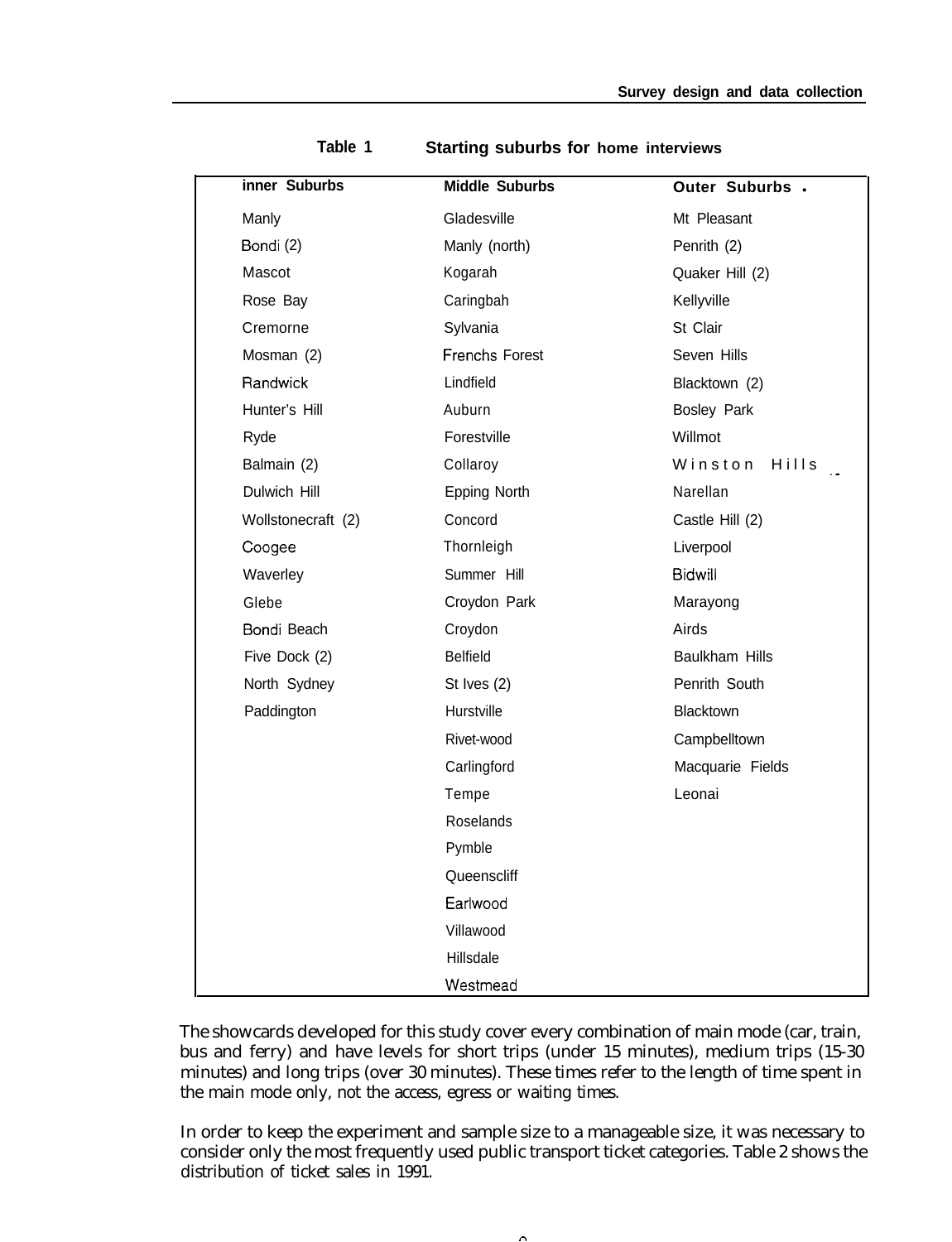| Ticket Type                 | Commuter | Commuter % | Non-Commuter | Non-commuter % |
|-----------------------------|----------|------------|--------------|----------------|
| Metroten - blue             | 12,137   | 4.2        | 26,409       | 3.3            |
| Metroten - green            | 2.801    | 1.0        | 1,507        | 0.2            |
| Metroten - orange           | 226      | 0.1        | 459          | 0.1            |
| Metroten - red              | 17,426   | 6.0        | 21,937       | 2.9            |
| Other                       | 4,207    | 1.5        | 206,087      | 25.9           |
| Quarterly - not travel pass | 4,444    | 1.5        | 4,257        | 0.5            |
| Return ticket               | 31,832   | 11.0       | 196,543      | 24.7           |
| Single ticket               | 41,969   | 14.4       | 182,103      | 22.9           |
| TravelPass - blue           | 10,282   | 3.5        | 19,486       | 2.4            |
| TravelPass - brown          | 679      | 0.2        | 339          | 0.1            |
| TravelPass - green          | 6,958    | 2.4        | 8,374        | 1.0            |
| TravelPass - orange         | 683      | 0.2        | 2,584        | 0.3            |
| TravelPass - pink           | 2,920    | 1.0        | 3,272        | 0.4            |
| TravelPass - purple         | 482      | 0.2        | 156          | 0.0            |
| TravelPass - red            | 20,159   | 6.9        | 21,427       | 2.7            |
| TravelPass - two zone       | 595      | 0.2        |              | 0.0            |
| TravelPass -yellow          | 555      | 0.2        | 1,777        | 0.2            |
| Weekly - not travel pass    | 119,632  | 41.2       | 85,635       | 10.7           |
| Yearly - not travel pass    | 12416    | 4.3        | 14,322       | 1.8            |
| Total                       | 290,503  | 100.0      | 796,674      | 100.0          |

#### **Table 2 Profile of public transport users by ticket type**

Source: 1991 Sydney Travel Survey

Note: Data is based on home-to-work and work-to-home trips for an average weekday and includes Sydney Region residents only - that is, excludes Central Coast and the Blue Mountains.

An interesting aspect of Table 2 is the large number of non-commuter trips in comparison to commuter trips. Part of the problem lies in the definition of a commuter trip. Commuter trips are only those directly to or from work, excluding any intermediate trips or trips from work to somewhere other than home.

Using the distribution in Table 2, an experimental design was developed which gave each respondent 15 trip alternatives that are hypothetically possible. These alternatives were based on one car alternative, four train tickets, four bus tickets, four ferry tickets and two jetcat tickets — a total of 15 alternatives.

The result of this choice experimental design is a set of 90 showcards (ie 15 alternatives with six showcards for each alternative). The need to present all respondents with realistic scenarios by having fares for three lengths of travel, means that there are 270 showcards in total, 90 for each trip length (short, medium and long).

For this reason, it was not possible to include those people entitled to concession fares since they would have required whole new sets of showcards to present them with realistic fares. This would have resulted in about 800 showcards, which is not manageable for interviewers. Table 3 indicates that by not sampling those entitled to some sort of concession fare, 8% of the commuter market was eliminated along with 62% of the noncornmuter market.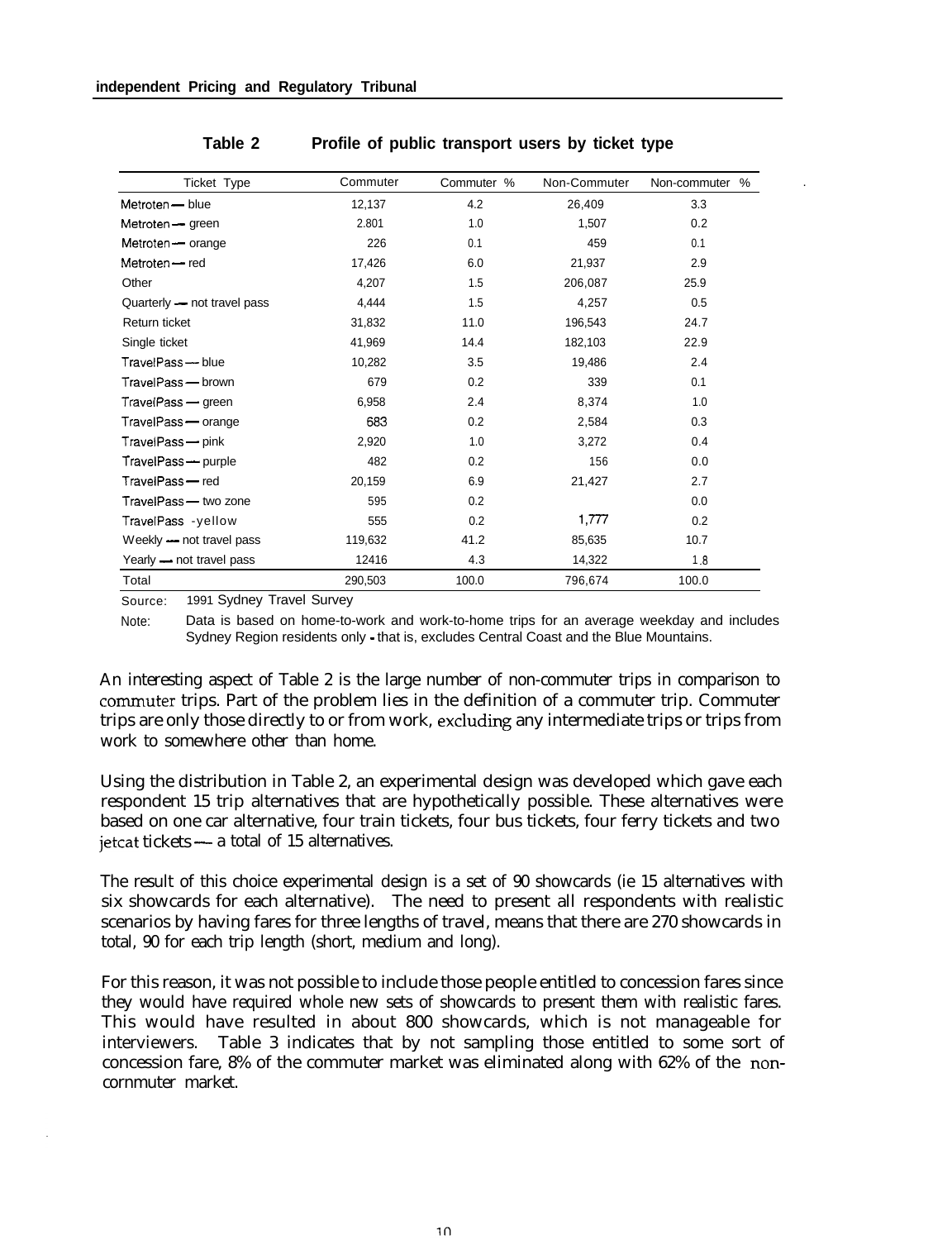|                         |                 |            |         | ٠                           |
|-------------------------|-----------------|------------|---------|-----------------------------|
| Fare Type               | <b>Commuter</b> | Commuter % |         | Non-commuter Non-commuter % |
| <b>Discount</b>         | 1,329           | 0.4        | 3914    | 0.4                         |
| Fuil                    | 262,895         | 92.4       | 371,816 | 38.0                        |
| No fare required        | 7,176           | 2.3        | 105,290 | 10.8                        |
| Other                   | $\theta$        | 0.0        | 10,392  | 1.1                         |
| concession<br>Other     | 5,481           | 1.8        | 66,773  | 6.8                         |
| Pensioner<br>concession | 4,250           | 1.4        | 134,935 | 13.8                        |
| Student<br>concession   | 4,274           | 1.4        | 97.936  | 10.0                        |
| Student pass            | 0               | 0.0        | 181,183 | 18.5                        |
| Group/family concession | $\mathbf{0}$    | 0.0        | 2,978   | 0.3                         |
| Unknown                 | 725             | 0.2        | 2273    | 0.2                         |
| Total                   | 306,130         | 100.0      | 977,490 | 100.0                       |

**Table 3 Profile of public transport users by fare type**

Source: . 1991 Sydney Travel Survey

### **3.3 Explanation of the fares in the showcards**

Fare elasticities are valid only within the bounds of the minimum and maximum fares presented in a Stated Preference experiment. The Tribunal wanted the elasticities to be applicable to a wide range of fares, and thus decided that a 50% variation around current fare levels was appropriate for the experiment.

The experimental design was limited to three ticket types for train, and four ticket types each for bus and ferry. In order to provide realistic fare scenarios to respondents, ITS developed three different scenarios based on travel time in the main mode of travel. The travel time options were the short trip (of under 15 minutes in the main mode), the medium length trip (of 15-30 minutes in the main mode), and the long trip (of over 30 minutes in the main mode).

The need to base fares on current reality is complicated by the fare structures of the different modes. The public transport modes have a distance rather than time-based fare structure, and distances have been aggregated in different ways by the different agencies. For example, Sydney Buses has a very large (proportionally) range for its 3-9 section ticket  $$ the lower end of the range should be a short trip, while the middle and higher end should be medium. This makes it difficult to present realistic scenarios to all respondents, but given the large range in the levels of fares presented to respondents (50% above and below current levels), this problem is minor.

The fares shown in this section are the base fares for the experiments. The fares on the showcards range from these fares to 50% below and 50% above these fares.

#### **3.3.1 Train fares**

Major suburban centres served by rail, such as Homsby, Parramatta, Bankstown and Sutherland are all 20-25 kilometres from the Sydney CBD, and are considered to lie at the boundary between a medium and a long trip. Thus, all trips of greater length than 26.53 kms (a CityRail ticket price boundary) are considered long trips for the sake of the scenarios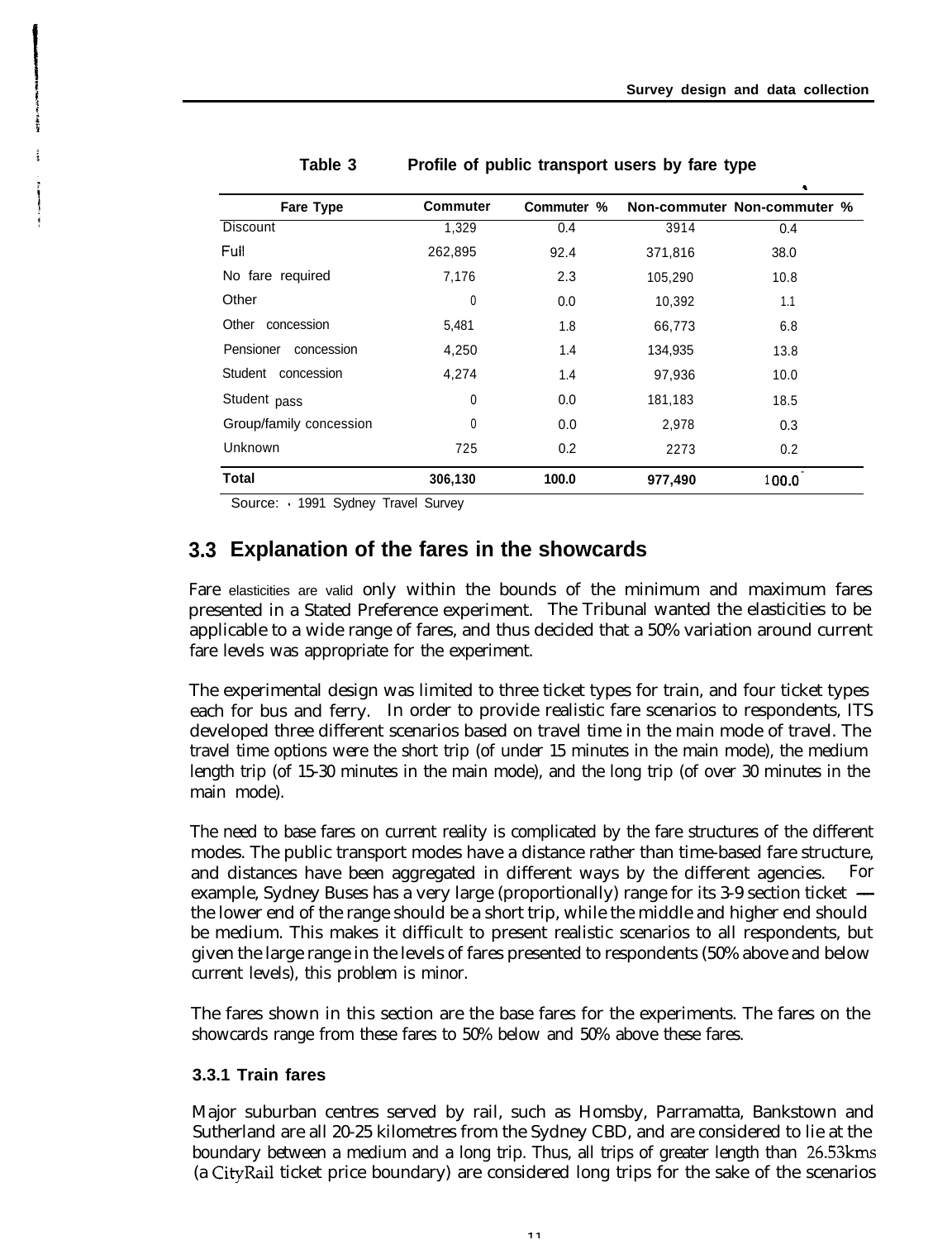presented (up to **55.5km,** but we assume only a very small number of trips occur beyond that distance). All trips under 13.66kms are regarded as short trips, which leaves all those between 13.66 and 26.53km as medium trips. The fares to be used as the current base are , averages of current fares across the range of distance bands, intended to present the most realistic scenario.

Unfortunately, TravelPass does not match these distances perfectly (for example, the whole Bankstown line has a maximum fare of a Green TravelPass, which is equivalent to paying for no more than 13.66kms, even though Bankstown is 19km from Central). Thus, Red TravelPass is considered a short trip, a Green and Yellow TravelPass is a medium length trip, and Pink, Brown and Purple TravelPasses signify a long trip.

As return tickets are twice the price of single tickets, respondents who would normally purchase a return ticket are treated as single ticket purchasers. However, respondents who began their trip after 9am were given the option to choose an off-peak return instead of a single. This exemplifies CityRail's offering an off-peak return fare which is not double the  $\Box$  single fare.

All fares over \$20 for all modes have been rounded to the nearest dollar, as is con-u-non practice for the transport agencies.

| Trip<br>Length | Single (Off Peak Return) | Weekly         | <b>TravelPass</b> |
|----------------|--------------------------|----------------|-------------------|
| Short          | $$1.60$ $($1.75)$        | \$11.50        | \$20.00           |
| Medi um        | $$2.60$ $(S2.80)$        | \$19.40        | <b>\$28.00</b>    |
| Long           | $$3.60$ $$4.00$          | <b>\$26.00</b> | \$39.00           |

| Table 4 |  |  | Base train fares by trip length |
|---------|--|--|---------------------------------|
|         |  |  |                                 |

#### 3.3.2 **Bus fares**

The inflexibility in the STA fare structure makes it difficult to differentiate short and medium trips. The best option is to regard Sections 1-2 tickets as short trips, 3-9 as medium and 10-27 as long trips. Sections are approximately equal to a mile (1.6 km) in length. For TravelPass (Bus/Ferry), the Blue ticket is the basis for the short fare, the Orange ticket for the medium fare, and the Pittwater ticket for the long fare. For TravelPass (Bus/Ferry/Train) the same classification as used for the train has been adopted (Red is short, Green and Yellow are medium, and Pink, Brown and Purple are long).

| Table 5 |  |  |  | Base bus fares by trip length |
|---------|--|--|--|-------------------------------|
|         |  |  |  |                               |

| Trip<br>Length | Single       | TravelTen    | <b>TravelPass</b><br>(Bus/Ferry) | <b>TravelPass</b><br>(Bus/Ferry/Train) |
|----------------|--------------|--------------|----------------------------------|----------------------------------------|
| <b>Short</b>   | <b>S1.20</b> | <b>S8.00</b> | <b>S17.10</b>                    | <b>S20.00</b>                          |
| Medi um        | <b>S2.50</b> | \$16.00      | \$23.00                          | <b>\$28.00</b>                         |
| Long           | <b>S3.90</b> | \$32.00      | \$34.00                          | <b>\$39.00</b>                         |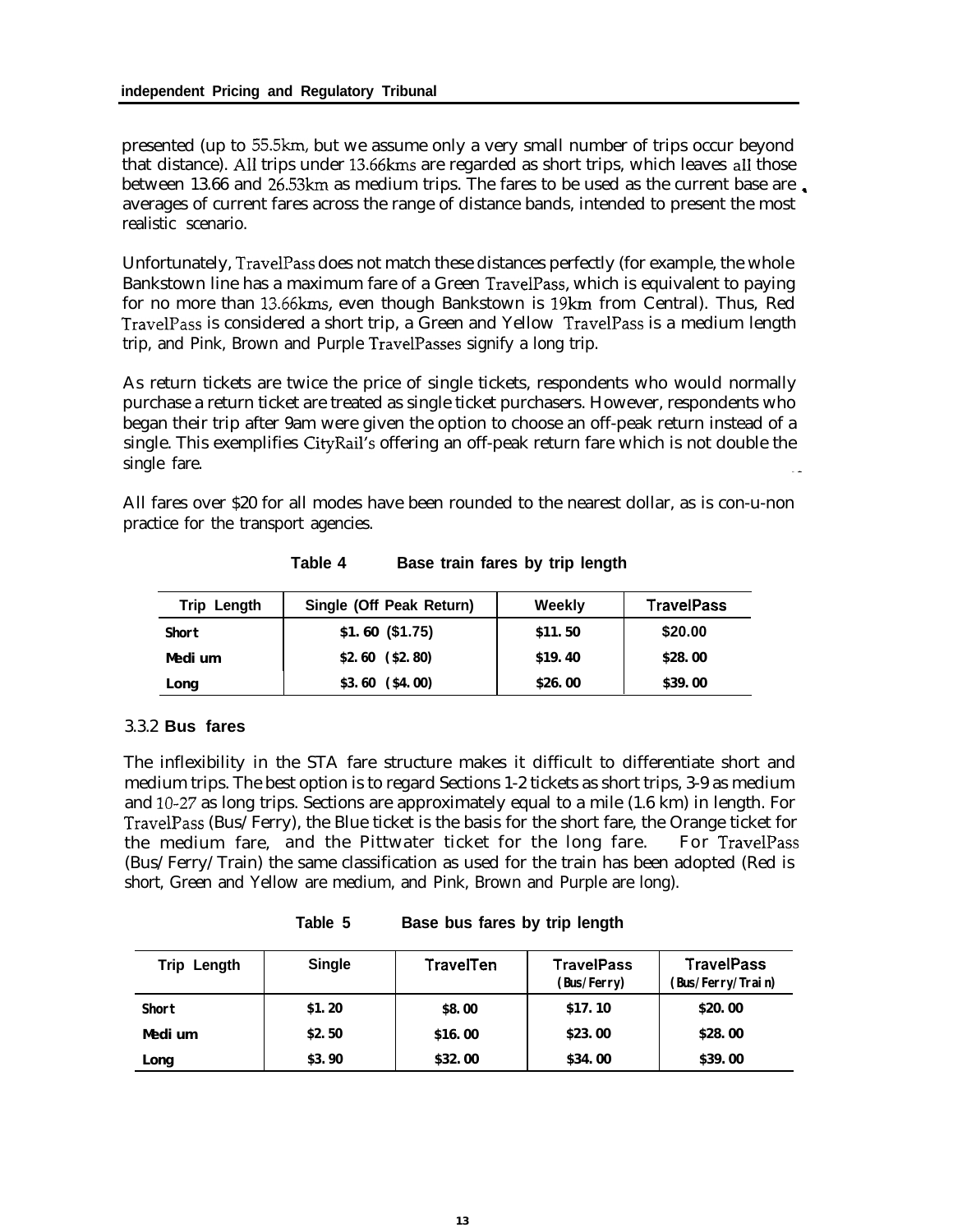### **3.3.3 Ferry fares**

Short ferry trips are defined as Inner Harbour Services. Medium trips are those to Manly or Rydalmere, and long trips are those to Parramatta. The classification of TravelPasses for train and bus is also used for ferry. For medium length trips, people who catch the Jetcat to/from Manly are also given a realistic fare.

| Trip Length | <b>Single</b>   | FerryTen         | <b>TravelPass</b><br>(Bus/Ferry) | <b>TravelPass</b><br>(Bus/Ferry/Train) |
|-------------|-----------------|------------------|----------------------------------|----------------------------------------|
| Short       | \$2.80          | \$16.40          | \$17.10                          | \$20.00                                |
| Medium      | \$3.60          | \$25.00          | \$23.00                          | \$28.00                                |
|             | (Jetcat=\$4.80) | (Jetcat=\$40.00) |                                  |                                        |
| Long        | \$4.20          | \$29.00          | \$34.00                          | \$39.00                                |

**Table 6 Base ferry fares by trip length**

Appendix 2 gives the full range of fares used in the experiments.

## **3.4 Pilot survey**

In order to test the questionnaire and the data collection process, a pilot survey of 40 respondents was conducted in September 1995. The questionnaire flowed well, and the interviewers believed that, owing to the interesting nature of the questionnaire, respondents genuinely enjoyed answering the questions.

The pilot questionnaires were checked for accuracy and analysed. Some problems with interviewer interpretation were discovered, and the interviewers had some suggestions for improving the simplicity of the questionnaire.

## **3.5 Conduct of the main survey**

A final interviewer briefing was given with help from pilot interviewers in order to maximise understanding of the survey instrument and its purpose. The start points for each of the interviewers were then generated. The field work began on 18 October 1995 and was completed by 15 December 1995. Starting suburbs are listed in Table 1. The following is an extract from the fieldwork report for the main survey: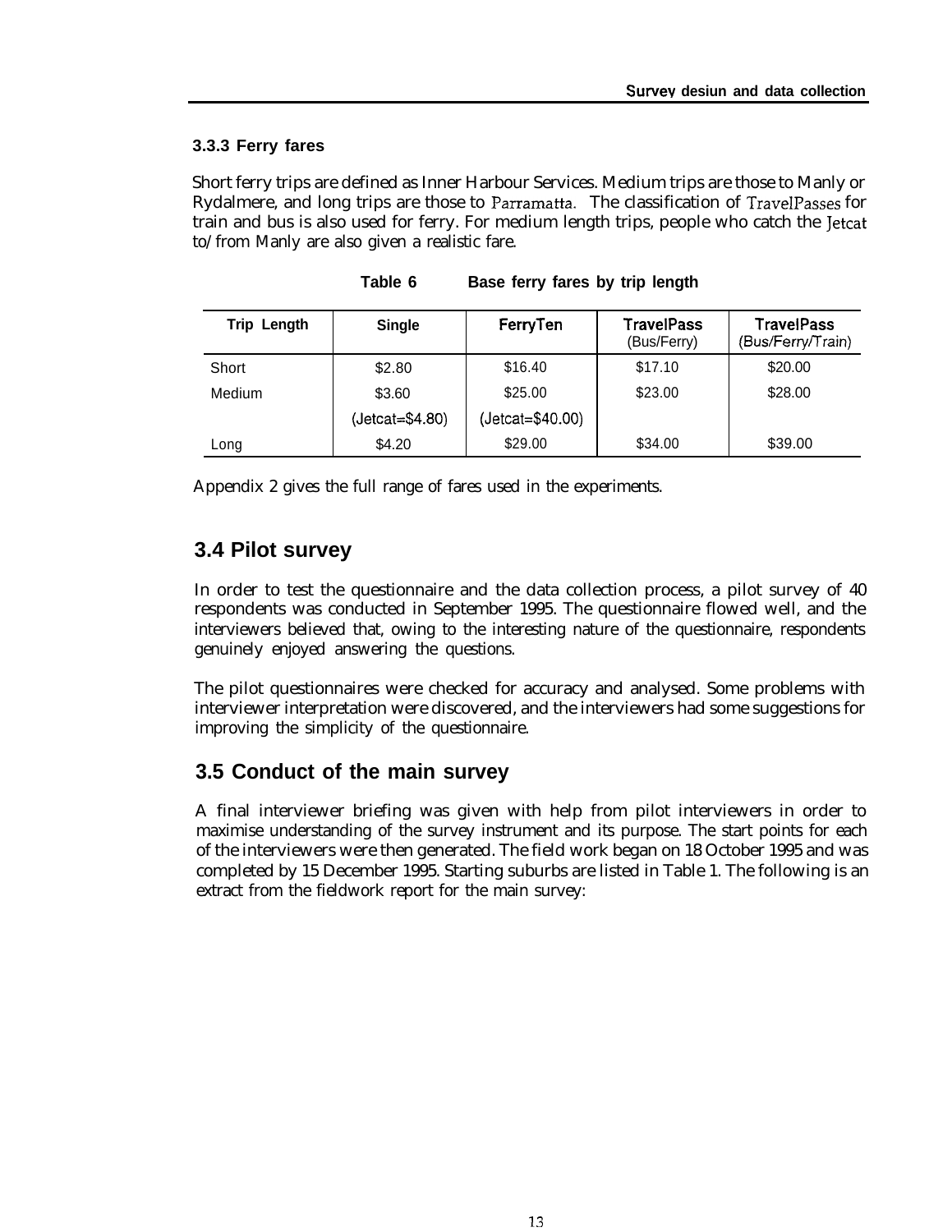| <b>Method</b>             | Door to Door                                                         |  |
|---------------------------|----------------------------------------------------------------------|--|
| Interviewers              |                                                                      |  |
| <b>Supervisors</b>        |                                                                      |  |
| Interviews achieved       | 649                                                                  |  |
| Average interview length  | 17 minutes                                                           |  |
| Achievement rate per hour | 1.1                                                                  |  |
| Timing                    |                                                                      |  |
| 18 October 1995           | Interviewer briefing                                                 |  |
| 19 Oct - 24 Nov 1995      | Door to Door fieldwork                                               |  |
| 25 Nov - 15 Dec 1995      | Fieldwork carried out by trip location and aboard ferries to achieve |  |
|                           | choice-based sample sizes                                            |  |

٩

å

#### **Sample fieldwork report**

### *Validations*

10% minimum of each interviewer's work was validated by telephone call back using the following questions:

 $\sim$   $\sim$ 

Q1: **Do** you hold a concession pass when travelling on public transport?<br>Q3: **How** do you usually travel to work?

**How** do you usually travel to work?

**Do** you have a current driver's licence?

Q62:<br>Q69: Which of these categories best describes your age last birthday?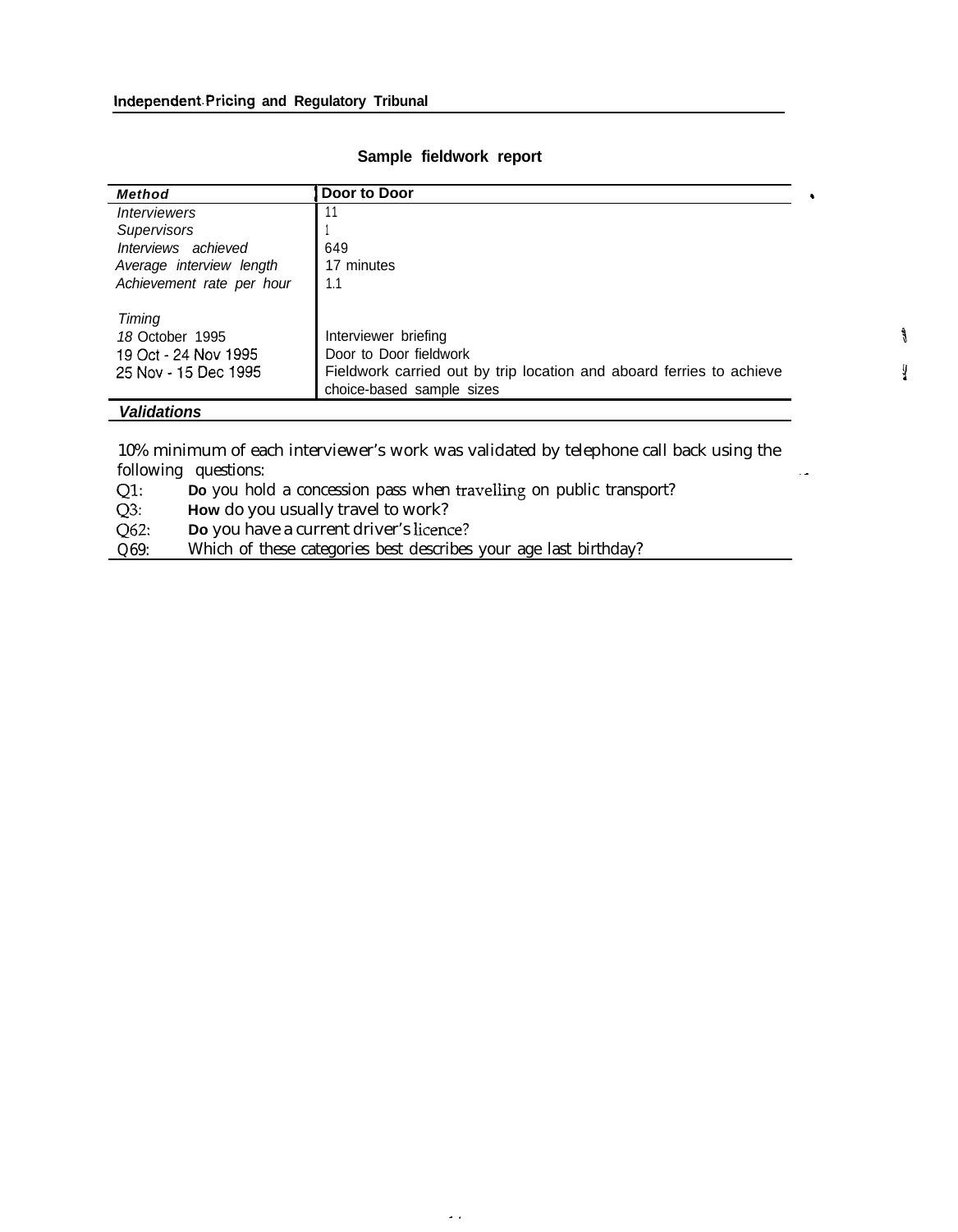.

### **4 EMPIRICAL RESULTS**

### **4.1 Response rates**

Table **7** provides a detailed breakdown of response rates to the main survey.

| Table 7           | Response rates |                |  |
|-------------------|----------------|----------------|--|
| Response          | <b>Number</b>  | Percentage     |  |
| Not at home       | 3981           | 47             |  |
| Refusals          | 1116           | 13             |  |
| Call backs        | 57             | $\mathfrak{p}$ |  |
| Other             | 94             | 2              |  |
| Non quota         | 2375           | 28             |  |
| <b>Interviews</b> | 649            | 8              |  |

This table indicates that it was quite difficult to find respondents, particularly those in the quota targets. The effective response rate from those who were in the quota and were at home was 37%, which is about average for surveys of equivalent length. There was a high percentage of "non quota" respondents, partly because those entitled to a concession fare were not part of the sampling frame.

## **4.2 Description of sample**

While the full sample collected was 649 cases, not all cases had sufficient data to be suitable for modelling. Figure 3 gives the breakdown of useable responses by trip purpose and mode.



**Figure 3 Breakdown of fully completed interviews**

As this survey involved choice-based -sampling, the sample is not' representative of the population. External data was used to make the data representative of the population.

Figures 4 to 6 show some of the socio-demographic features of the sample.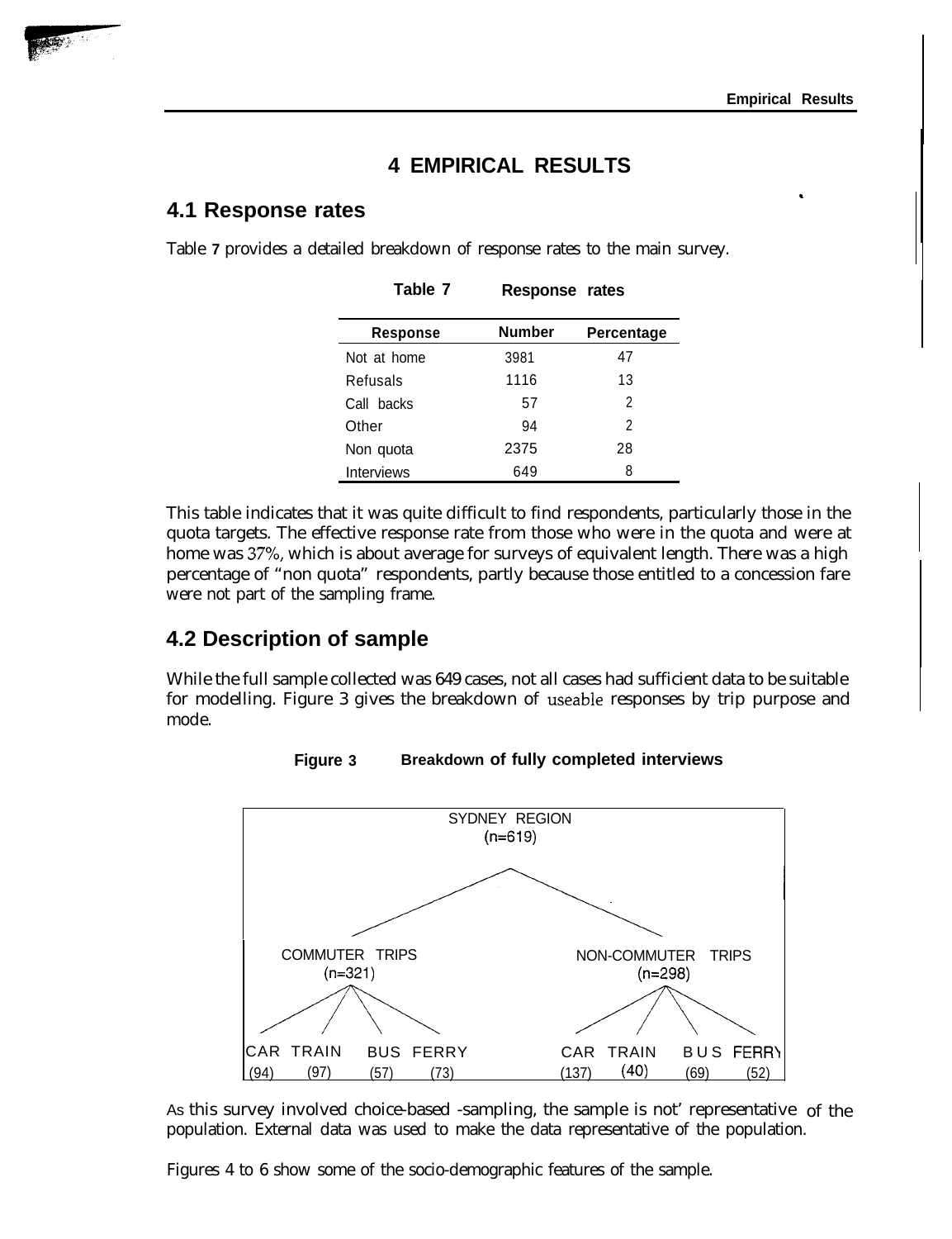

**. Figure 4 Age distribution of sample**

Sampling within households was random - the person whose birthday it was next **was** asked to fill in the questionnaire. However, the sample appears to be biased towards those in their twenties and thirties. The elderly, in particular, are under-represented because concession travellers were excluded from the survey. Elderly people are most dependent on public transport because the car is often not an option for them. There are also very few respondents under 18 years, although respondents 16 and over were eligible. This group is also dependent on public transport.

The sample also over-represents female travel behaviour. Approximately 60% of respondents were female.

Nine % of respondents refused to state their personal income, but of those that did, there appears to be a good spread of respondents from those not earning an income -to those in very high income categories. When it comes to wealth and the mobility it generates, household income is actually a better indicator of mode choice.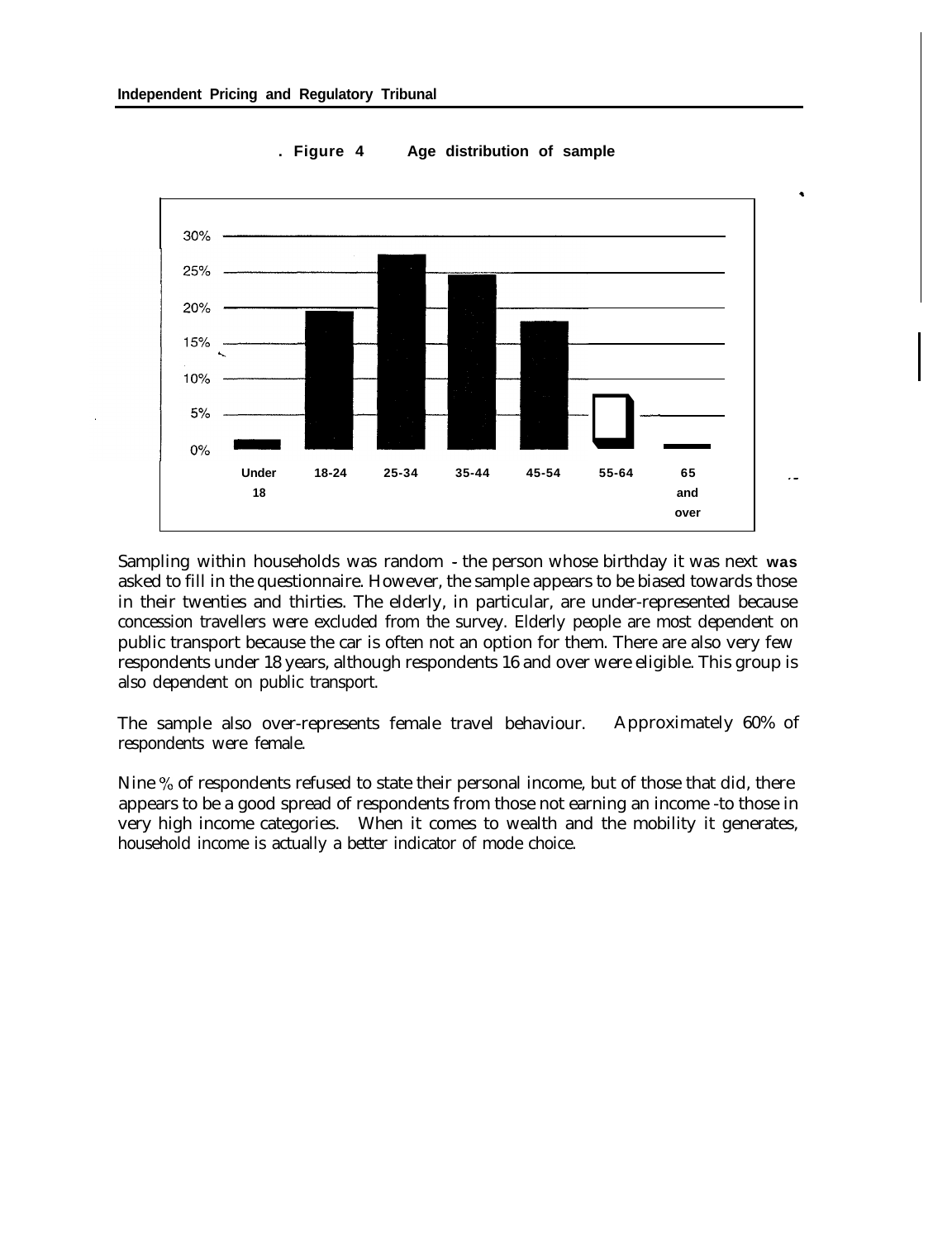

**Figure 5 Gross personal income distribution of sample**

Ì

The refusal level was higher for household income than for personal income (this question followed personal income, and thus a higher refusal rate must be expected). Showing those who did report their household income, Figure 6 indicates that the sample covered the full spectrum of wealth in the community.



**Figure 6 Gross household income distribution of sample**

While 88% of the sample had a current driver's licence, only **9.4%** of respondents reported no household vehicles. Whereas the lowest level of car ownership was amongst bus travellers, car (naturally) and ferry travellers had the highest levels. Thus, it seems that the sample is a fairly broad representation of the population, though males and the elderly are slightly under-represented.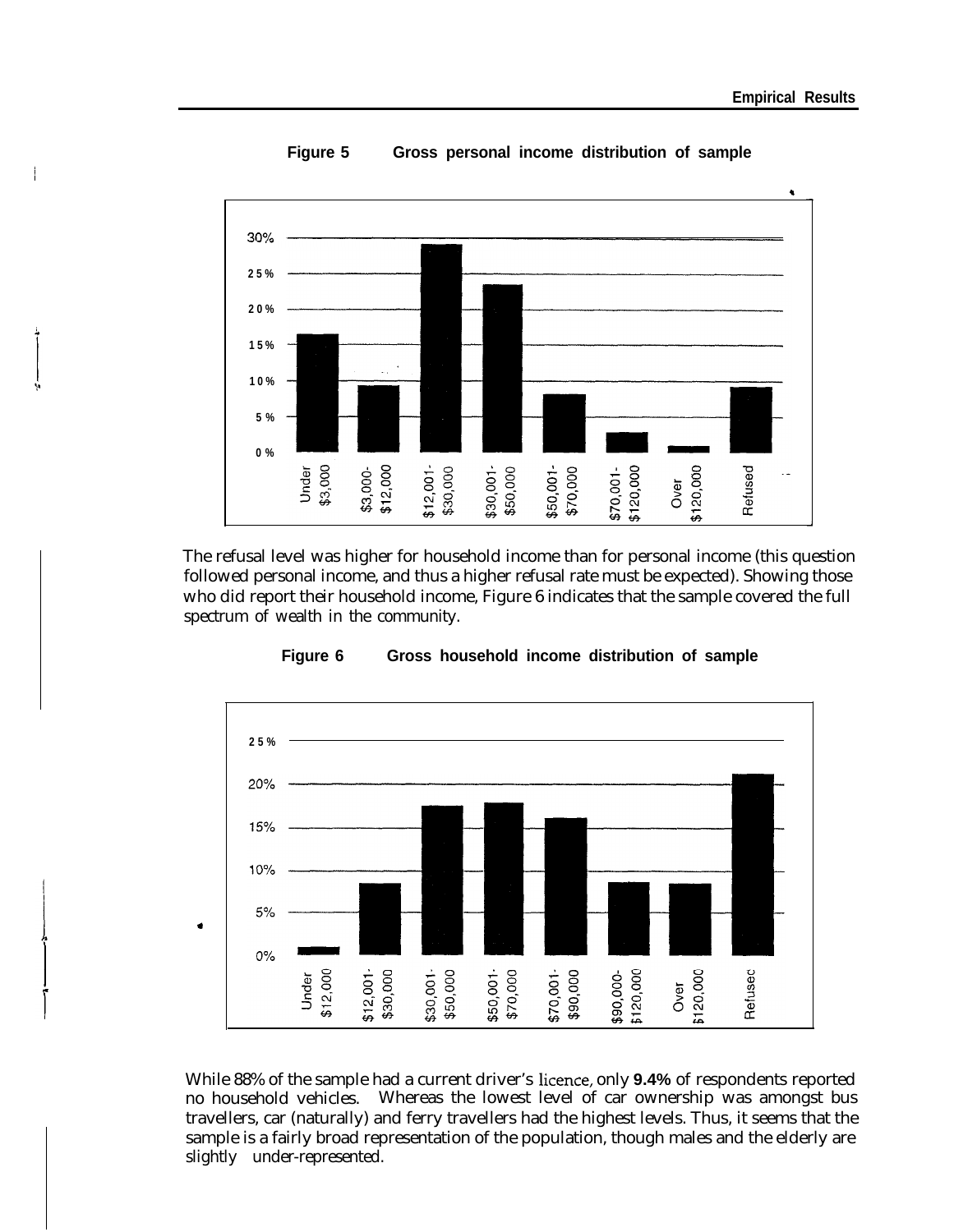### **4.3 Travel behaviour and choices of sample**

The surveys also provide information on average fares, travel times and trip rates for each type of ticket by trip purpose. This data is central to the operation of the Decision Support System (DSS). Table 8 shows the base data (excluding elasticities) which was input into the  $\overline{D}SS.$ <sup>2</sup>

Commute trips are defined as trips from home to work and work to home. All other trips are non-commute trips. Table 8 shows how important non-commute trips are in total travel.

The averages presented in Table 8 are based on the sample surveyed for this project. In some cases there were not enough respondents in each cell to provide a realistic estimate (eg TravelPasses are not popular among non-commuters). In these cases, an educated adjustment was made to the average estimate. The data in the DSS can be changed when better estimates are available (eg with new TDC data from 1996 onwards).

| Ticket type                     | Daily     |           |         | Daily Non- Average Average Non- | Average        | Average Non-   | Average     | Average Non-                                          |
|---------------------------------|-----------|-----------|---------|---------------------------------|----------------|----------------|-------------|-------------------------------------------------------|
|                                 | Commute   | Commute   | Commute | Commute                         |                |                |             | Commute Fare Commute Fare Commute Trips Commute Trips |
|                                 | Trips     | Trips     | Time    | Time                            | (one-way trip) | (one-way trip) | per Ticket  | per Ticket                                            |
| <b>Train Single</b>             | 42,786    | 100,499   | 33      | 33                              | \$2.85         | \$2.83         |             |                                                       |
| Train Off Peak Return           | 3.220     | 78,964    | 25      | 25                              | \$1.55         | 51.55          | $\mathbf 2$ | $\mathbf 2$                                           |
| Weekly/Periodical<br>Train      | 127.890   | 89,289    | 50      | 50                              | \$2.50         | \$2.50         | 9.2         | 9.2                                                   |
| Train TravelPass (BFT)          | 21,805    | 18.659    | 63      | 63                              | \$2.40         | \$2.38         | 10          | 10                                                    |
| <b>Bus Single</b>               | 53,456    | 41,836    | 23      | 25                              | \$1.55         | \$1.84         |             |                                                       |
| <b>Bus TravelTen/Periodical</b> | 88,552    | 41,024    | 26      | 24                              | \$1.00         | \$1.14         | 10          | 10                                                    |
| Bus TravelPass (BF)             | 40,732    | 18,103    | 48      | 26                              | \$0.94         | \$2.26         | 15.7        | 15.7                                                  |
| Bus TravelPass(BFT)             | 48,999    | 21,777    | 30      | 29                              | \$0.91         | \$2.15         | 10.5        | 10.5                                                  |
| Ferry Single                    | 5,348     | 8.728     | 40      | 40                              | \$2.91         | \$3.23         |             |                                                       |
| <b>Jetcat Single</b>            | 1,322     | 1.874     | 15      | 15                              | \$4.80         | \$4.60         |             |                                                       |
| Ferry TravelTen/Periodical      | 4,738     | 1,168     | 34      | 34                              | \$1.75         | \$1.54         | 10          | 10                                                    |
| Jetcat TravelTen                | 896       | 232       | 24      | 24                              | \$3.95         | \$3.89         | 10          | 10                                                    |
| Ferry TravelPass (BF)           | 4,230     | 1,327     | 31      | 31                              | \$1.40         | \$2.21         | 1.5         | 1.5                                                   |
| Ferry TravelPass (BFT)          | 2,658     | 1,337     | 31      | 31                              | \$1.45         | \$2.74         | 0.6         | 0.6                                                   |
| Car                             | 821.344   | 5.619.476 | 23      | 23                              | \$1.35         | \$1.35         |             |                                                       |
| <b>TOTAUAVERAGE</b>             | 1.267,976 | 6,044,293 | 33      | 32                              | \$2.08         | \$2.38         |             |                                                       |

#### **Table 8 Base data inputs for decision support system**

Average commuter trips per ticket are based on the survey except where the ticket determines the number of trips (eg single, return, TravelTen)

Table 8 shows that people generally travel longer by train than by bus or ferry. Car trips are generally the shortest in terms of time spent travelling. They are also the cheapest, assuming operating costs of  $9¢$  a kilometre. Across all modes and ticket classes, individuals typically pay \$2 to \$3 per one way trip. Usually non-commuters pay more on public transport because they cannot take advantage of the periodical fares that cornmuters use. Car travellers have less expensive non-commuting trips, perhaps the result of a combination of shorter distances and travel outside peak travel times.

2 The 1991 Sydney Travel Survey is the source of the daily number of trips by ticket type. This is the most current data available for all modes in Sydney, though the Department of Transport's Transport Data Centre (TDC) will be starting a continuous survey program in 1996 to collect up-to-date data.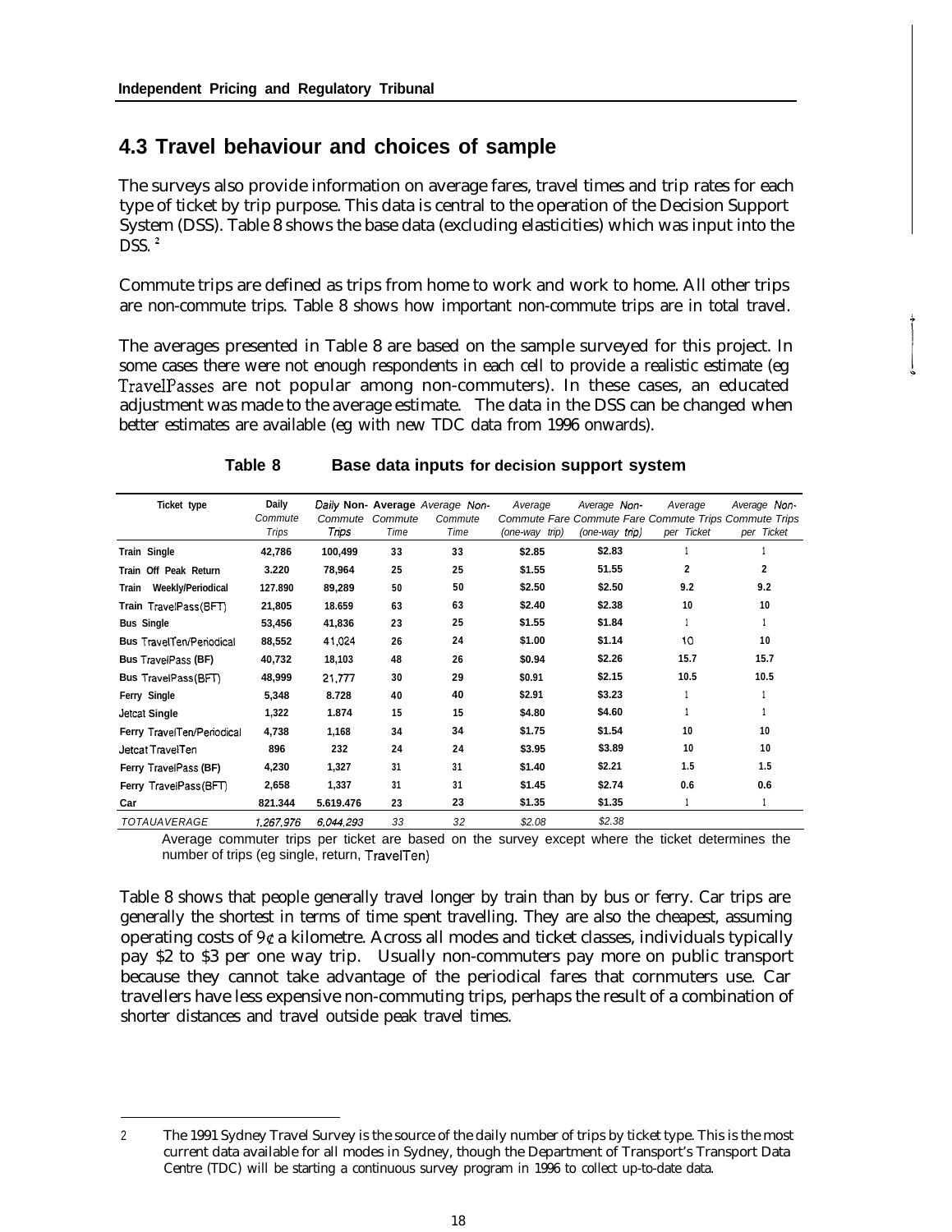One of the most interesting findings shown in Table 8 relates to the average number of trips a week that travellers make by different ticket types. The train periodicals are used about 10 times a week on average by commuters. Historically, public transport providers have assumed 11 trips per weekly ticket, but with the advent of flexidays and rostered days off, they appear to be used 10 or fewer times per week. Commuters on bus and ferry generally use periodicals between 7 and 10 times a week. The frequency with which non-commuters buy non-periodical tickets (which are not discounted) coupled with the infrequency of use when they do purchase periodicals helps explain why non-commuters pay more than commuters pay per trip on average.

Because respondents use multi-trip tickets for both commuting and non-commuting trips, the average trip rates per week used in the DSS differ slightly from those shown in the survey.

#### 4.3.1 **Mode choice**

Figure 7 shows the current mode and alternative modes respondents would choose.



**Figure 7 Current and alternative modes chosen by sample**

The current mode is influenced by the sampling (car was over sampled), but it can be seen that the car is a popular alternative if the public transport mode is not available. The bus is also a very popular alternative mode. This may indicate that people in areas with access to a bus service usually still choose to use the car, but in areas where people have access to a train, they are more likely to use the tram if they can.

Table 9 helps confirm this idea, showing the percentage of respondents who chose each modal combination of current and alternative modes. The largest group is that of car users who have bus as an alternative (29%). The next largest is train users who use car as an alternative. Eight % of respondents claimed to be captive to public transport (that is, they had no realistic alternative to using public transport). The majority of these, 60% were current bus users.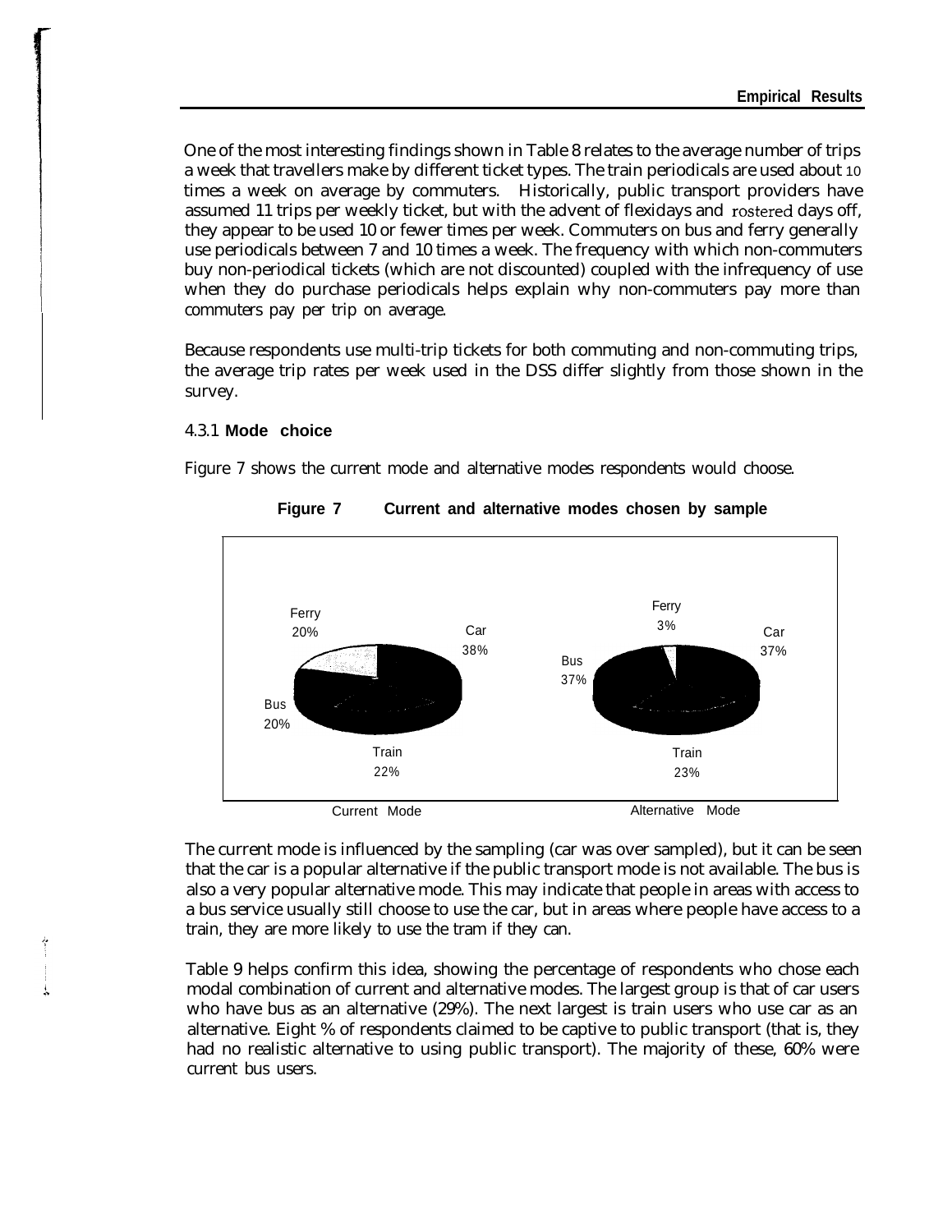|                     |     |       | <b>Alternative Mode</b> |       |       |
|---------------------|-----|-------|-------------------------|-------|-------|
| <b>Current Mode</b> | Car | Train | <b>BUS</b>              | Ferry | Total |
| Car                 | 0%  | 12%   | 24%                     | 0%    | 37%   |
| Train               | 16% | 0%    | 5%                      | $1\%$ | 22%   |
| Bus                 | 15% | 4%    | 0%                      | 2%    | 20%   |
| Ferry               | 5%  | 7%    | 8%                      | 0%    | 20%   |
| <b>Total</b>        | 37% | 23%   | 38%                     | 3%    | 100%  |
|                     |     |       |                         |       |       |

**Table 9 Modal pairs chosen as current and alternative modes**

Under the SP approach, respondents had to choose between their current and alternative modes for a range of different fare scenarios. Table 10 shows choices made by respondents in the stated preference experiment, broken down by their current mode.

|                     |     |            | Chosen Mode (SP) |       |       |
|---------------------|-----|------------|------------------|-------|-------|
| <b>Current Mode</b> | Car | Train      | Bus              | Ferry | Total |
| Car                 | 42% | 1%         | 2%               | 0%    | 45%   |
| Train               | 3%  | 18%        | $1\%$            | 0%    | 22%   |
| Bus                 | 4%  | 0%         | 14%              | 0%    | 18%   |
| Ferry               | 1 % | <b>1</b> % | <b>1</b> %       | 12%   | 15%   |
| <b>Total</b>        | 49% | 20%        | 18%              | 13%   | 100%  |

**Table 10 Current mode and mode chosen in SP experiment**

When interpreting Table 10, it needs to be remembered that the SP scenarios held one third of fares to be set as they were at the time of the survey, one third to be higher, and one third to be lower. Thus, the totals should be roughly the same as those in Table 9 if people respond to a fare increase in exactly the opposite way to a fare decrease. However, this is not quite the case, with more people choosing 'car' in the stated preference experiment than in real life. It seems that very few people are willing to change from car travel to public transport, no matter what the change in public transport fares. Instead of train and bus, most people's alternative mode is the car, while ferry users seem to have a range of other modes they are willing to change to.

#### **4.3.2 Ticket choice**

Table 11 shows the number of respondents choosing each ticket type within each mode both currently and when asked to choose an alternative way to make that same trip.

Table 11 shows that most people chose a single public transport fare when choosing an alternative to their current form of travel. This could be partly due to uncertainty about alternative modes, so there might be a further move to periodical tickets (eg weeklies) once people become comfortable with and have knowledge about the new mode.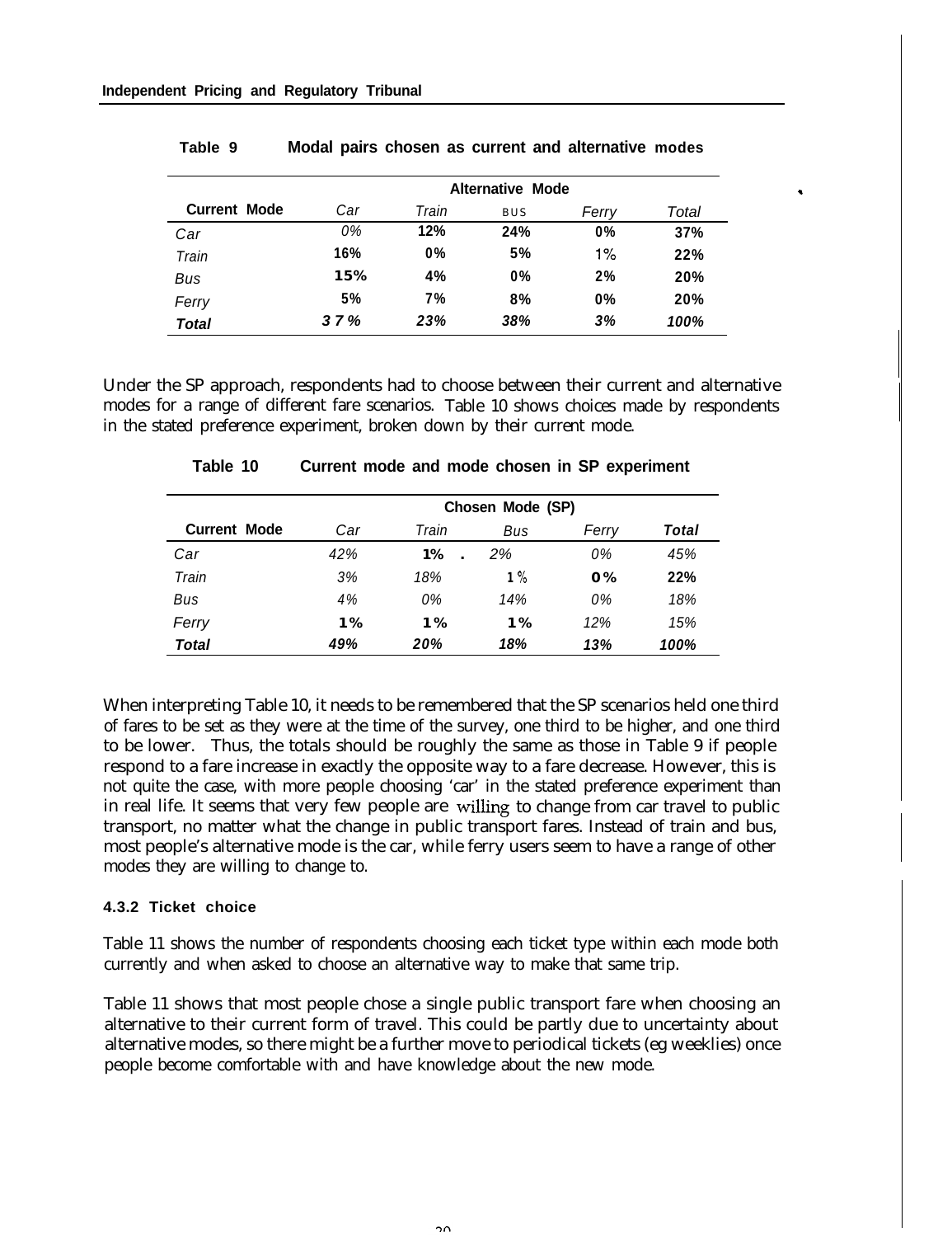| <b>Ticket Type</b>      | <b>Current</b><br>℅ | <b>Alternate</b><br>℅ |
|-------------------------|---------------------|-----------------------|
| Train Single/Return     | 9                   | 15                    |
| Train Off Peak Return   | 4                   | 3                     |
| Train Weekly/Periodical | 9                   | 3                     |
| Train TravelPass (BFT)  |                     |                       |
| <b>Bus Single</b>       | 11                  | 31                    |
| <b>Bus TravelTen</b>    | 5                   | 5                     |
| Bus TravelPass (BF)     |                     |                       |
| Bus TravelPass (BFT)    | 0                   | 3                     |
| Ferry Single            | 6                   |                       |
| Jetcat Single           |                     | 0                     |
| Ferry TravelTen         | 4                   |                       |
| Jetcat TravelTen        |                     |                       |
| Ferry TravelPass (BF)   | 2                   | 0                     |
| Ferry TravelPass (BFT)  | 3                   |                       |
| Car                     | 45                  | 37                    |

**Table 11 Current and alternative ticket type choices of sample**

### **4.4 Fare and mode elasticities**

Several mode/ticket type choice models were estimated for the commuting and noncommuting markets. The survey provided good data for testing each market's sensitivity to varying levels of fares for each ticket type. The final set of direct and cross elasticities is reported in the table in Appendix 3. The elasticities illustrate the amount of change in the market share of a ticket type which occurs for every % change to a fare.<sup>3</sup>

#### 4.4.1 **Results and implications**

The results suggest that for direct elasticities:

- commuters are generally less sensitive to fare changes than are non-commuters for the equivalent ticket type and mode
- sensitivity within a market increases from a single ticket through to multiple-trip tickets.

Consumers' reaction to fare increases will affect whether revenue will increase or decrease. If a small incre'ase in the fare causes many consumers to no longer use a service, the overall result may be a decline in revenue from that service.

The travel decisions of regular users of transport services (eg those who purchase multi-trip tickets) are sensitive to fare changes. It is possible that a small increase in the fare available to a regular user could cause a decline in demand large enough to reduce overall revenue from that fare. While some people would transfer to other tickets (such as single cash tickets) there would also be a reduction in the overall use of public transport.

<sup>&</sup>lt;sup>3</sup> An elasticity of -0.08 means that a 1% increase (or decrease) in fares would lead to a reduction (increase) in purchase of this ticket of only 0.08%.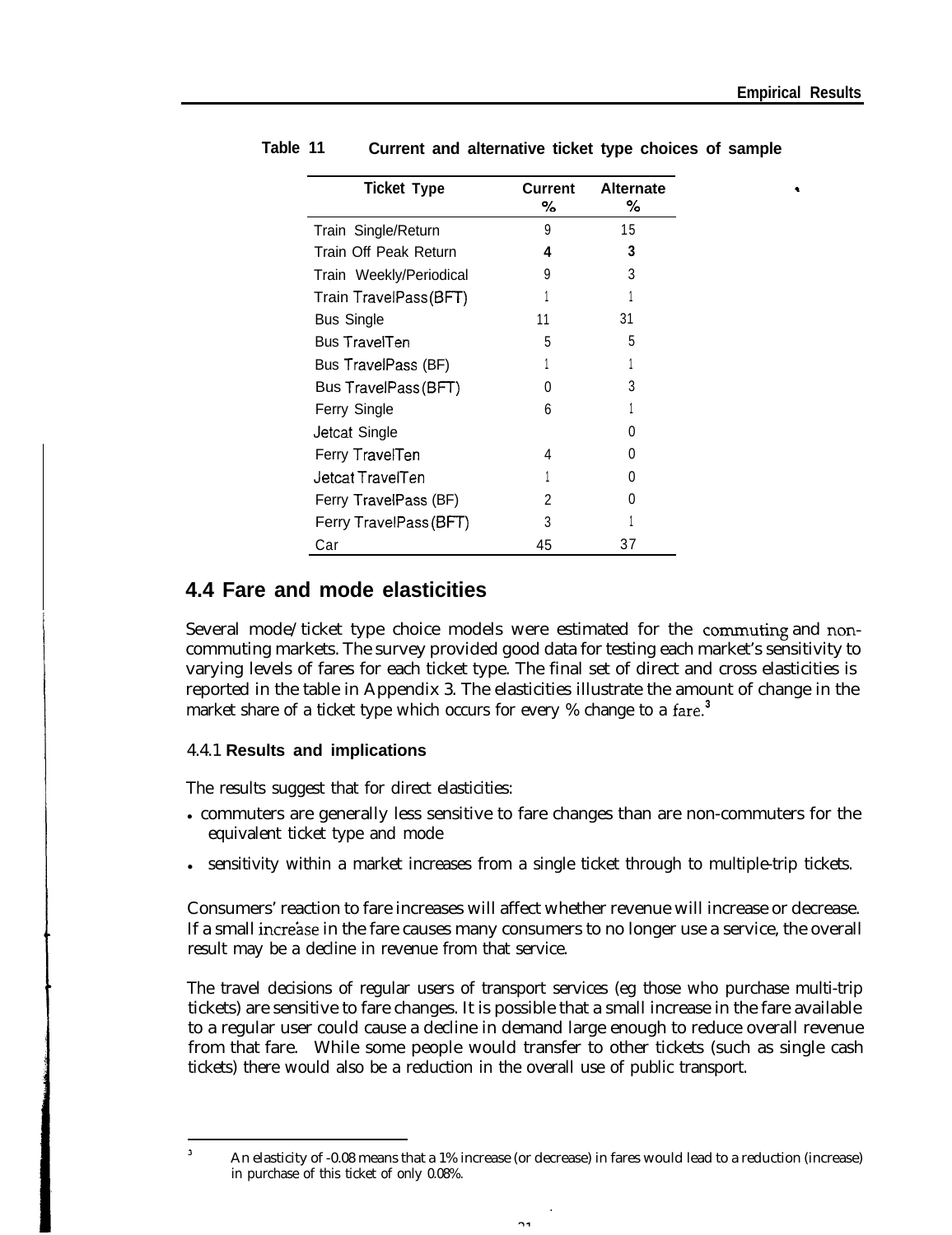Conversely, the travel decisions of users of cash tickets are less sensitive to the level of fares. An example of this can be seen in the train non-commuter market (see Table 12). Here the average direct fare elasticity is  $-0.093$  for a single ticket and  $-0.691$  for a weekly ticket. People purchase multi-trip fares because they are cheaper (per trip), quicker, and more convenient than buying a number of single fares. The higher elasticities for the multi-trip tickets which have a higher dollar value imply that increases in these fares are not as acceptable as a similar proportionate increase for the single ride fares. Thus, the impact on the market at the margin is greater. *This* has interesting implications for fares policy. For example, increasing the price of a single ticket offers higher revenue growth prospects with smaller losses of patronage than is the case for similar percentage increases in weekly tickets, TravelPasses, TravelTens and multi-modal tickets.

#### Direct *elasticities for CityRail*

*Table* 12 shows the fare elasticities for each of the CityRail ticket types. The principal ticket types for transporting commuters to and from the CBD in peak hour are the weekly ticket and TravelPass. While these ticket types have low price elasticities, they are more sensitive to price changes than fares paid by occasional train travellers using single and off-peak - tickets.

| <b>Ticket type</b> | <b>Commuters</b> | <b>Non-commuters</b> |
|--------------------|------------------|----------------------|
| Train Single       | $-0.08$          | $-0.093$             |
| Train Off-Peak     | $-0.123$         | $-0.043$             |
| Train Weekly       | $-0.25$          | $-0.691$             |
| Train TravelPass   | $-0.529$         | $-1.103$             |
|                    |                  |                      |

#### **Table 12 Fare elasticities for trains**

(Source: Hensher and Raimond, Evaluation of Fare Elasticities for the Sydney Region, March 1996.)

The elasticities calculated in this study can be compared to those that CityRail uses (Table 13). CityRail<sup>4</sup> uses combined commuting and non-commuting elasticities and only report direct elasticities, presumably because the estimation method used was unable to produce cross elasticities. Elasticities for separate ticket types have not been calculated by  $\tilde{C}$ ityRail. However, CityRail has calculated separate elasticities for journeys that involve (or do not involve) travel to the CBD.

City Rail submission to the inquiry, Section 9 p 8.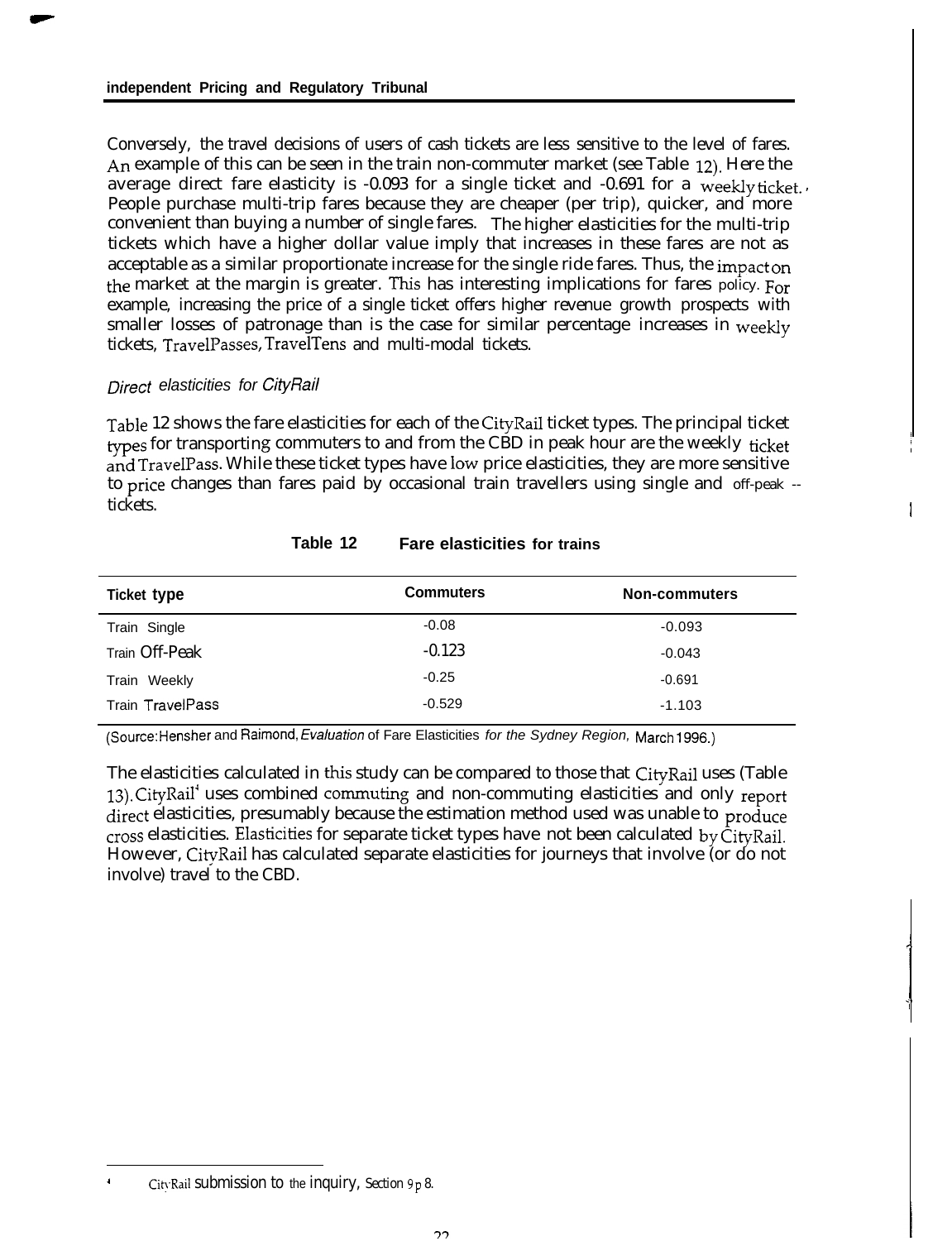| <b>Distance</b> | <b>CBD/Non CBD</b> | <b>Period</b> | <b>Fare</b> |
|-----------------|--------------------|---------------|-------------|
| Short           | CBD                | Peak          | $-0.29$     |
|                 |                    | Off-peak      | $-0.62$     |
|                 | Non CBD            | Peak          | $-0.78$     |
|                 |                    | Off-peak      | $-0.66$     |
| Medium          | <b>CBD</b>         | Peak          | $-0.19$     |
|                 |                    | Off-peak      | $-0.25$     |
|                 | Non CBD            | Peak          | $-0.28$     |
|                 |                    | Off-peak      | $-0.36$     |
| Long            | <b>CBD</b>         | Peak          | $-0.08$     |
|                 |                    | Off-peak      | $-0.12$     |
|                 | Non CBD            | Peak          | $-0.18$     |
|                 |                    | Off-peak      | $-0.21$     |

| <b>Elasticity values for CityRail services</b> | Table 13 |  |  |  |  |  |
|------------------------------------------------|----------|--|--|--|--|--|
|------------------------------------------------|----------|--|--|--|--|--|

(Source: SRA. On Track 1995, Submission to GPT, Section 9 p 8.)

Peak travel estimates presented by CityRail range from -0.08 to -0.78 (with the lowest estimate applying to long trips to the CBD, and the higher estimates applying to short non CBD trips). Off-peak travel estimates vary from a low of -0.12 for long trips to the CBD to -0.66 for short non CBD trips. These estimates appear to come from an SP study in which no distinction was made between the types of tickets. Thus, CityRail assumes an average fare per trip, regardless of the nature of the purchased ticket.

The single ticket direct elasticities of -0.08 for commuters and -0.093 for non-commuters estimated in the ITS survey fall at the bottom of the ranges currently used by CityRail. The estimates for weekly and TravelPass tickets for commuters also lie within the range currently used by CityRail. The only major difference relates to the non-commuting weekly and TravelPass tickets for which ITS found significantly higher elasticities. However, differences between the CityRail and ITS surveys limit the comparisons which can be made.

The results of the ITS analysis reflect the market environment in which commuters and noncommuters make choices. The results provide a better understanding of how travellers respond to fare profiles, which is not always obvious in the actual market. The fare profiles are of interest to the Tribunal as potential alternatives to the current data.

*Direct elasticities for bus fares*

Table 14 shows the sensitivity of bus travellers to fare changes.

| Ticket type                              | <b>Elasticity</b> |
|------------------------------------------|-------------------|
| Single                                   | $-0.078$          |
| TravelTen                                | $-0.383$          |
| Bus travel on Bus/Ferry TravelPass       | $-0.813$          |
| Bus travel on Bus/Train/Ferry TravelPass | $-0.822$          |

| Table 14 | Fare elasticities for buses |  |  |
|----------|-----------------------------|--|--|
|----------|-----------------------------|--|--|

(Source: Hensher and Raimond, *Evaluation of Fare Elasticities for the Sydney Region,* March *1996.)*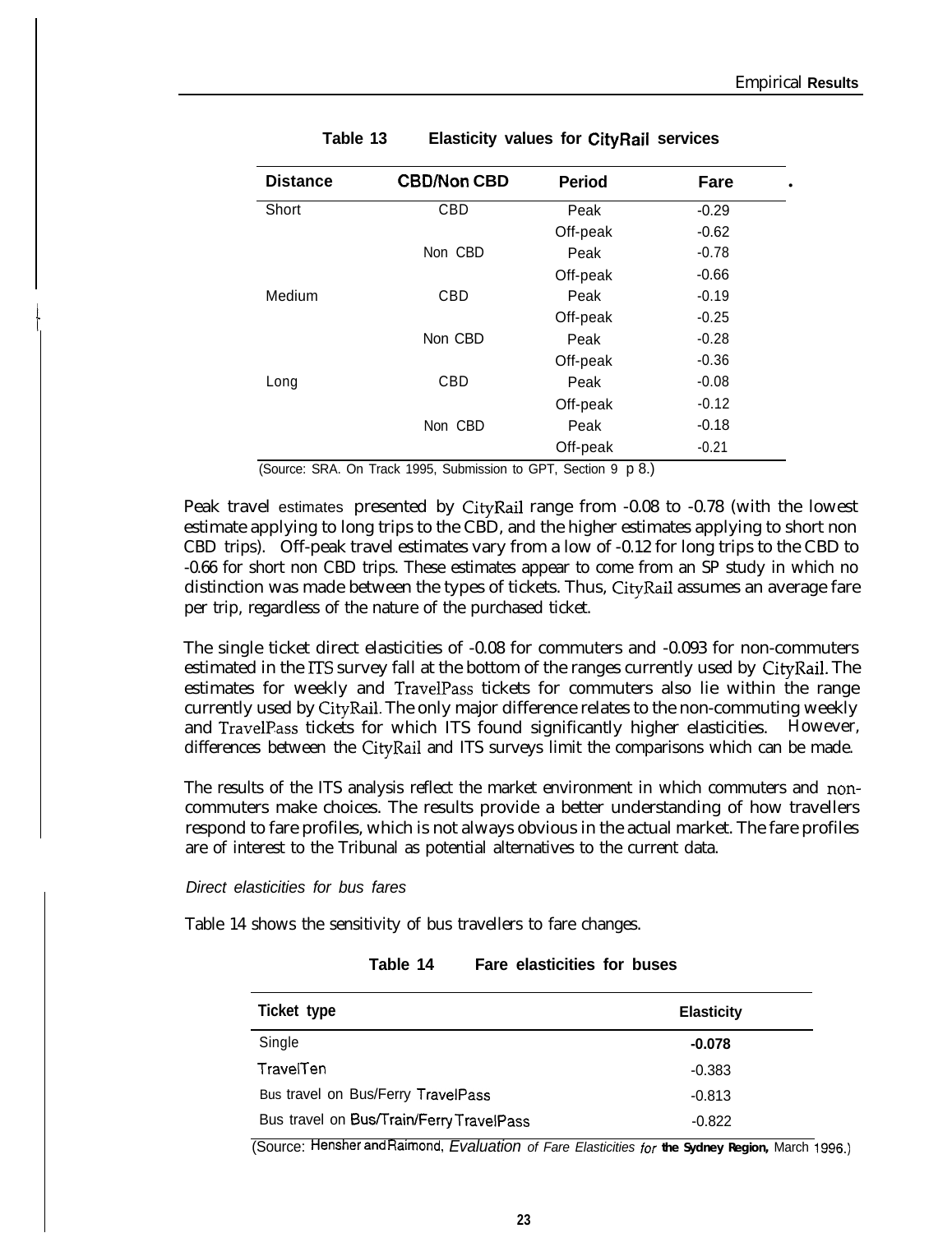As can be seen, a one % increase in the price of a single fare will lead to a reduction in the number of passengers using that ticket of only 0.078%. In contrast, a one % increase in the price of a TravelTen or TravelPass results in a 0.383 or 0.813% reduction in the use of these \* ticket types respectively.

#### *Direct elasticities for ferries*

Table 15 gives the direct elasticities for ferries.

Few TravelPasses are sold to people other than commuters. Thus, a substantial increase in all tickets other than the JetCat TravelTen would increase net revenue.

Tourist and leisure travellers make up the majority of the market (see Table 8). These travellers are also the least affected by a change in price. An increase in the price of off-peak and single fares would have little effect on the level of patronage, but would result in a significant increase in revenue.

Table 15 shows that single tickets purchased in the peak and more particularly, in the off-- peak have a very low demand elasticity. An increase in price will have very little effect on the number of people using that ticket type. The result will be a considerable increase in revenue. This fare is purchased mostly for leisure or tourist purposes.

| Fare type                           | <b>Elasticity</b> |
|-------------------------------------|-------------------|
| <b>Commuters</b>                    |                   |
| Ferry single                        | $-0.183$          |
| JetCat single                       | $-0.268$          |
| Ferry TravelTen                     | $-0.344$          |
| JetCat TravelTen                    | $-1.943$          |
| Ferry on bus/ferry TravelPass       | $-0.347$          |
| Ferry on bus/train/ferry TravelPass | $-0.308$          |
| <b>Non-commuters</b>                |                   |
| Ferry single                        | $-0.042$          |
| JetCat single                       | $-0.199$          |
| Ferry TravelTen                     | $-0.436$          |
| JetCat TravelTen                    | $-1.612$          |
| Ferry on bus/ferry TravelPass       | $-0.718$          |
| Ferry on bus/train/ferry TravelPass | $-1.296$          |
| (Source: Hensher and Raimond 1996)  |                   |

\_.

| Table 15 | Fare elasticities for ferries |  |
|----------|-------------------------------|--|
|          |                               |  |

ource: Hensher and Raimond, 1996.)

#### *Cross elasticities*

Cross elasticities between public transport and motor vehicle travel are low. This suggests that a "modest" public transport fare increase would result in few travellers switching to cars because public transport users are either unable to use a car for travel or do not have access to parking. It may also reflect the availability of good quality public transport. It will certainly reflect the fact that the relative price of public transport and car usage is distorted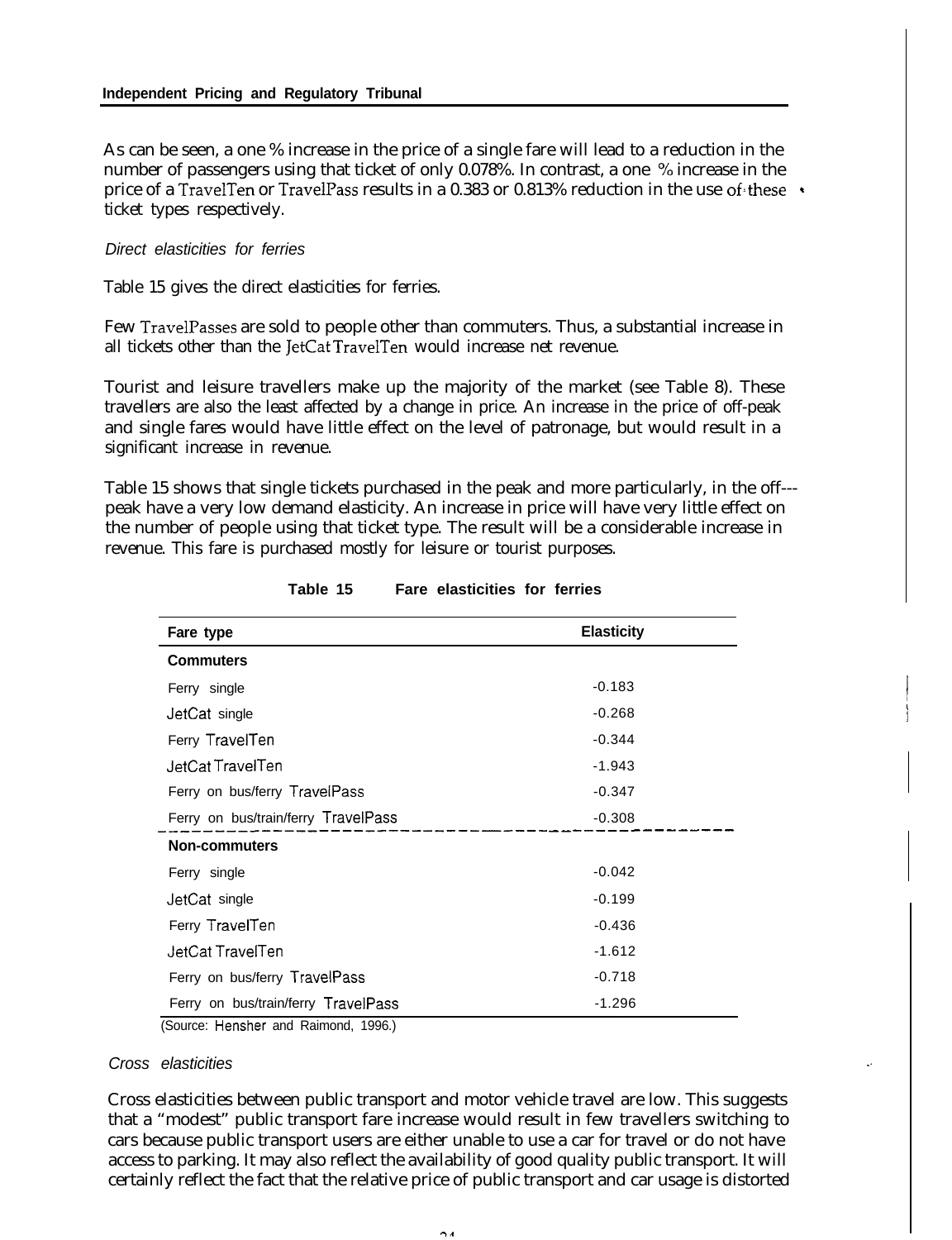because of the general absence of correct road pricing signals. The fact that only relatively few people would switch to cars following a real fare increase supports the belief that a large proportion have chosen to use public transport because of the relative qualities and costs of using public transport for work or leisure travel. In the long run, this quality and price relativity must be maintained in order to prevent a gradual shift to car use and, hence, an increase in demand for road space with an accompanying increase in externality costs.

Evidence suggests that the demand for public transport is not responsive to fare changes. Responses to the substantial real changes in fares in the 1970s provide examples of this. Fares were reduced by 20% in 1976 and then increased by 7-10% in real terms over each of the following four years. Demand appeared to change little in response to these substantial changes in price. STA estimates that the 20% reduction in fares may have increased demand by only 1.8%.'

*The important implication of this is that lowerfares will not attract large numbers of people to the public transport system. In particular, lower fares will persuade very few car users to switch to public transport*

Table 16 demonstrates how existing users of private or public transport would respond to changes in public transport fares by altering their travel patterns.<sup>6</sup>

|              | Rail    | <b>Bus</b> | Private cars |
|--------------|---------|------------|--------------|
| Rail         | $-0.25$ | 0.004      | 0.009        |
| <b>Bus</b>   | 0.009   | $-0.383$   | 0.005        |
| Private cars | 0.015   | 0.007      | $-0.014$     |

#### **Table 16 Direct and cross elasticities' for commuter market**

If you extrapolate from these results, these results suggest that:

A **5%** increase in commuter rail fares would result in:

- a reduction in commuter rail travel of 1.25%
- <sup>0</sup> an increase in commuter car travel of **0.07%**
- an increase in commuter bus travel of  $0.05\%$

A 5% increase in commuter bus fares would result in:

- a reduction in commuter bus travel of 1.9%
- 0 an increase in commuter car travel of 0.05%
- <sup>0</sup> an increase in commuter rail travel of 0.02%

<sup>5</sup> STA, *Submission to the Transport Pricing Review, p 63.*

This table has been prepared for illustration purposes. The rail weekly has been used as the commuter rail fare and the TravelTen, as the bus commuter fare.

<sup>&</sup>lt;sup>7</sup> A direct elasticity of -0.25 means that a 1% increase (or decrease) in fares would lead to a reduction (or increase) in purchases of this ticket of only 0.25% Conversely a cross-elasticity of 0.005 (eg private carsbus) means that a 1% increase in pricing for car users would result in a 0.005% increase in purchases of bus tickets. To extrapolate these, a 5% increase in pricing for cor users would result in a 0.025%  $(5 \n\cdot 0.005\%)$  increase in purchases of bus tickets.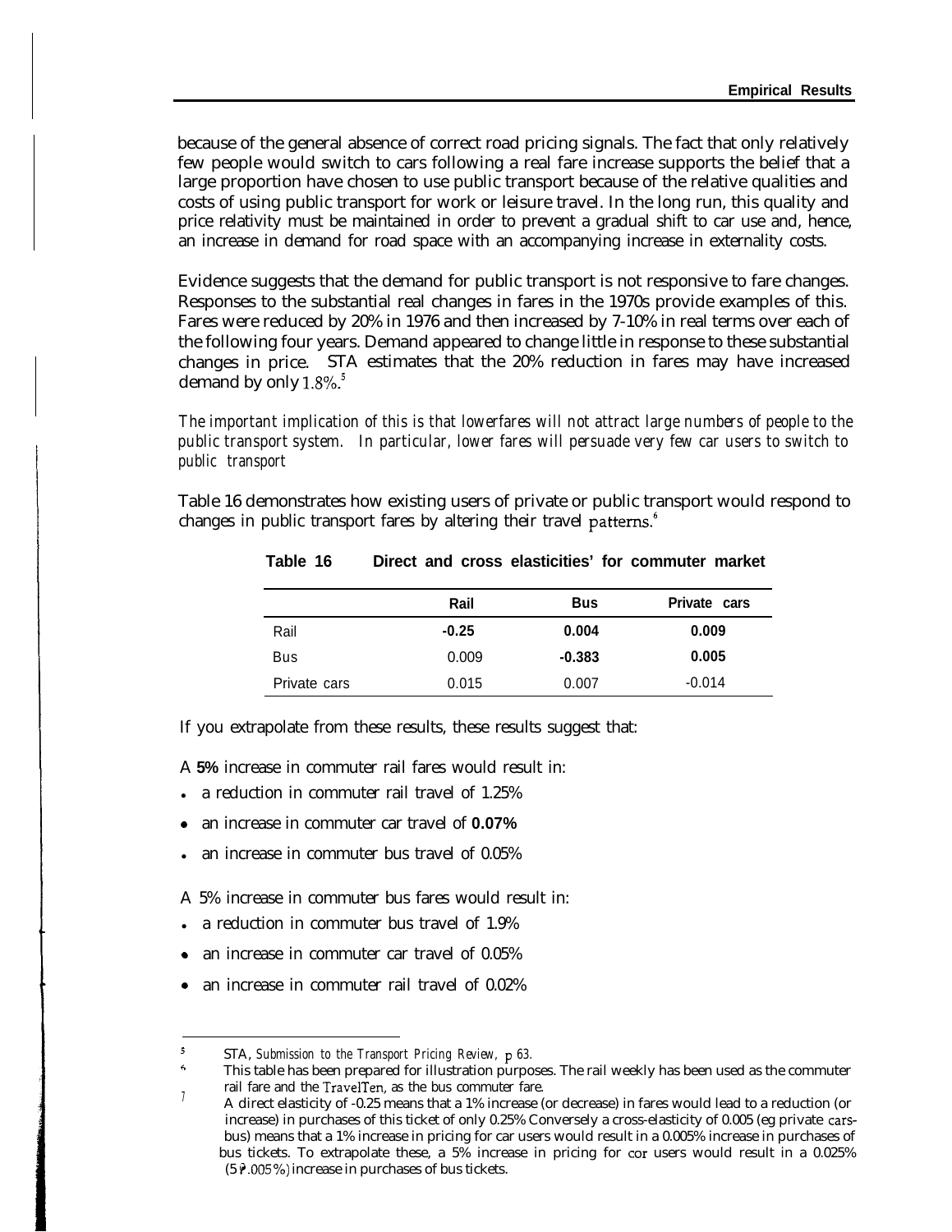**A 5%** increase in costs of travel by private cars would result in:

- a reduction in commuter car travel of 0.07%
- <sup>0</sup> an increase in commuter rail travel of 0.05%
- an increase in commuter bus travel of 0.03%.

These results suggest that patronage would not be affected greatly by a modest increase in rail fares, particularly if increases in the periodical tickets were minimised. If these elasticities are reasonably accurate, the social benefits of rail travel would not be greatly affected by modest fare increases. However, revenue would increase and the need for deficit funding of operating costs by taxpayers could be reduced.

Increases in travel costs for car users would have little impact on the use of public transport.

## **4.5 The decision support system**

As part of this study, ITS developed a decision support system (DSS) to enable the Tribunal to assess the impact of alternative fares on revenue, patronage, subsidy and road traffic congestion. Through user-friendly 'point and click' technology, the user of the DSS can select base and application levels and/or percentage changes in fare levels for all 14 ticket types as well as the price of car travel. By varying the price of automobile travel, one can investigate the indicative implications of 'road pricing'.

The inputs to and outputs from the DSS for each market segment are shown in Figure 8.





In the model, a change in consumer surplus\* provides a measure of change in net benefit. Change in subsidy per mode represents the change in funding required as a result of a

<sup>8</sup> Consumer surplus is a measure of what people gain from trade. It is the difference between what people are willing to pay and what they do pay. The change in consumer surplus is of interest in assessing fare changes. The figure below illustrates the change in consumer surplus.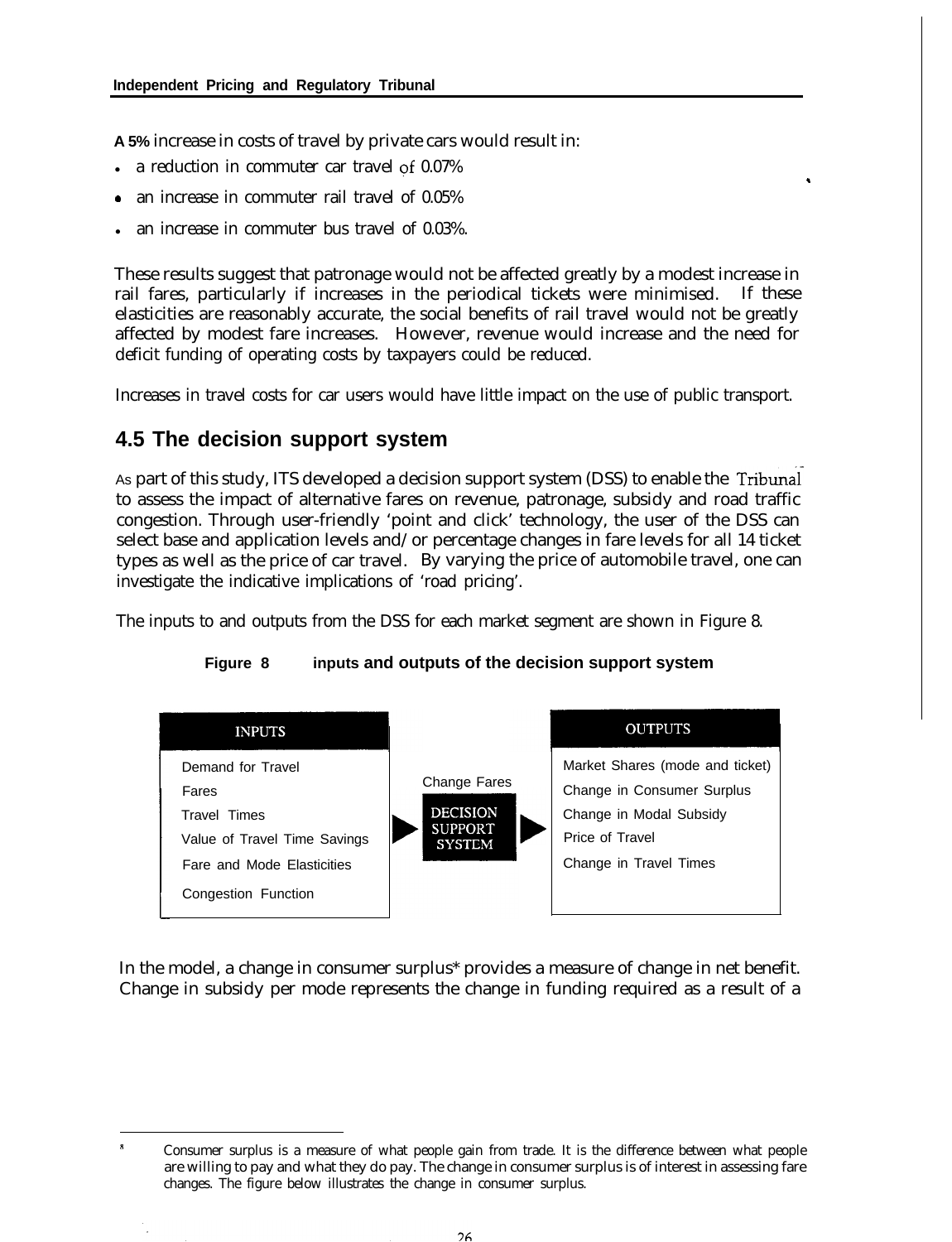.\_

change in revenue. An important consideration is whether the net benefit is greater than the loss of revenue.

An example of the input and output main screen after a run is shown below.' h-t this example the bus and train fares have been reduced by 10%. This shows that the total revenue to public transport has reduced by \$77,320. The net benefit has increased by \$81,910. Thus benefit is greater than revenue loss. However, for some ticket types the net benefit is less than the revenue loss. In this example, this is partly due to people moving off ticket types to other ticket types for the same mode.

The ITS DSS can be used to identify the change in average travel speed as a measure of changes in congestion associated with fare changes. To do this we need to establish how the travel times for a given distance are affected by a switch into or from car use. Since car travel influences the volume capacity ratio on the road network, we need to map the between change in car market share and the volume/capacity ratio, with the latter influencing travel time over distance.

To calculate average travel time, the model uses the Bureau of Public Roads (BPR) function (BPR 1964) which is commonly used by network planners. The general form of the travel time function is represented as follows.

 $T = T^{\circ} [ 1 + \alpha (V/C)^{\beta} ]$ where<br>  $T =$ <br>  $T^0 =$ v = number of trips (demand between an origin and destination-OD  $=$  travel time  $=$  travel time under zero trip conditions (ie distance/free flow speed) demand)

 $c =$  synthetic capacity from a zone to another zone

The parameters a and  $\beta$ , are the inverse of the modal speeds. ITS undertook extensive testing to identify appropriate parameter values for  $\alpha$  and  $\beta$ . Network data had to be prepared and checked carefully. To ensure that the relationships between travel time, speed, volume and capacity remain sensible over time, ITS established that the values of  $\alpha =$ 1.1 and  $\beta$  = **2.1** would ensure this for all cities in Australia.



When price falls from P<sub>a</sub> to P<sub>y</sub>, the quantity demanded increases from Q<sub>a</sub> to Q<sub>y</sub> and the change in consumer surplus generated by additional trips is the shaded triangle.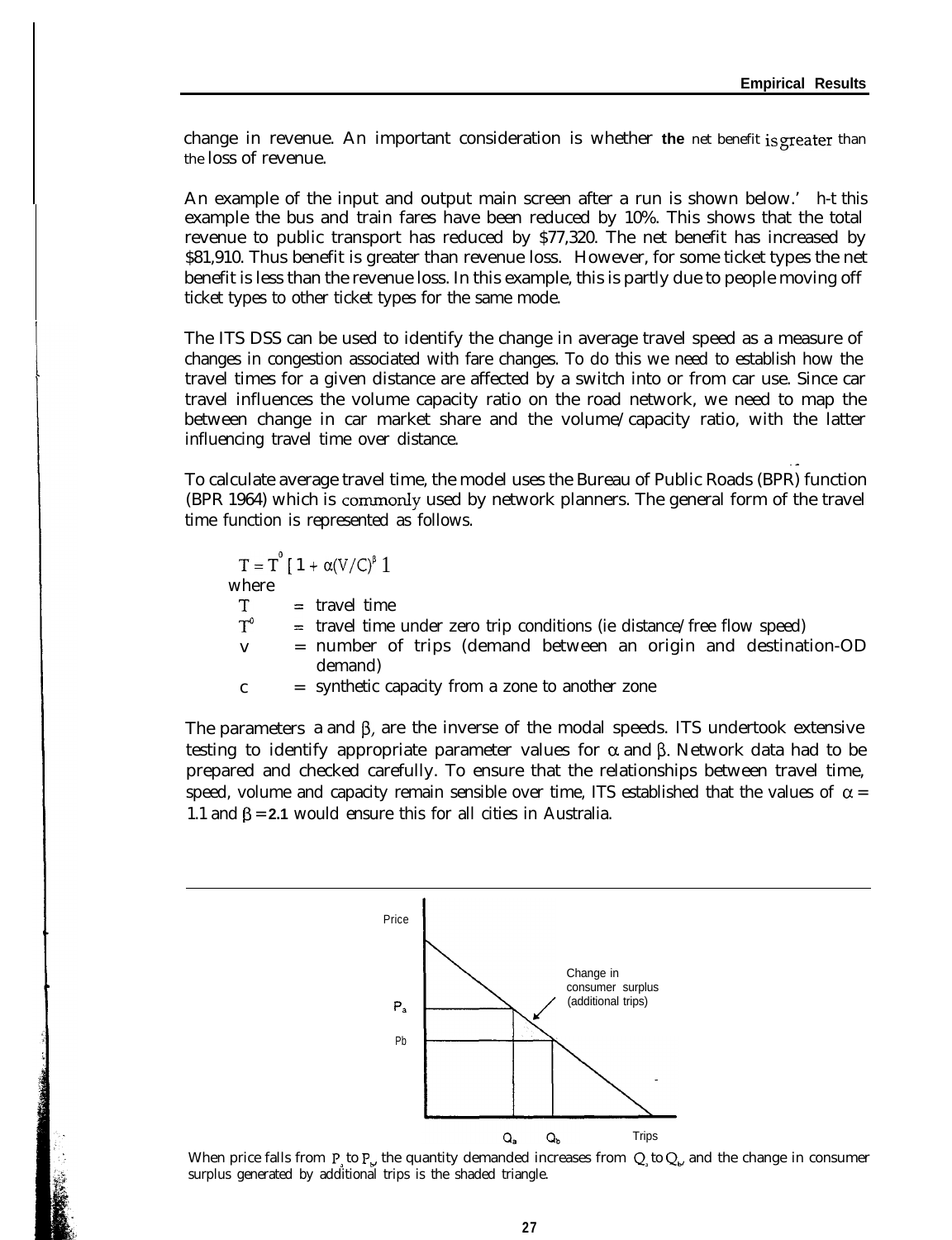|                                    | Return to Title Screen |                               |                                                                  |                |                                                         |                                    |                      | Commuters                                                      |                   |                                     |                              |                      |                                               |                                 |                           |                         |
|------------------------------------|------------------------|-------------------------------|------------------------------------------------------------------|----------------|---------------------------------------------------------|------------------------------------|----------------------|----------------------------------------------------------------|-------------------|-------------------------------------|------------------------------|----------------------|-----------------------------------------------|---------------------------------|---------------------------|-------------------------|
|                                    |                        |                               |                                                                  |                |                                                         |                                    |                      |                                                                |                   |                                     |                              |                      |                                               | <b>Read Help</b>                |                           |                         |
|                                    |                        |                               |                                                                  | Before         |                                                         |                                    |                      |                                                                | After             |                                     |                              |                      |                                               | After-Before Differences        |                           |                         |
|                                    |                        | Single Trip Fare              |                                                                  | Market Share % |                                                         |                                    |                      |                                                                |                   |                                     |                              |                      |                                               |                                 |                           |                         |
|                                    |                        |                               |                                                                  |                |                                                         |                                    |                      |                                                                |                   |                                     |                              |                      |                                               |                                 |                           |                         |
|                                    | Mode                   |                               | way trips per day)<br>(average no. of one<br><b>Demand</b> lstoT |                | $(000 \mid x)$<br>มเดอบุคศิ<br>hoqensil du <sup>q</sup> | <u>(anim) əmiT</u><br><b>level</b> | Single Trip Fare     | way trips per day)<br>(average no. of one<br><b>Diano leto</b> | ℅<br>Market Share | (000r x)<br>Revenue<br>hoqansıT duq | (anim) <b>emiT</b><br>leve1T | %<br>∆ Market Share  | (0001 x)<br>$\forall$ Hevenue<br>hoqensnT duq | (0001 x)<br>(litened teV)<br>a⊽ | anuəvə $\hbox{A}$<br>/ a⊽ | (soəs)<br>emiT levs1T ∆ |
|                                    | <b>Ticket Type</b>     |                               |                                                                  |                |                                                         |                                    |                      |                                                                |                   |                                     |                              |                      |                                               |                                 |                           |                         |
| Single                             |                        | \$2.85                        | 42,786                                                           | 3.37%          | ن<br>\$1                                                | 33.00                              |                      | 42,187                                                         | 3.33%             | \$106.23                            |                              |                      |                                               |                                 |                           |                         |
| Off-Peak Ret<br>nistT              |                        | \$1.55                        | 3,220                                                            | 0.25%          | $\boldsymbol{\mathfrak{s}}$                             | 25.00                              | ន្ទ្រ<br>ន<br>ន<br>ន | 3,168                                                          | 0.25%             | \$4.21                              | 33.00                        | 0.047%<br>$-0.004%$  | (\$15.71                                      | \$12.67                         | 5<br>S                    |                         |
| Weekly                             |                        | \$2.50                        | 27,890                                                           | 10.09%         | \$319                                                   | 50.00                              |                      | 128,784                                                        | 10.16%            | \$292.04                            | ខ្លួខ្លួ<br>និងនិ            | 0.071%               | ( \$27.68)<br>(60.78)                         | \$0.63                          | 0.82                      |                         |
|                                    | Travelpass (BFT)       |                               | 21,805                                                           | 1.72%          | \$52                                                    | 63.00                              | \$2.15<br>\$2.15     | 22,223                                                         | 1.75%             | \$48.80                             |                              | 0.033%               | ( \$3.53)                                     | \$5.56<br>\$32.21               | $-1.16$<br>$-1.57$        |                         |
| TravelTen<br>Single                |                        | $$2.40$<br>$$1.55$<br>$$1.00$ | 53,456                                                           | 4.22%          | \$82                                                    | 23.00                              | \$1.35               | 51,842                                                         | 4.09%             | \$68.06                             | 23.00                        | $-0.127%$            | (14.79)                                       | \$10.39                         |                           |                         |
| sng                                |                        |                               | 88,552                                                           | 6.98%          | \$88                                                    | 26.00                              | \$0.90               | 88,888                                                         | 7.01%             | \$80.34                             | 26.00                        | 0.026%               | (38.21)                                       | \$8.89                          | 0.70<br>$-1.08$           |                         |
|                                    | Travelpass (BF)        | $$0.94$<br>$$0.91$            | 40,732                                                           | 3.21%          | \$38                                                    | 48.00                              | \$0.80               | 42,296                                                         | 3.34%             | \$35.26                             | 48.00                        | 0.123%               | (\$303)                                       | \$5.94                          | $-1,96$                   |                         |
| <b>F</b> Single                    | Travelpass (BFT)       |                               | 48,999                                                           | 3.86%          | \$44                                                    | 30.00                              | \$0.80               | 50,478                                                         | 3.98%             | \$41.72                             | 30.00                        | 0.117%               | (52.87)                                       | \$5.56                          | $-1.94$                   | $\frac{1}{3}$           |
| <b>JC</b> Single                   |                        | \$2.91                        | 5,348                                                            | 0.42%          | \$15                                                    | 40.00                              | \$2.90               | 5,283                                                          | 0.42%             | \$15.15                             | 40.00                        | $-0.005%$            | (11)                                          | \$0.05                          | $-0.13$                   |                         |
| F <sub>Ten</sub><br>Ferry & JetCat |                        | \$4.80<br>\$1.75              | 1,322                                                            | 0.10%          | ង ទី ក្នុង ម៉ូ ដូ ដូ ដូ ដូ ដូ ដូ ដូ ដូ ដូ ដូ<br>S       | 15.00                              | \$4.80               | 1,308                                                          | 0.10%             | \$6.22                              | 15.00                        | $-0.001%$            | (\$0.13)                                      | \$0.00                          | 0.00                      |                         |
| <b>JC</b> Ten                      |                        |                               | 4,738                                                            | 0.37%          | \$8.                                                    | 34.00                              | \$1.75               | 4,721                                                          | 0.37%             | \$824                               | 34.00                        | $-0.001%$            | (60.06)                                       | \$0.00                          | 0.00                      |                         |
|                                    | F Travelpass (BF)      | \$3.95<br>\$1.40              | 896                                                              | 0.07%          | ్ల                                                      | 24.00                              | \$3.95               | 888                                                            | 0.07%             | \$3.48                              | 24.00                        | $-0.001\%$           | (\$0.06)                                      | \$0.00                          | 0.00                      |                         |
|                                    | F Travelpass (BFT)     | \$1.45                        | 4,230<br>2,658                                                   | 0.33%<br>0.21% | ధ్ల                                                     | 31.00                              | \$1.40               | 4,215                                                          | 0.33%             | \$5.88                              | 31.00                        | $-0.001%$            | (\$0.04)                                      | \$0.00                          | 0.00                      |                         |
| និ                                 |                        | \$1.35                        | 821.344                                                          | 64.78%         | ∛<br>్లే                                                | 31.00<br>23.00                     | \$1.45               | 2,650                                                          | 0.21%             | \$3.83                              | 31,00                        | $-0.001\%$           | (\$0.02)                                      | \$0.00                          | 0.00                      |                         |
|                                    | Totals                 |                               | 1,267,976                                                        | 100.00%        | $\overline{9}$<br>₷                                     |                                    | \$1.35               | 819,046                                                        | 64.59%            | ≸                                   | 23.00                        | $-0.181%$            | ⋚                                             | \$0.00                          | ≸                         | $\overline{0}$          |
|                                    |                        |                               |                                                                  |                |                                                         |                                    |                      | ,267,976                                                       | 100.00%           | \$719                               |                              | 0.00%                | 377.32                                        | \$81.91                         | $\frac{1}{106}$           |                         |
|                                    |                        |                               | Change Fares                                                     |                | Revenue Graph                                           |                                    |                      |                                                                |                   |                                     |                              |                      |                                               |                                 |                           |                         |
|                                    | <b>Commuters</b>       |                               |                                                                  |                |                                                         |                                    |                      | Fit To Screen                                                  |                   |                                     | Value of Time                |                      | \$10.00/hr,                                   |                                 |                           |                         |
| O                                  | Non-Commuters          |                               | After = Before                                                   |                | Graph<br>Share <sup>(</sup>                             |                                    | $\bullet$            | Show Full Size                                                 |                   |                                     |                              | <b>Demand Before</b> | 1,267,976                                     | \$0.17/mi                       |                           |                         |
|                                    |                        |                               | <b>Ticket prices</b>                                             |                | Print screen                                            |                                    |                      |                                                                |                   | Agg. A in Travel time - bus         |                              |                      |                                               |                                 |                           |                         |
|                                    |                        |                               |                                                                  |                |                                                         |                                    |                      |                                                                |                   |                                     |                              |                      |                                               | 0 Hours                         |                           |                         |
|                                    |                        |                               |                                                                  |                |                                                         |                                    |                      |                                                                |                   | <u>Aqq. ∆ in Travel time - car</u>  |                              |                      |                                               | <b>O_Hours</b>                  |                           |                         |

.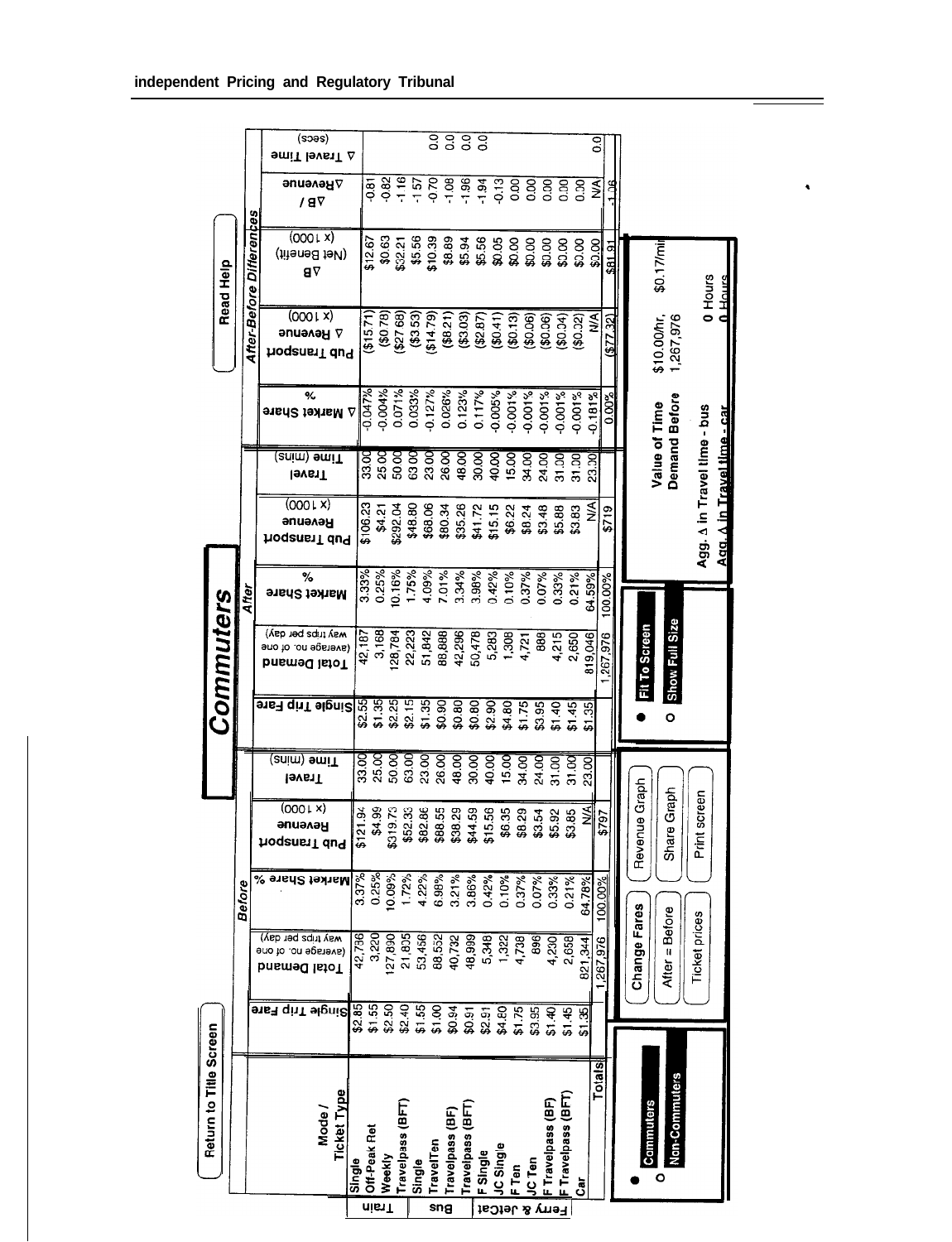.

### **REFERENCES**

Bajic B, (1984) Choice of travel mode for work trips: some findings for metropolitan Toronto, International Journal of Transport *Economics, 11(l), 78-96.*

Bates J, (1992) Alternative-specific constants in log-it models, John Bates *and Associates,* Oxford (mimeo, July).

Batsell R R, and Louviere J J, (1991) Experimental analysis of choice, *Marketing Letters, 2(3), 199-214.*

Ben-Akiva, M E and Lerman S, (1985) *Discrete Choice AnaIysis: Theory and Application to Travel* Demand Cambridge: MIT Press.

Ben-Akiva M E, and Morikawa T, (1990) Estimation of switching models from revealed preferences and stated intentions, *Transportation* Research, *24A (6), 485-495.*

Bhat C R, (1995) A heteroscedastic extreme value model of intercity mode choice, paper *presented* at the 7th World *Conference on Transport* Research, Sydney, July.

Bly P H, and Webster F V, (1981) The demand for public transport Part I. The changing environment in which public transport operates, *Transport Reviews*, 1(4), 323-351.

Borsch-Supan A, (1986) Econometric *Analysis of* Discrete Choice Berlin: Springer-Verlaag.

Borsch-Supan A, and Hajivassiliou V A, (1993) Smooth unbiased multivariate probability simulators for maximum likelihood estimation of limited dependent variable models, *Journal of Econometrics, 58,347-368.*

Bradley M A, and Daly A J, (1991) Estimation of logit choice models using mixed stated preference and revealed preference information, paper presented to the *6th In temational Conference on Travel Behaviour,* Quebec, May 22-24,1991.

Bradley M A, and Daly A J, (1992) Uses of the logit scaling approach in stated preference analysis, paper presented at the *7th World Conference on Transport Research,* Lyon, July.

Bradley M A, and Hensher D A, (1992) Stated preference surveys, In Ampt, E S Richardson A J, and Meyburg A H, (eds.) Selected *Readings* in Transport Survey *Methodology,* Eucalyptus Press, Melbourne, 31-35.

Bunch D S, and Kitamura R, (1990) Multinomial probit model estimation revisited: testing *es tima ble model specifications, maximum likelihood algorithms and probit integral approximations for trinomial models of household car ownership,* working paper, Graduate School of Business, University of California, Davis.

Daganzo C, (1979) *Multinomial Probit: the Theory and its Application to Demand Forecasting,* Academic Press, New York.

de Rus G, (1990) Public transport demand elasticities in Spain, *Journal of Transport Economics and Policy, 24 (2), 189-201.*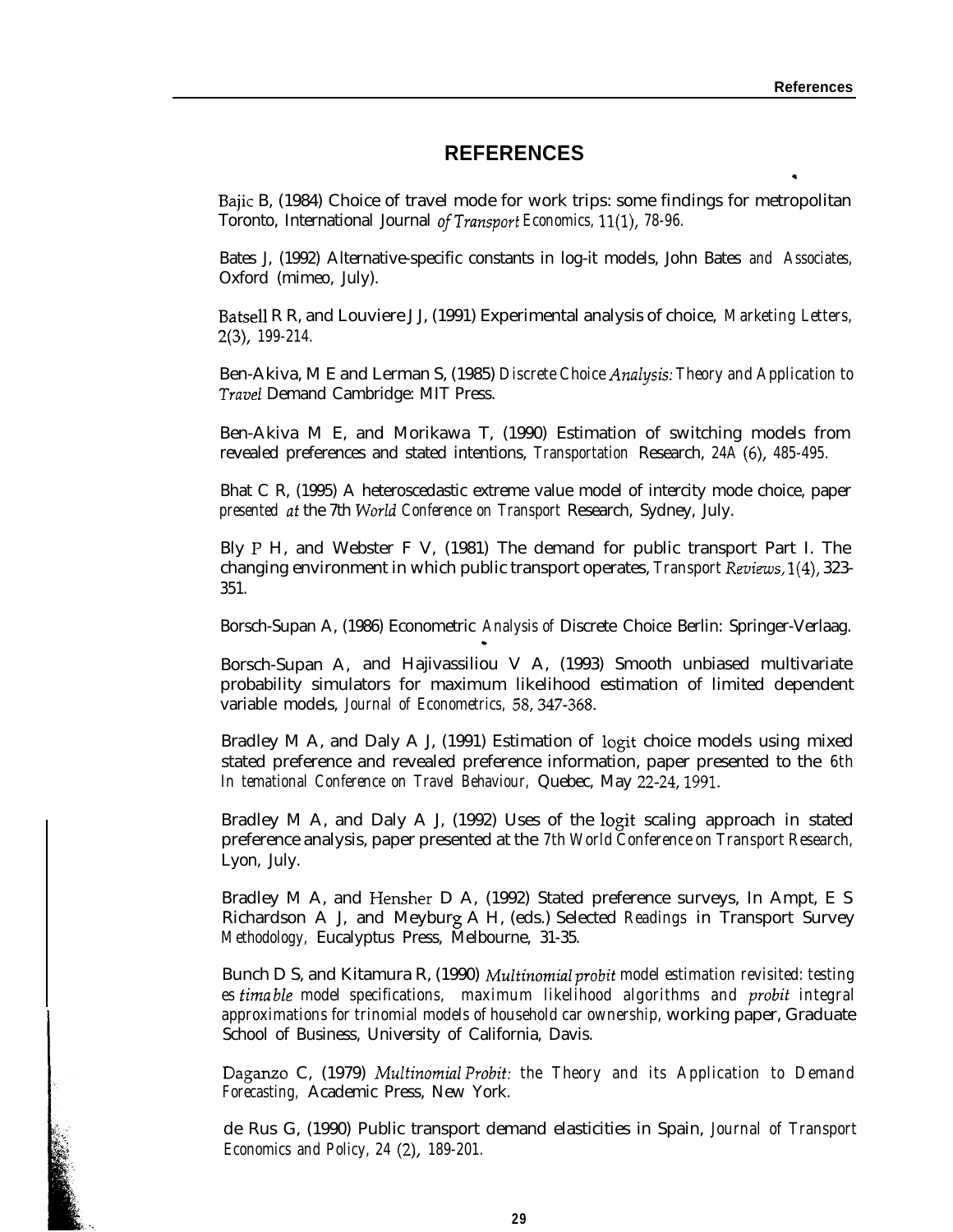Doi M, and Allen W 8, (1986) A time series analysis of monthly ridership for an urban rail rapid transit line, Transportation, 13 (3), 257-69.

Fairhurst M H, and Morris P J, (1975) Variations in the demand for bus and rail travel up to 1974, London *Transport* Executive *Report R210*, London Transport.

.

Frankena M W, (1978) The demand for urban bus transit in Canada, *Journal of Transport* Economics *and Policy,* XII (3), 280-303.

Gilbert C, and Jalilian H, (1991) The demand for travel and for travelcards on London Regional Transport, *Journal of Transport* Economics and *Policy,* XXV (1), 3-20.

Glaister S, (1983) Some characteristics of rail commuter demand, *Journal of Transport* Economics *and Policy* , XVII (2), 115-32.

Glaister S, and Lewis D, (1978) An integrated fares policy for transport in London, Journal of Public Economics, 9, 341-355.

Goodwin P B, (1992) A review of new demand elasticities with special reference to short and long run effects of price changes, *Journal of* **Transport** Economics *and PoIicy, XXVI* (2), 155-169.

Gunn H F, Bradley M A, and Hensher D A, (1992) High speed rail market projection: survey design and analysis, Transportation , 19,117-139.

Hausman J A, and Wise D, (1978) A conditional probit model for qualitative choice: discrete decisions recognising interdependence and heterogenous preferences, *Econometrica, 46 (2), 403-426.*

Hensher D A, (1986) Sequential and full information maximum likelihood estimation of a nested logit model, *Review* of Economics *and Statistics,* LXVIII *(4), 657-667.*

Hensher D A, (1991) Efficient estimation of hierarchical logit mode choice models, *Proceedings of Japanese Society of Civil Engineers, No.*  $425/IV-14$ *, January, 17-28.* 

Hensher D A, (1994) Stated preference analysis of travel choices: the state of practice, *Transportation, 21 (2), 107-134.*

Hensher D A, and Barnard  $P$  0, (1990) The orthogonality issue in stated choice designs, in Fischer, M., Nijkamp, P and Papageorgiou, Y (eds.) *Spatial Choices and Processes,* North-Holland, Amsterdam, 265-278.

Hensher D, and Bullock R, (1979) Price elasticity of commuter mode choice, *Transportation Research, 13A (3), 193-202.*

Hensher D A, and Johnson L W, (1981) *Applied Discrete-Choice Modelling New York:* Wiley.

Hensher D A, Barnard P 0, and Truong T P, (1988) Some thoughts on the role of stated preference methods in studies of travel choice, *Journal of Transport Economics and Policy* XXII (1), January, 45-58.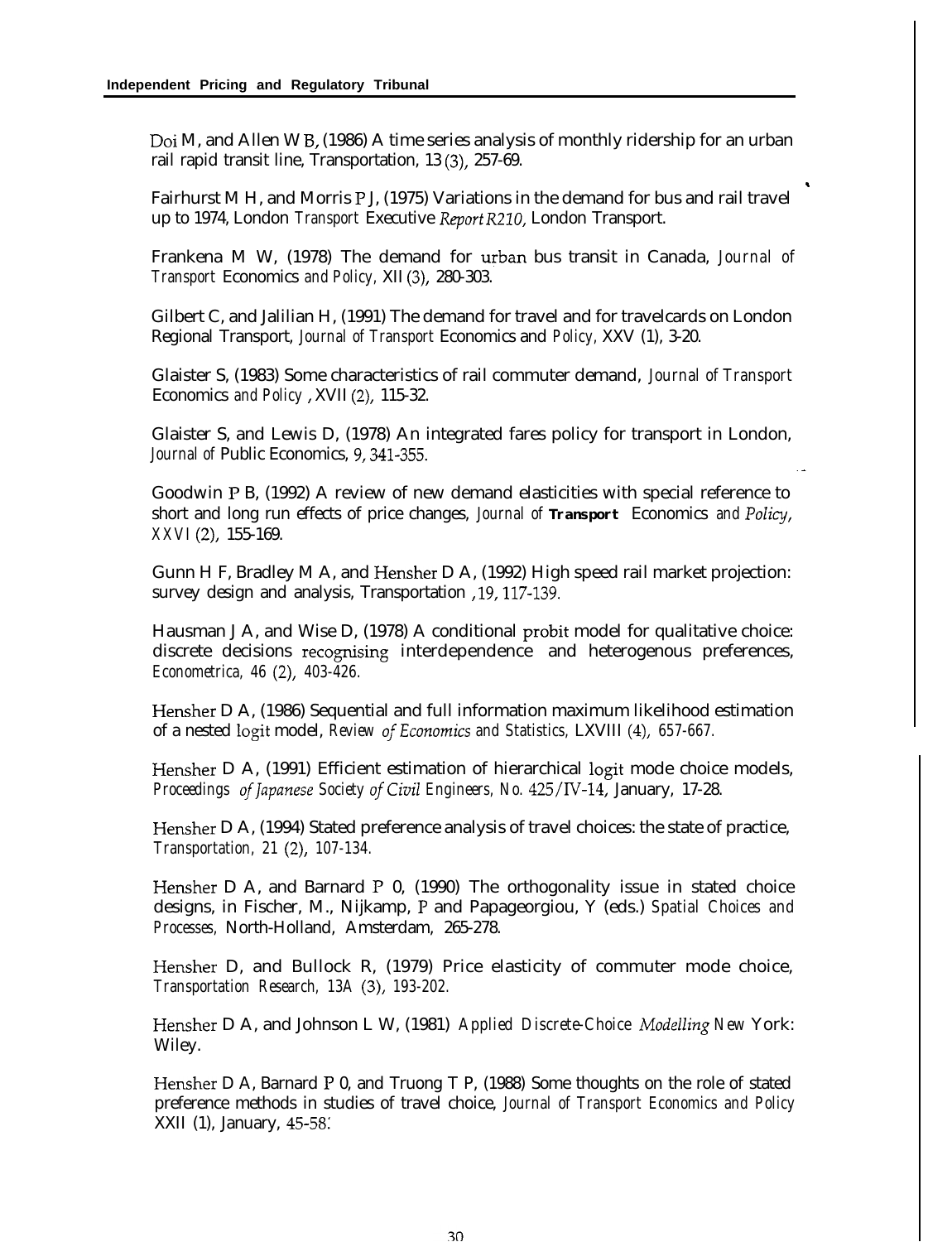**Horowitz** J L, **(1981)** Identification and diagnosis of specification errors in the multinomial logit model, *Transportation Research*, 15B(5), 345-360.

Horowitz J L, (1984) Testing disaggregate travel demand models by comparing predicted and observed market shares, *Trunsporfufion Research Record 976,1-7.*

*Horowitz<sup>1</sup>L*, (1991) Reconsidering the multinomial probit model, *Transportation Research, 15B (5), 345-360.*

Hughes, *(1980)* Fares elasticity of *suburban* rail travel, *Supplementary Reporf 614,* Transport and Road Research Laboratory, Crowthome, Berkshire.

**Johnson LW,and** Hensher D A, (1982) Application of multinomial probit to a twoperiod panel data set, *Transportation Research, 16A (5-6), 457-464.*

Jones IS, and Nichols A J, (1983) Demand for intercity rail travel, *Journal of Transport Economics and Policy,* XV11 *(2), 133-53. .\_*

*Gaft G, and* Domencich T A, (1972) Free transit, in Edel M, and Rothenburg J, (eds) Readings in *Urban Economics,* Collier-MacMillan, New York.

Louviere J J, and Hensher D A, (1983) Using discrete choice models with experimental design data to forecast consumer demand for a unique cultural event, *Journal of Consumer Research,* 10 *(3), 348-361.*

Luk J, and Hepburn S, (1993) New review of Australian Travel demand elasticities, *ARRB report ARR249,* Australian road Research Board, Nunawading.

Mackett R L, (1985) Modelling the impact of rail fare increases, *Trunsporfufion, 12 (4), 293-312.*

Madan D B, and Groenhout R, (1987) Modelling travel mode choices for Sydney work trips, *Journal of Transport Economics and Policy,* XX1 (2), 135-149.

Mayworm I', Lago A M, and McEnroe J M, (1980) *Patronage Irnpucfs of Changes in Trunsif Fares and Services, Ecosomefrics Incorporated,* Bethesda, Maryland.

McFadden D, (1974) The measurement of urban travel demand, *Journal of Public Economics,* 3,303-28.

McFadden D, (1981) Econometric models of probabilistic choice in Manski C F, and McFadden D, *(eds) Sfrucfurul Analysis* **of** *Discrete Data,* MIT Press, Cambridge, 198-272.

Morikawa <sup>T</sup>, (1989) *Incorporating Stated Preference Data in Travel Demand Analysis*, PhD Dissertation, Department of Civil Engineering, M.I.T. .\_

Morikawa T, McFadden D, and Ben-Akiva M E, (1990) Incorporating psychometric data in econometric travel demand models, Kyofo *University Working Paper.*

*Nash c A/ (1982) Economics* **of** *Public Transport,* Longman, London.

Neels K/ and Mather J, (1987) Forecasting intermodal competition in a multimodal environment/ *Trunsporfufion Research Record, No. 1139.*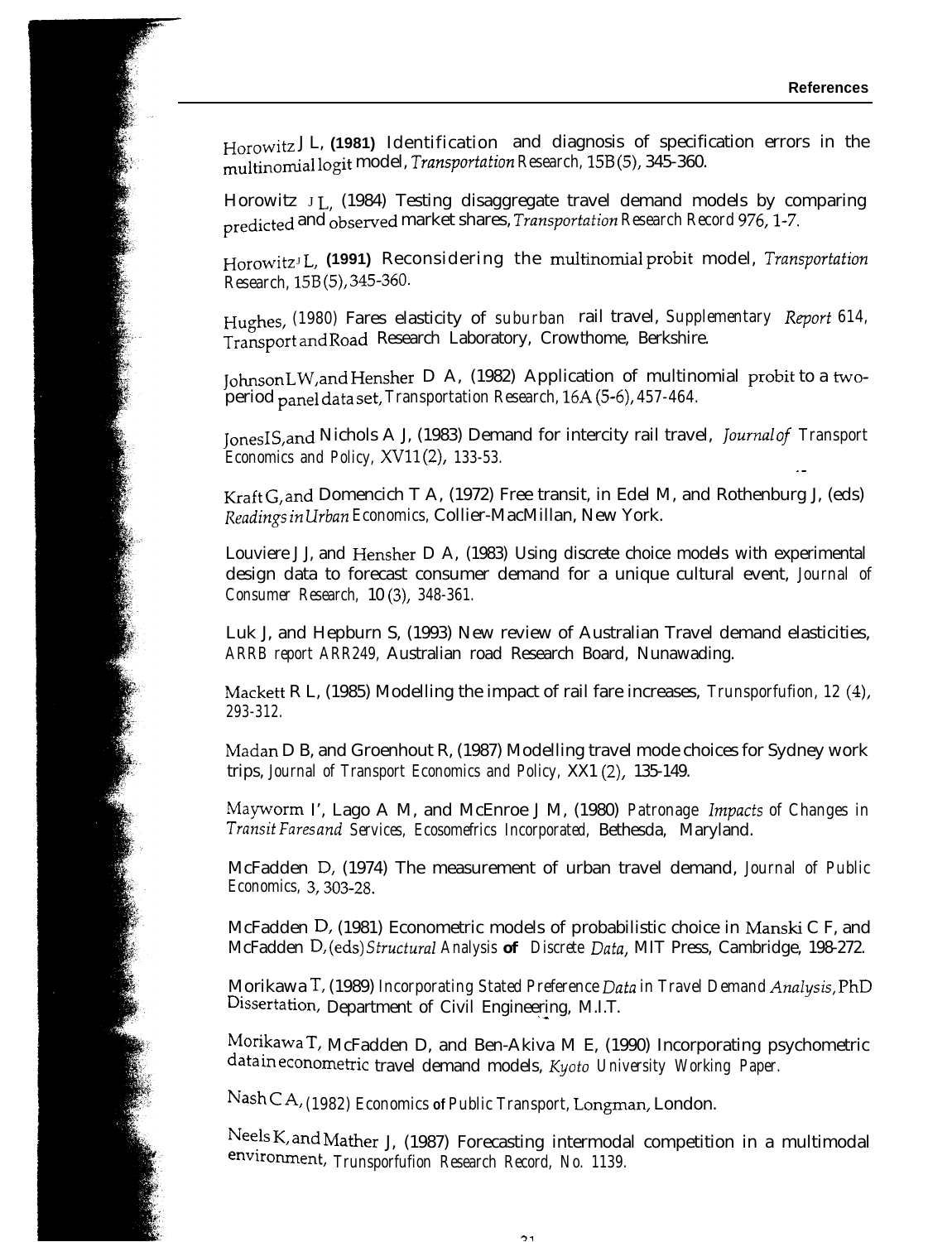Oum T H, Waters W G II, and Yong J S, (1992) Concepts of price elasticities of transport demand and recent empirical estimates, Journal of *Transport Economics and Policy, XXVI* (2), 139-154. .

Quandt R E, (1968) Estimation of modal splits, *Transportation Reseurch,* 2,41-50.

Shepherd L E, (1972) An econometric approach to the demand for urban passenger travel, *ARRB Proceedings,* 6 (2), 214-51.

Shepherd L E, (1974) A probabilistic aggregate travel demand model, ARRB Special Report No. 12,1-28.

Swait J, and Ben-Akiva M, (1987) Empirical test of a constrained choice discrete model: mode choice in Sao Paulo, Brazil, *Transportation Research,* 21B (2), 103-115.

Taplin J H E, (1982) Inferring ordinary elasticities from choice or mode-split *elasticities, Journal of Transport Economics and Policy, 16, 55-63.* 

Warner S L, (1962) *Stochastic Choice of Mode in Urban Travel: A Study in Binary Choice,* Northwestern University Press, Evanston, Illinois.

Webster F V, and Bly P H, (1982) The demand for public transport: Part II. Supply and demand factors of public transport, *Transport Reviezus, 2* (1), *23-46.*

Wang G K H, and Skinner D, (1984) The impact of fare and gasoline price changes on monthly transit ridership, *Transportation Research, 18B* (1), 29-41.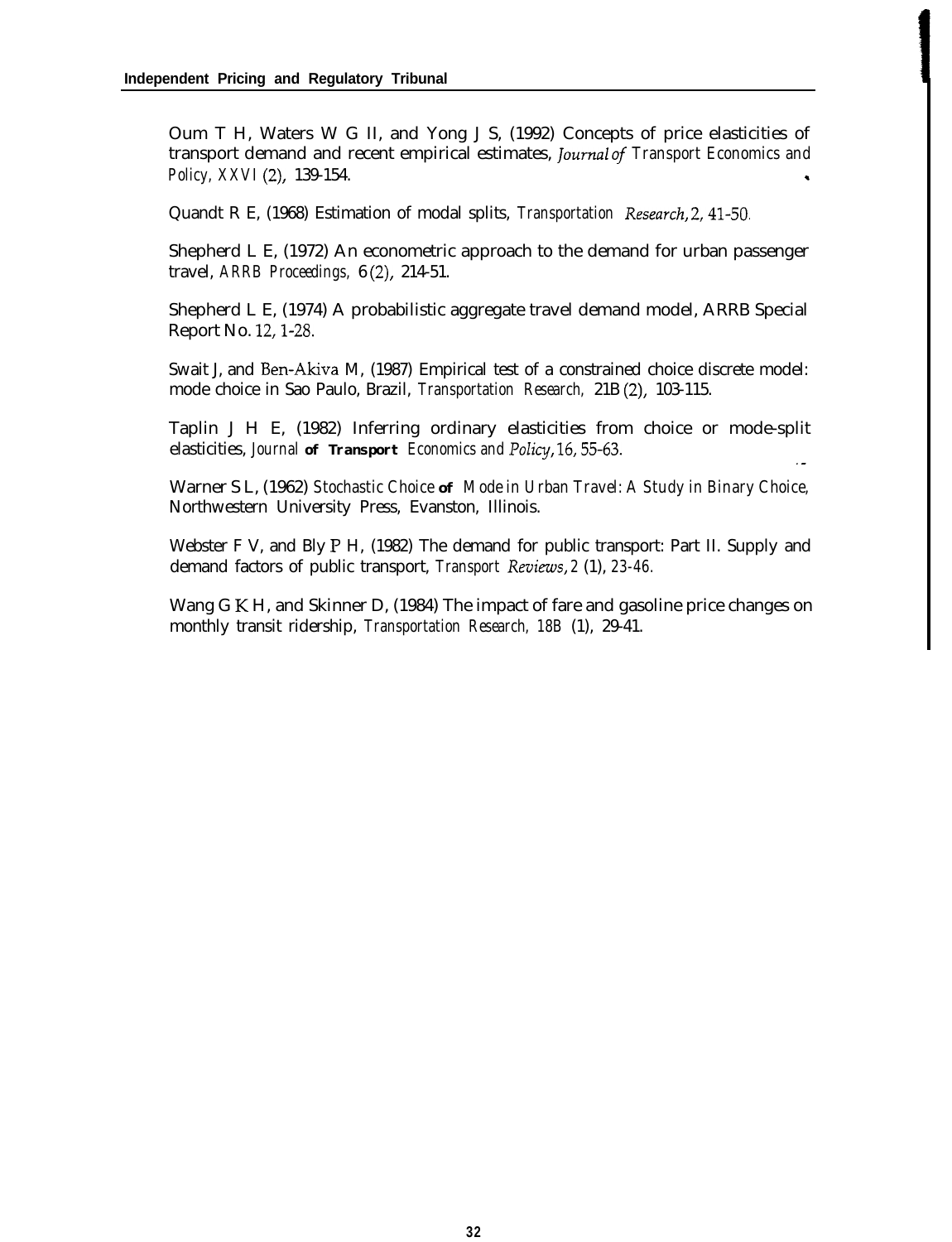#### **v- APPENDIX 1 FULL RANGE OF FARES USED IN EXPERIMENTS**

All fares have b **levels,** and the hi **Neen** rounded  $\mathrm{lgh}$  fare is  $50\%$ to the nearest 10 cents. The low fare is , above current levels. 50% below current

### **TRAIN**

| Trip Length       | <b>Low Fare</b>                                     | <b>Current Fare</b>   | <b>High Fare</b>         |
|-------------------|-----------------------------------------------------|-----------------------|--------------------------|
|                   | Single (with off peak return shown in brackets)     |                       |                          |
| Short             | $$0.80$ (\$0.90)                                    | $$1.60$ (\$1.80)      | $$2.40$ (\$2.60)         |
| Medi um           | $$1.30$ $$1.40$                                     | $$2.60$ $$2.80)$      | \$3.90(\$4.20)           |
| Long              | $$1.80$ $$2.00$                                     | $($ \$4.00)<br>\$3.60 | \$5.40 (\$6.00)          |
| Weekly            |                                                     |                       |                          |
| <b>Short</b>      | \$6.80                                              | \$11.50               | \$18.30<br>$\rightarrow$ |
| Medium            | S<br>9<br>7<br>$\mathbf{0}$<br>$\ddot{\phantom{a}}$ | \$19.40               | \$29.00                  |
| Long              | \$13.20                                             | \$26.00               | \$40.00                  |
| <b>TravelPass</b> |                                                     |                       |                          |
| Short             | \$10.00                                             | <b>S20.00</b>         | \$30.00                  |
| Medium            | \$14.00                                             | \$28.00               | \$42.00                  |
| Long              | \$20.00                                             | \$39.00               | \$59.00                  |

### **BUS**

| <b>Trip Length</b>           | Low Fare       | <b>Current Fare</b> | <b>High Fare</b> |
|------------------------------|----------------|---------------------|------------------|
| Single                       |                |                     |                  |
| Short                        | \$0.60         | \$1.20              | \$1.80           |
| <b>Medium</b>                | \$1.30         | <b>\$2.50</b>       | \$3.80           |
| Long                         | <b>\$2.00</b>  | \$3.90              | \$5.90           |
| <b>TravelTen</b>             |                |                     |                  |
| Short                        | \$4.00         | <b>\$8.00</b>       | \$12.00          |
| <b>Medium</b>                | <b>\$8.00</b>  | \$16.00             | \$24.00          |
| Long                         | \$16.00        | \$32.00             | \$48.00          |
| TravelPass (Bus/Ferry)       |                |                     |                  |
| <b>Short</b>                 | <b>\$8.60</b>  | \$17.10             | \$26.00          |
| <b>Medium</b>                | \$11.70        | \$23.00             | \$35.00          |
| Long                         | \$17.20        | \$34.00             | \$52.00          |
| TravelPass (Bus/Ferry/Train) |                |                     |                  |
| <b>Short</b>                 | \$10.00        | \$20.00             | \$30.00          |
| Medium                       | \$14.00        | \$28.00             | \$42.00          |
| Long                         | <b>\$19.50</b> | \$39.00             | \$59.00          |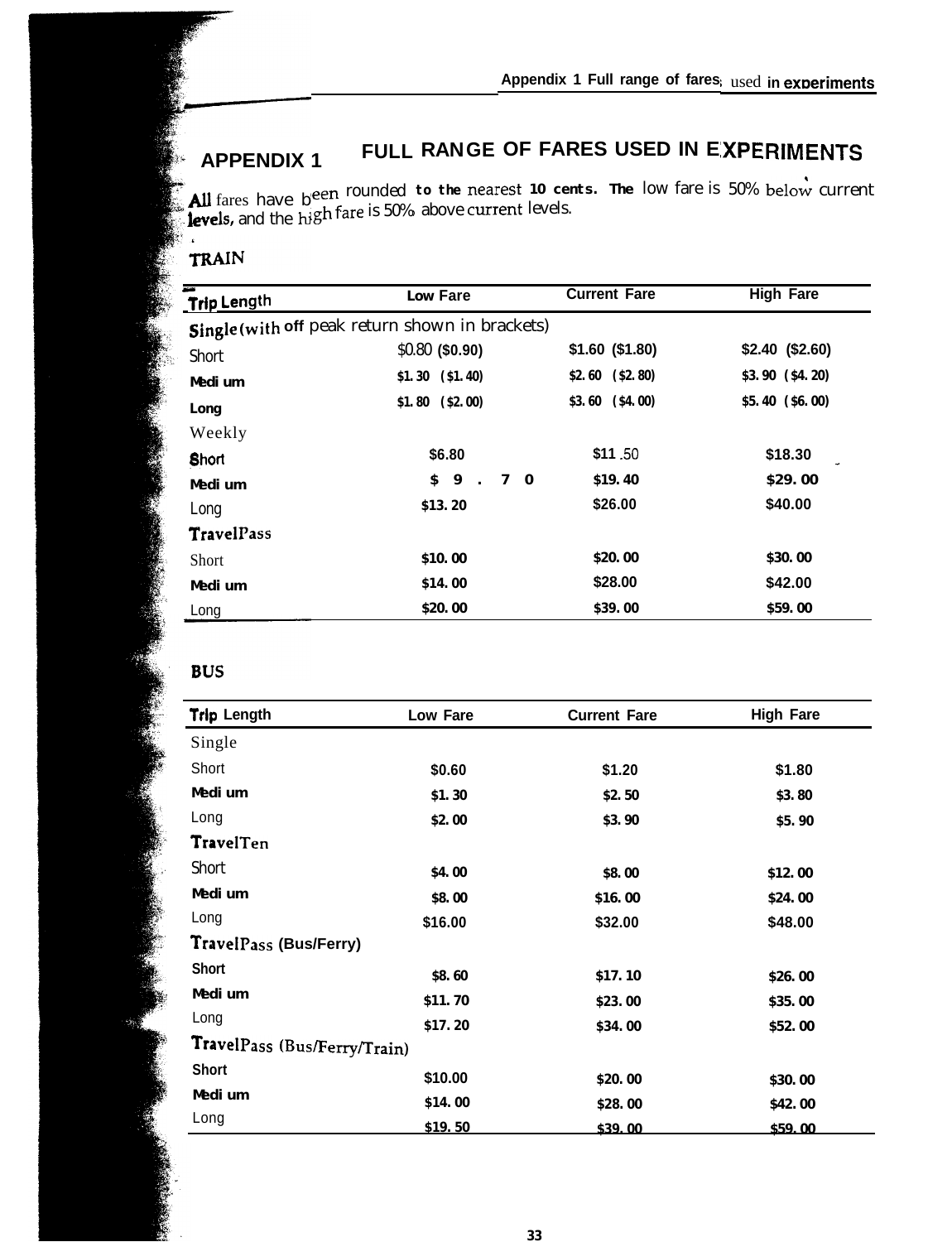### **FERRY**

| Trip Length                     | Low Fare | <b>Current Fare</b> | High<br>Fare |
|---------------------------------|----------|---------------------|--------------|
| <b>Single</b>                   |          |                     |              |
| Short                           | \$1.40   | \$2.80              | \$4.20       |
| <b>Medium Ferry</b>             | \$1.80   | \$3.60              | \$5.40       |
| Medium Jetcat                   | \$2.40   | \$4.80              | \$7.20       |
| Long                            | \$2.10   | \$4.20              | \$6.30       |
| FerryTen                        |          |                     |              |
| <b>Short</b>                    | \$8.20   | \$16.40             | \$25.00      |
| Medium Ferry                    | \$12.30  | \$25.00             | \$37.00      |
| Medium Jetcat                   | \$19.80  | \$40.00             | \$59.00      |
| Long                            | \$14.50  | \$29.00             | \$44.00      |
| TravelPass (Bus/Ferry)          |          |                     |              |
| Shot-t                          | \$8.60   | \$17.10             | \$26.00      |
| Medium                          | \$11.70  | \$23.00             | \$35.00      |
| Long                            | \$17.20  | \$34.00             | \$52.00      |
| (Bus/Ferry/Train)<br>TravelPass |          |                     |              |
| Short                           | \$10.00  | \$20.00             | \$30.00      |
| Medium                          | \$14.00  | \$28.00             | \$42.00      |
| Long                            | \$19.50  | \$39.00             | \$59.00      |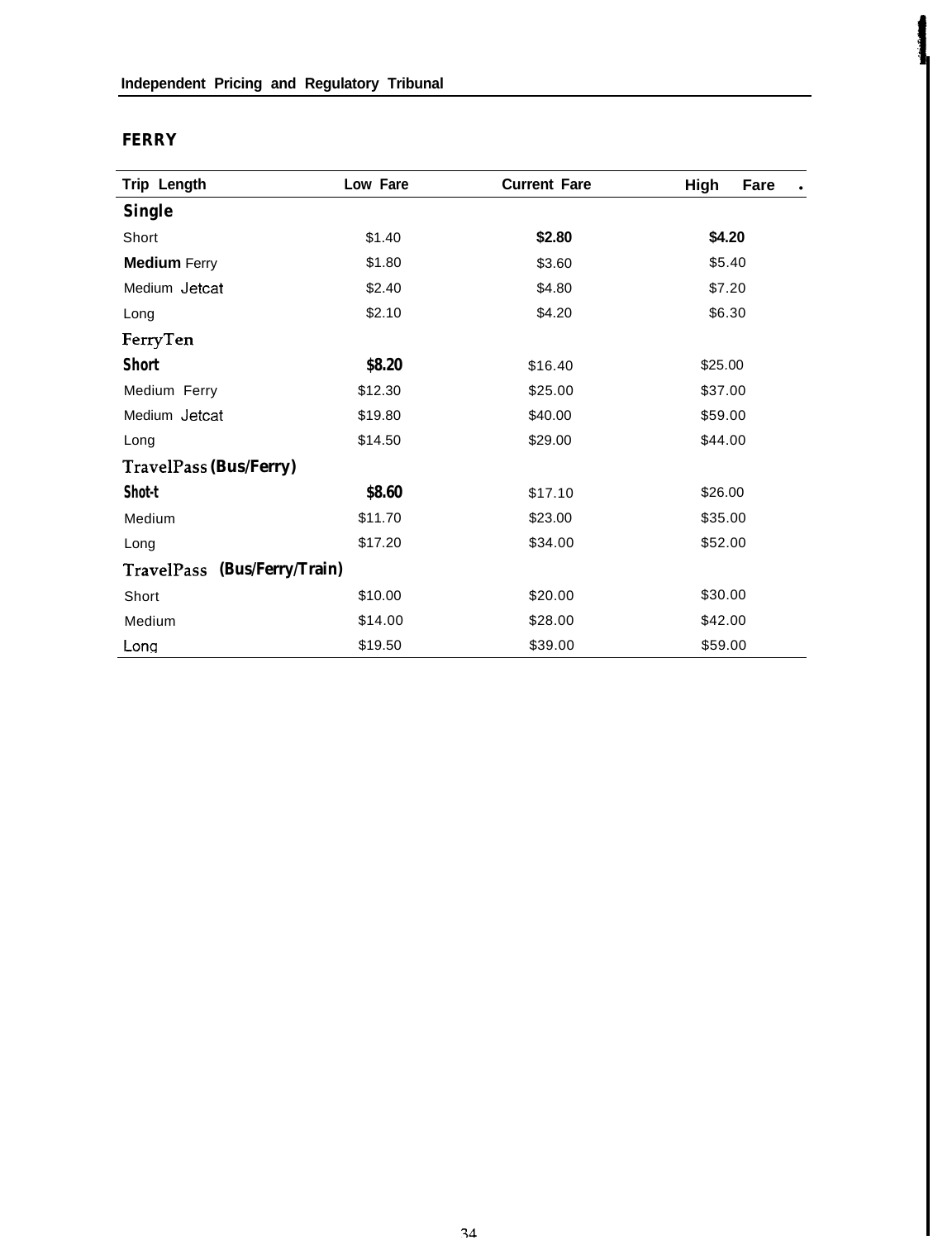## **APPENDIX 2 EMPIRICAL EVIDENCE 'ON CROSS ELASTICITIES FROM PREVIOUS STUDIES**

**Table ~1 sumarises** the available evidence on cross elasticities relevant to traveller responses to changes in urban public transport fares. The findings are rather limited. Indeed, authors such as Glaister and Lewis (1978) have stated that the evidence on elasticities for the impact of public transport fares on car traffic for the off-peak are largely guesswork. The cross elasticities for rail and bus with respect to bus and rail fares are very similar, with an unweighted average value of  $0.24 \pm 0.06$ . However, the car-to-public transport and public transport-to-car cross elasticities are different. The average cross elasticity of car demand with respect to bus fares is  $0.09 \pm 0.07$ ; and with respect to tram fares it is  $0.08 \pm 0.03$ . These values are significantly higher for travel to CBD destinations where the choice of public transport is greater (ie higher initial modal share).

This evidence is based on studies using data collected primarily in the 1970s. The studies from which the reported cross elasticities are drawn do not examine any variations in the cross elasticities with respect to ticket type, trip length, or time of day. The estimates in **. Table 1** which distinguish time of day refer to modal substitution within that period, not substitution of travel by a given mode between times of the day Using unpublished data from a number of USA consultant cross section studies, Ecosometrics (1980) have estimated peak/off-peak fare cross elasticities ranging between 0.03 and 0.38 for peak demand elasticity by comparison with off-peak fares, and 0.02-0.03 for off-peak demand elasticity with respect to peak fares. The wide range of peak demand elasticities for off-peak fares compared to the off-peak elasticity suggests that there is greater flexibility in switching from the peak to the off-peak than vice versa. This seems counter-intuitive and requires further empirical investigation.

Evidence on the cross elasticities associated with fare sfructures is almost impossible to find. There are examples throughout the world of spatially structured fare regimes such as graduated fares, zone-based fares and flat-fares; in addition there *is* temporal differentiation, including peak vs off-peak, daily tickets, weekly tickets, seasonal tickets and a whole range of socioeconomic scales (children, pensioners, excursions etc). The aim of this review is not to evaluate the advantages and disadvantages of these alternative fare structures and the implications of a particular mix, but rather, to seek out any empirical evidence on how the market has responded to changes in one or more of these fare types given the available set of fares on offer. There is a clear need for empirical research on the topic.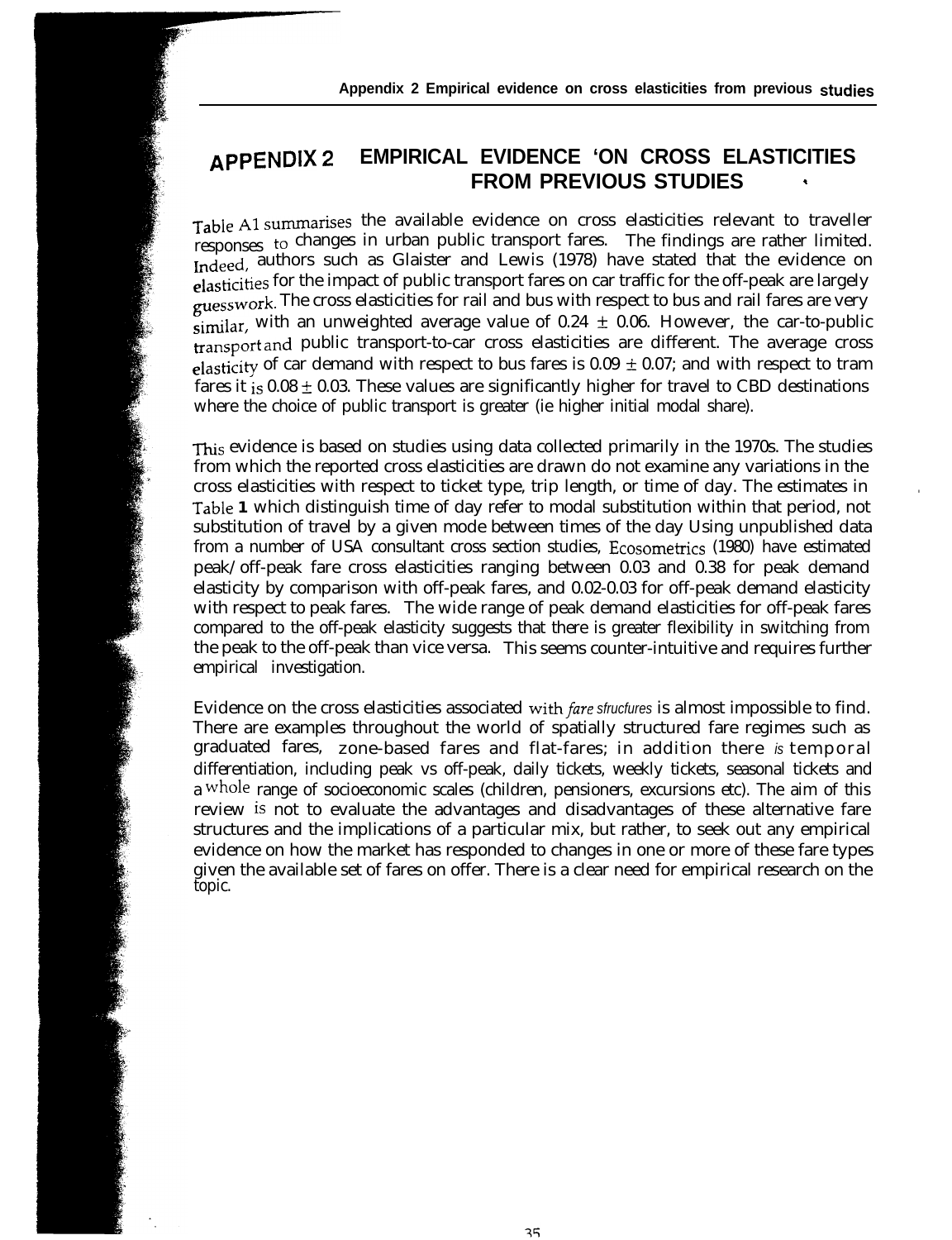| <b>Elasticity Context</b>                                           | Result | Data Type             | <b>Reference</b>             |
|---------------------------------------------------------------------|--------|-----------------------|------------------------------|
| Car use with respect to bus fares for peak<br>work trips:           |        |                       |                              |
| London (1970-75)                                                    | 0.06   | <b>Time Series</b>    | Lewis (1977)                 |
| Boston (1965)                                                       | 0.14   | Cross section         | Kraft and Domencich (1972)   |
| Cook County, Illinois (1961)                                        | 0.21   | Cross section         | Warner (1962)                |
| San Francisco (1973)                                                | 0.12   | Cross section         | McFadden (1974)              |
| Melbourne (1964)                                                    | 0.19   | Cross section         | Shepherd (1972)              |
| Car use with respect to train fares for<br>peak work trips:         |        |                       |                              |
| Sydney (1976)                                                       | 0.09   | Before & after        | Hensher and Bullock (1979)   |
| Car use with respect to bus and train<br>fares for peak work trips: |        |                       |                              |
| Sydney (1981)                                                       | 0.06   | Cross section         | Madan and Groenhout (1987)   |
| Rail use with respect to bus fares for peak<br>work trips:          |        |                       |                              |
| San Francisco (1973)                                                | 0.28   | Cross section         | McFadden (1974)              |
| London (1970-75)                                                    | 0.14   | Time series           | Glaister and Lewis (1978)    |
| Rail use with respect to bus fares for off-<br>peak travel:         |        |                       |                              |
| San Francisco                                                       | 0.28   | Cross-section         | McFadden (1974)              |
| Rail use with respect to bus fares for all<br>hours:                |        |                       |                              |
| London (1970-73)                                                    | 0.25   | Weekly time<br>series | Fairhurst and Morris (1975)  |
| Bus use with respect to rail fare for peak<br>work trips:           |        |                       |                              |
| San Francisco (1973)                                                | 0.25   | Cross section         | McFadden (1974)              |
| London (1970-75)                                                    | 0.14   | Time series           | Glaister and Lewis (1978)    |
| Bus use with respect to rail fares for off<br>peak trips:           |        |                       |                              |
| London (1970-75)                                                    | 0.28   | Time series           | Glaister and Lewis (1978)    |
| Car use with respect to rail fares for peak<br>work trips:          |        |                       |                              |
| San Francisco (1973)                                                | 0.13   | Cross section         | McFadden (1974)              |
| London (1970-75)                                                    | 0.06   | Time series           | Glaister and Lewis (1978)    |
| Bus use with respect to rail fares                                  |        |                       |                              |
| for all hours:                                                      |        |                       |                              |
| London (1970-73)                                                    | 0.25   | Time series           | Fairhurst and. Morris (1975) |

### **Table Al A synthesis of the empirical evidence on the cross elasticity of urban public transport fares**

落電 ディー・コー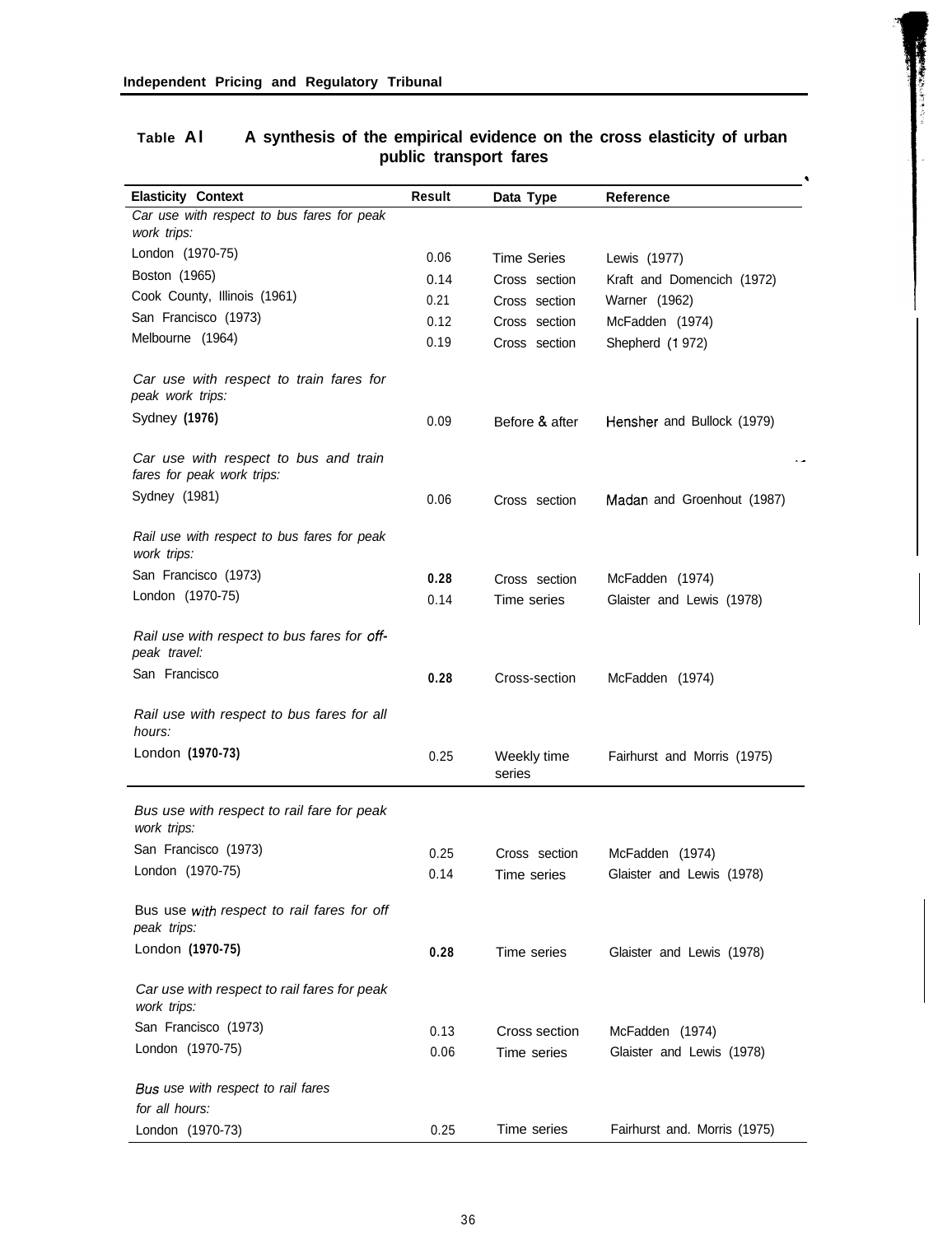$\hat{\mathbf{v}}$ 

### **APPENDIX 3 DIRECT AND CROSS ELASTICITIES**

#### **Interpretation of Table A2**

Each column provides one direct share elasticity and 14 cross share elasticities. A direct or cross elasticity represents the relationship between a percentage change in fare level and a percentage change in the proportion of daily one-way tips by the particular mode and ticket type.

For example, the column headed TNS (train single fare) in the 'commuting' section tells us that a 10% increase in the train single fare leads to a 0.8% reduction in the proportion of daily one-way trips by train on a single fare. In addition, this 10% single fare increase leads to a 0.48% higher proportion of one-way train trips by off-peak return tickets, a 0.1% increase in one-way trips using weekly tickets, and a 0.14% increase in one-way trips using a train TravelPass.